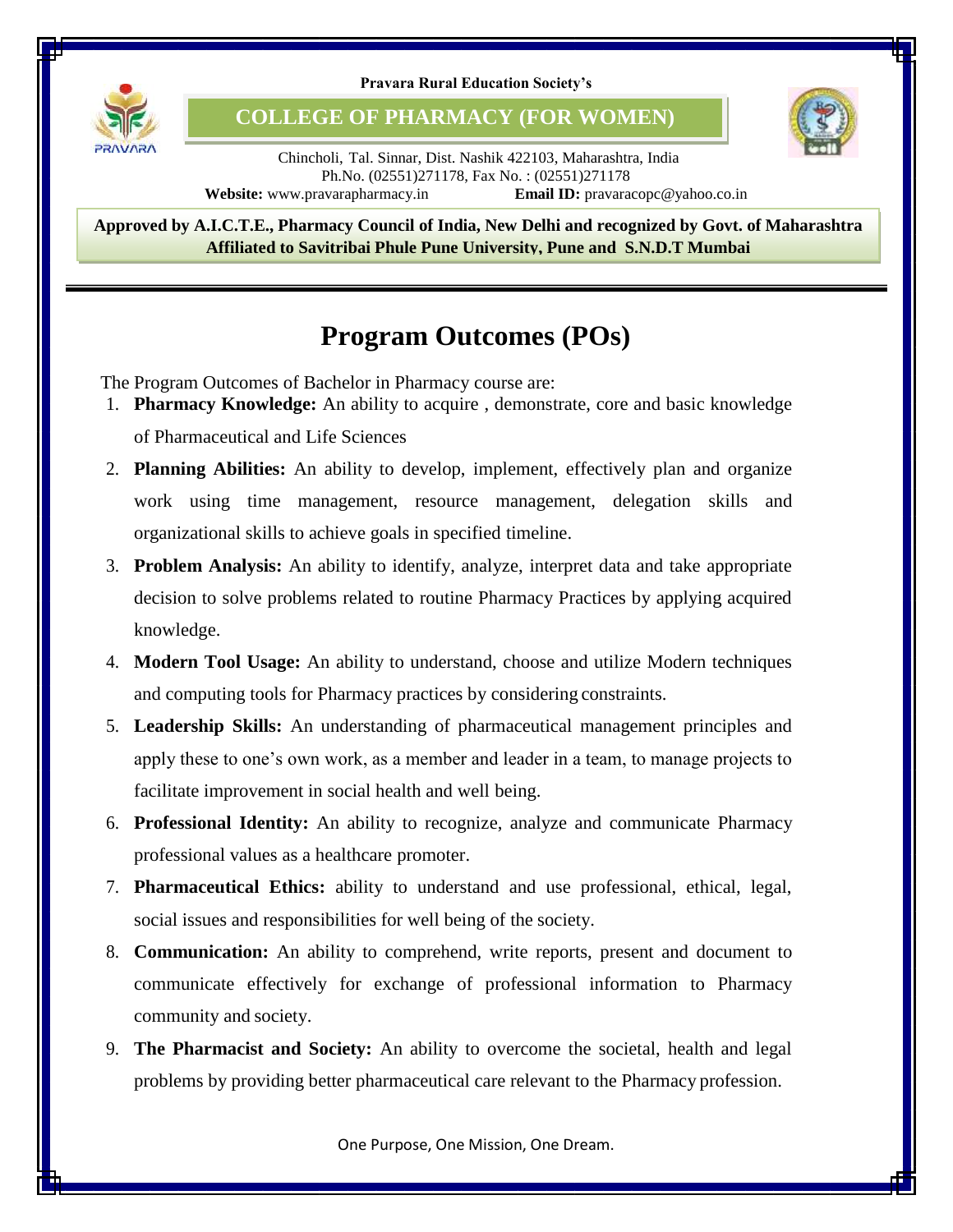

**COLLEGE OF PHARMACY (FOR WOMEN)**



Chincholi, Tal. Sinnar, Dist. Nashik 422103, Maharashtra, India Ph.No. (02551)271178, Fax No. : (02551)271178 **Website:** www.pravarapharmacy.in **Email ID:** pravaracopc@yahoo.co.in

8 **Approved by A.I.C.T.E., Pharmacy Council of India, New Delhi and recognized by Govt. of Maharashtra Affiliated to Savitribai Phule Pune University, Pune and S.N.D.T Mumbai**

- 10.**Environment and Sustainability**: An ability to recognize the impact of the professional Pharmaceutical solutions in social and environmental circumstances for sustainable development.
- 11.**Life-Long Learning:** An ability to recognize the need to engage in continuous Professional development by taking in consideration timely feedback and technological changes for life long learning process.

# **Program Specific Outcomes (PSO)**

### **Pharmacy Students are able to:**

**PSO 1:** To build graduate to excel in technical or professional careers in various pharmaceutical industry and/ or institute and /or Health care system through rigorous education. Also analyze and communicate the skills, values of their professional roles in society.

**PSO 2:** To learn, select, apply appropriate methods, procedures, resources and modern pharmacy-related computing tools with an understanding of the limitations.

**PSO 3:** To operate, control, analyze and evaluate chemical substances and finished products also processes within permissible limits.

**PSO 4:** To design a system, component or process to meet desired needs within realistic constraints such as economic, environmental, sustainability social, ethical, health, safety and manufacturability for humans.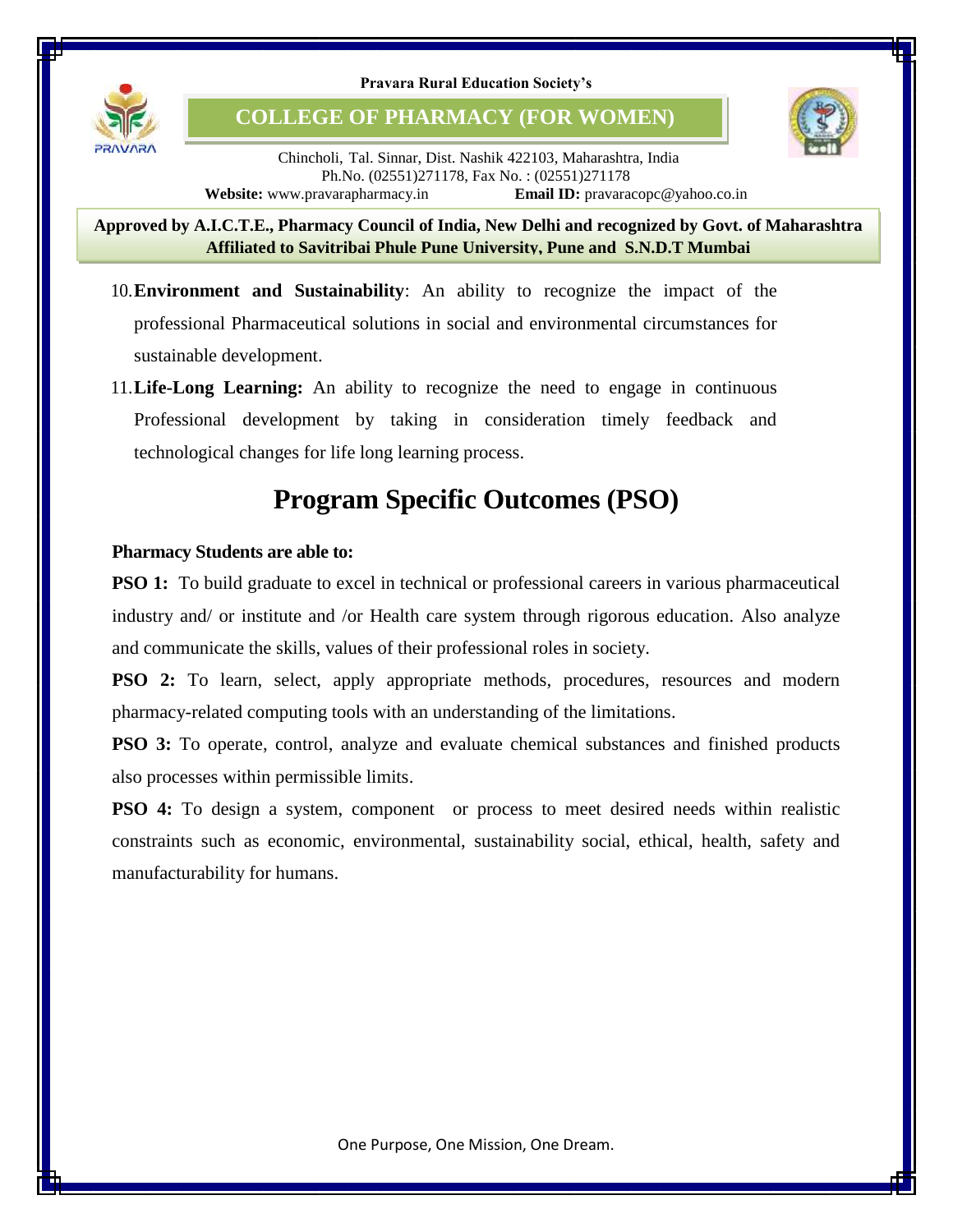

**COLLEGE OF PHARMACY (FOR WOMEN)**



Chincholi, Tal. Sinnar, Dist. Nashik 422103, Maharashtra, India Ph.No. (02551)271178, Fax No. : (02551)271178 **Website:** www.pravarapharmacy.in **Email ID:** pravaracopc@yahoo.co.in

8 **Approved by A.I.C.T.E., Pharmacy Council of India, New Delhi and recognized by Govt. of Maharashtra Affiliated to Savitribai Phule Pune University, Pune and S.N.D.T Mumbai**



One Purpose, One Mission, One Dream.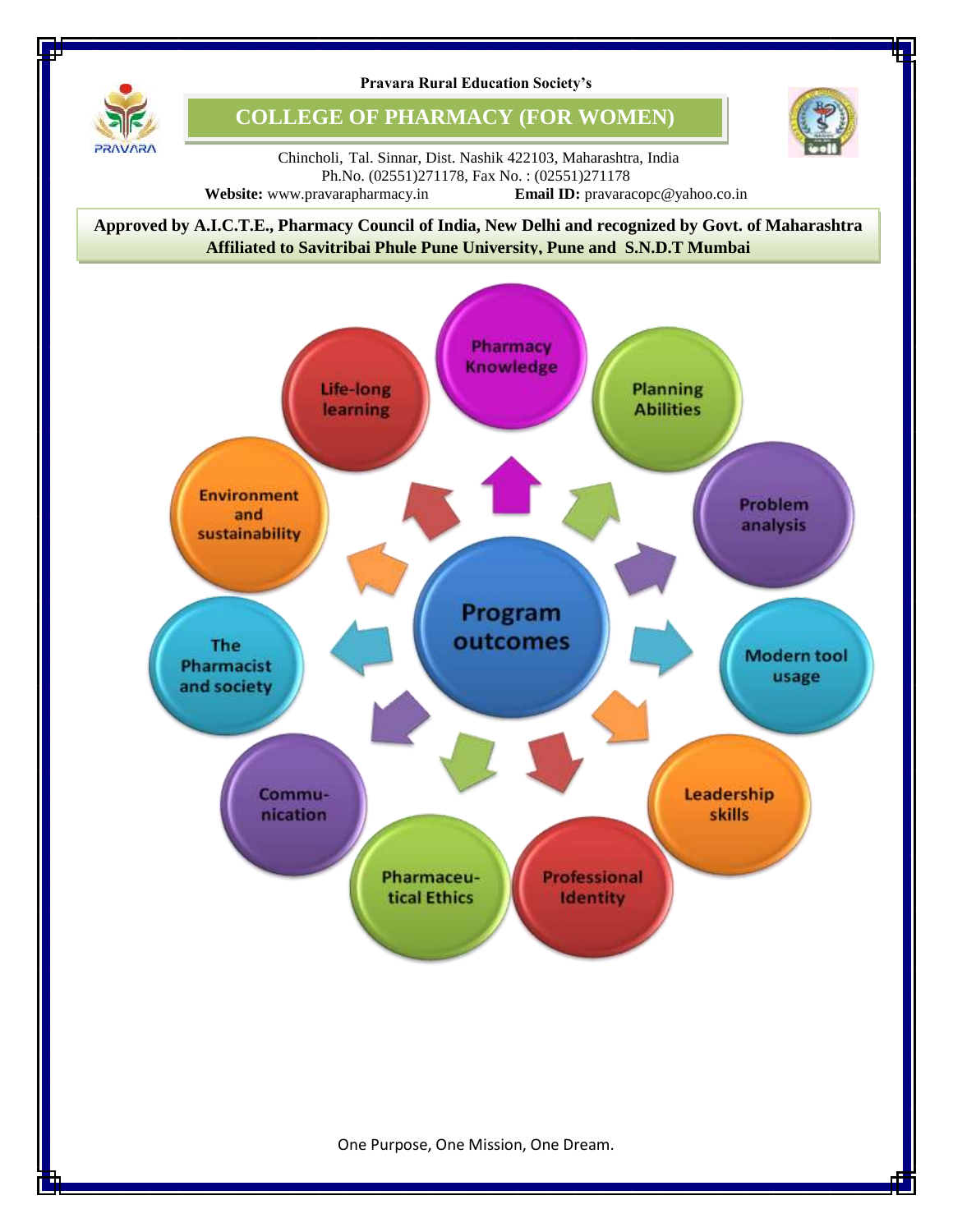

**COLLEGE OF PHARMACY (FOR WOMEN)** 

![](_page_3_Picture_3.jpeg)

Chincholi, Tal. Sinnar, Dist. Nashik 422103, Maharashtra, India Ph.No. (02551)271178, Fax No.: (02551)271178 Website: www.pravarapharmacy.in Email ID: pravaracopc@yahoo.co.in

|                       | <b>FIRST YEAR B. PHARMACY</b>    |                                  |                                                                                                                                                                                                       |  |  |
|-----------------------|----------------------------------|----------------------------------|-------------------------------------------------------------------------------------------------------------------------------------------------------------------------------------------------------|--|--|
|                       | <b>Semester I</b>                |                                  |                                                                                                                                                                                                       |  |  |
| <b>Course</b><br>Code | <b>Course Name</b>               | <b>Course</b><br><b>Outcomes</b> | After successful completion of course student will able to                                                                                                                                            |  |  |
|                       |                                  | 1                                | Recall[L1:Remembering] about the gross morphology, structure and functions of<br>cell, skeletal, muscular, cardiovascular system of the human body.                                                   |  |  |
|                       | <b>Human Anatomy and</b>         | $\overline{2}$                   | Classify[L2: Understanding] the various homeostatic mechanisms and their<br>imbalances.                                                                                                               |  |  |
| <b>BP101T</b>         | <b>Physiology I</b>              | 3                                | Identify[L1:Understanding] the different types of bones in human body & various<br>tissues of different systems of human body.                                                                        |  |  |
|                       |                                  | 4                                | Apply about the various experimental techniques [L3:Applying] related to<br>physiology learnt various techniques like blood group determination, blood<br>pressure measurement, blood cells counting. |  |  |
| <b>BP102T</b>         | <b>Pharmaceutical Analysis I</b> | 1                                | Learn [L1: Remembering] definition and scope of different techniques of analysis.                                                                                                                     |  |  |
|                       |                                  | $\overline{2}$                   | [L2: Understanding] Understand the principles of volumetric and electro chemical<br>analysis.                                                                                                         |  |  |
|                       |                                  | $\overline{\mathbf{3}}$          | [L2: Understanding] methods of expressing concentration, Primary and secondary<br>standards, preparation and standardization of various molar and normal solutions<br>and errors.                     |  |  |
|                       |                                  | $\mathbf{1}$                     | [L1:Remembering] Know the history of profession of pharmacy.                                                                                                                                          |  |  |
| <b>BP103T</b>         |                                  | $\overline{2}$                   | [L2: Understanding] Understand the basics of different dosage forms,<br>pharmaceutical incompatibilities and pharmaceutical calculations.                                                             |  |  |
|                       | <b>Pharmaceutics I</b>           | 3                                | [L2: Understanding] Understand the professional way of handling the prescription.                                                                                                                     |  |  |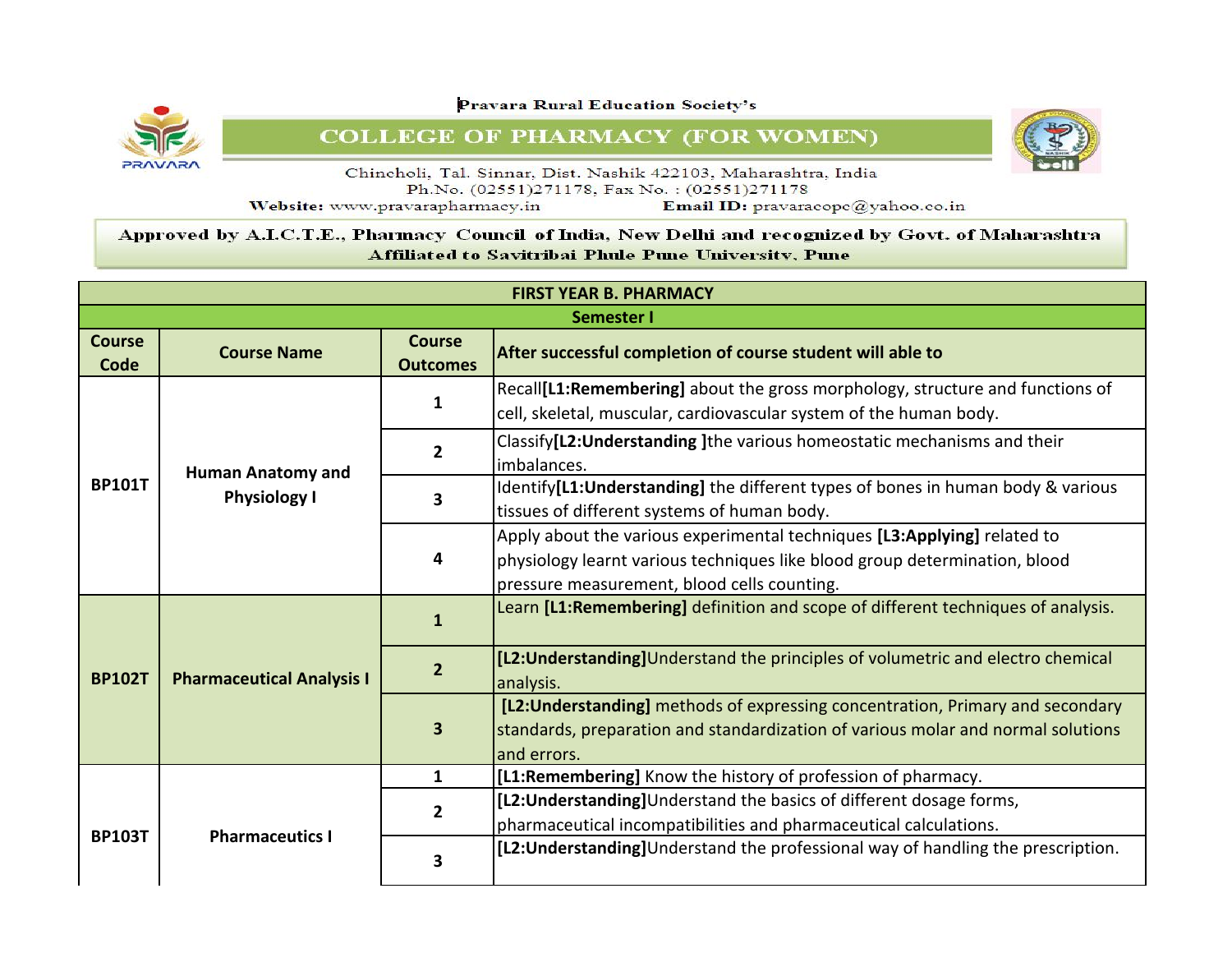|                            |                                                     | 4                       | [L3:Applying] Preparation of various conventional dosage forms.                                                                                                                                                      |
|----------------------------|-----------------------------------------------------|-------------------------|----------------------------------------------------------------------------------------------------------------------------------------------------------------------------------------------------------------------|
|                            | <b>Pharmaceutical Inorganic</b><br><b>Chemistry</b> | 1                       | Understand <sup>[11:</sup> Remembering] principle, and to know the sources of impurities and<br>methods to determine the impurities in inorganic drugs and pharmaceuticals<br>inorganic chemistry.                   |
| <b>BP104T</b>              |                                                     | $\overline{2}$          | Understand the medicinal and pharmaceutical importance of inorganic<br>compounds <sup>[11</sup> : Remembering] and practical skills of inorganic compounds [13:<br>Applying].                                        |
|                            |                                                     | 3                       | Discuss and Know pharmaceuticals inorganic compound [L2: Understanding] and<br>to understands its chemical and physical properties <sup>[13:</sup> Applying]                                                         |
|                            |                                                     | 1                       | Understand [L2: Understanding] behavioral needs for a Pharmacist to communicate<br>effectively in areas of pharmaceutical operations.                                                                                |
| <b>BP105T</b>              | <b>Communication Skills</b>                         | $\overline{2}$          | Lead the team effectively and will manage it efficiently [L3:Applying]                                                                                                                                               |
|                            |                                                     | $\overline{\mathbf{3}}$ | Learn effective presentation and interview skills [L3:Applying]                                                                                                                                                      |
|                            | <b>Remedial Biology</b>                             | $\mathbf{1}$            | [L2:Understanding] know the classification and salient features of five kingdoms of<br>life.                                                                                                                         |
| <b>BP106</b><br><b>RBT</b> |                                                     | $\overline{2}$          | Understand [L2: Understanding] the basic components of anatomy & physiology of<br>plant.                                                                                                                             |
|                            |                                                     | 3                       | Know understand [L2: Understanding] the basic components of anatomy &<br>physiology animal with special reference to human.                                                                                          |
|                            | <b>Remedial Mathematics</b>                         | 1                       | [L1:Remebering] Know the theory and their application in Pharmacy.                                                                                                                                                   |
| <b>BP106</b>               |                                                     | $\overline{2}$          | Solve the different types of problems by applying theory [L3:Applying]                                                                                                                                               |
| <b>RMT</b>                 |                                                     | 3                       | [L2: Understanding] Appreciate the important application of mathematics in<br>Pharmacy.                                                                                                                              |
|                            | <b>Human Anatomy and</b><br><b>Physiology I</b>     | $\overline{1}$          | Recall [L1:Remembering] the construction, working, care and handling of<br>instruments, glassware's and equipment's required for practical.                                                                          |
| <b>BP107P</b>              |                                                     | $\overline{2}$          | Explain [L2: Understanding] the significance of Bleeding time, Clotting time, Blood<br>group detection, Haemoglobin detection and measurement of blood pressure.                                                     |
|                            |                                                     | 3                       | Knowledge of mechanism of White Blood Cell Count and Red Blood Cell Count of<br>blood sample[L3:Applying]                                                                                                            |
|                            |                                                     | 4                       | Students would learn about the various experimental techniques [L3:Applying]<br>related to physiology learnt various techniques like blood group determination,<br>blood pressure measurement, blood cells counting. |
|                            |                                                     | $\mathbf{1}$            | Perform [L4:Analyzing] limit test of different compounds.                                                                                                                                                            |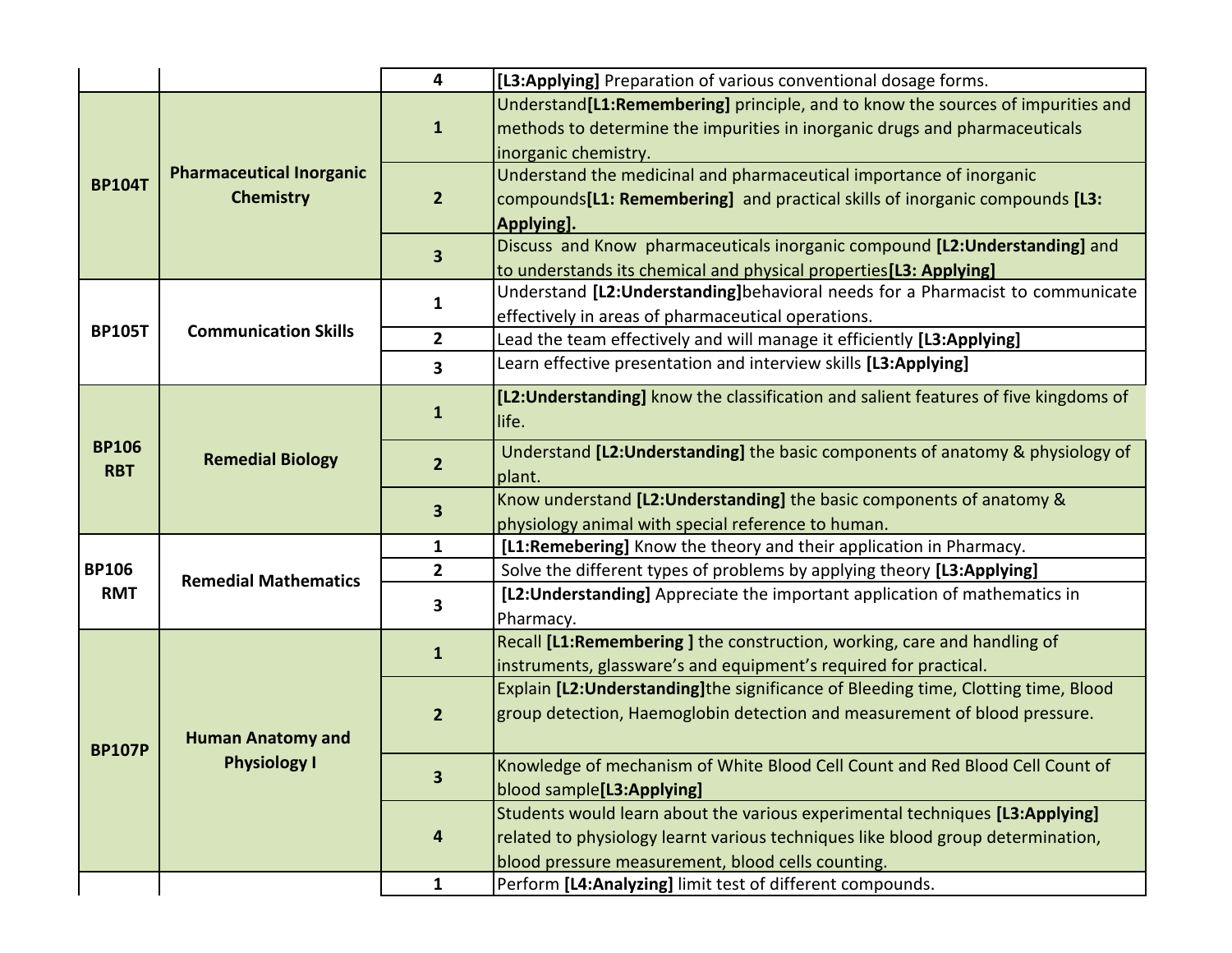| <b>BP108P</b>   | <b>Pharmaceutical Analysis I</b> | $\overline{2}$          | Carry out various volumetric and electrochemical titrations [L4:Analyzing]                                                                              |
|-----------------|----------------------------------|-------------------------|---------------------------------------------------------------------------------------------------------------------------------------------------------|
|                 |                                  | $\overline{\mathbf{3}}$ | Determination [L4:Analyzing] of Normality by electro-analytical methods.                                                                                |
|                 |                                  | $\mathbf{1}$            | Fundamental knowledge [L3:Applying] in preparing conventional dosage forms like                                                                         |
|                 |                                  |                         | Syrups, Elixirs, Linctus, Solutions, Suspensions, Emulsions.                                                                                            |
| <b>BP109P</b>   | <b>Pharmaceutics I</b>           | $\overline{2}$          | [L3:Applying] Preparations of Powders and Granules.                                                                                                     |
|                 |                                  | $\overline{\mathbf{3}}$ | [L3:Applying] Preparations of Suppositories, Semisolids and Gargles and<br>Mouthwashes.                                                                 |
|                 |                                  | $\mathbf{1}$            | Understand <sup>[L1:Remembering]</sup> principle, and to know the sources of impurities and<br>methods to determine the impurities in inorganic sample. |
|                 |                                  |                         | Understand the medicinal and pharmaceutical importance of synthesis of inorganic                                                                        |
| <b>BP110P</b>   | <b>Pharmaceutical Inorganic</b>  | $\overline{2}$          | compounds[L1:Remembering] and practical skills of inorganic compounds                                                                                   |
|                 | Chemistry                        |                         | [L3:Application].                                                                                                                                       |
|                 |                                  |                         | Discuss and Know pharmaceuticals inorganic compound L2:Understanding] and to                                                                            |
|                 |                                  | 3                       | understands its chemical and physical properties [L3:Applying].                                                                                         |
|                 |                                  |                         | [L2: Understanding] Understand and evaluate key theoretical approaches used in                                                                          |
|                 |                                  | $\mathbf{1}$            | the interdisciplinary field of communication.                                                                                                           |
|                 | <b>Communication Skills</b>      |                         | [L3:Applying] Develop knowledge, skills, and judgment around                                                                                            |
|                 |                                  | $\overline{2}$          | human communication that facilitate their ability to work collaboratively with                                                                          |
| <b>BP111P</b>   |                                  |                         | others.                                                                                                                                                 |
|                 |                                  | $\overline{3}$          | [L4:Analyzing] Communicate effectively orally and in writing.                                                                                           |
|                 |                                  | 4                       | Find, use, and [L5:Evaluating] evaluate primary academic writing associated with<br>the communication discipline.                                       |
|                 |                                  |                         | [L3:Applying] Study of Microscope, Section cutting techniques, Mounting and                                                                             |
|                 |                                  | $\mathbf{1}$            | staining, Permanent slide preparation, Stem, Root, Leaf, seed, fruit, flower and their                                                                  |
|                 |                                  |                         | modifications.                                                                                                                                          |
| <b>BP112RBP</b> | <b>Remedial Biology</b>          | $\overline{2}$          | [L2: Understanding] Study of cell and its inclusions.                                                                                                   |
|                 |                                  |                         | [L2: Understanding] Detailed study of frog by using computer models.                                                                                    |
|                 |                                  |                         | Microscopic study and [L4:Analyzing] identification of tissues pertinent to Stem,                                                                       |
|                 |                                  | 3                       | Root Leaf, seed, fruit and flower.                                                                                                                      |
|                 |                                  |                         | <b>Semester II</b>                                                                                                                                      |
| Course          |                                  | Course                  |                                                                                                                                                         |
| Code            | <b>Course Name</b>               | <b>Outcomes</b>         | After successful completion of course student will able to                                                                                              |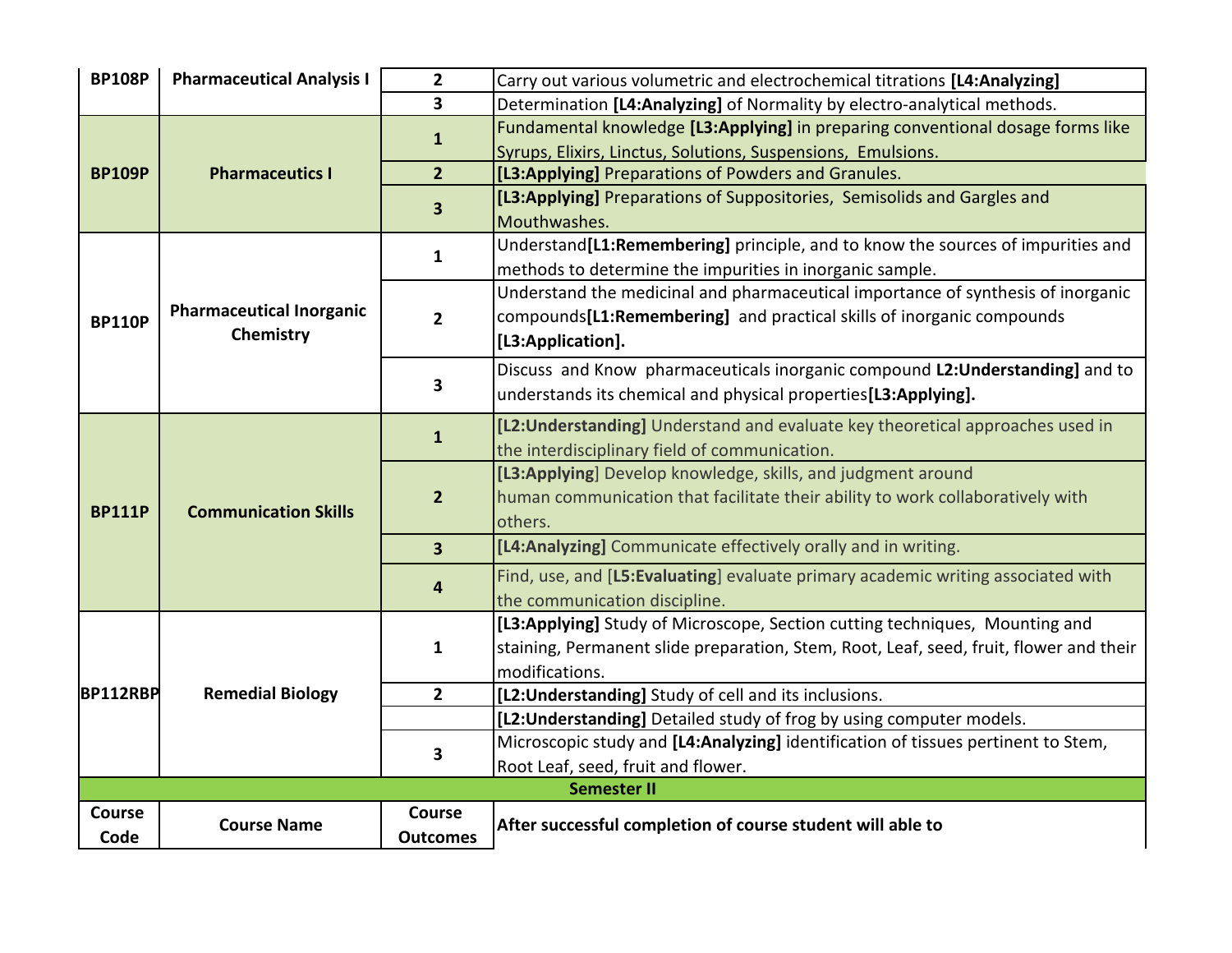| <b>BP201T</b> | <b>Human Anatomy and</b>                   | $\mathbf{1}$            | Study [L1:Remembering] of Nervous , Endocrine , digestive, respiratory,<br>cardiovascular , urinary , reproductive, integumentary system and special senses<br>with the help of models, charts and specimens.            |
|---------------|--------------------------------------------|-------------------------|--------------------------------------------------------------------------------------------------------------------------------------------------------------------------------------------------------------------------|
|               |                                            | $\overline{2}$          | Demonstrate [L2:Understanding] general neurological examination, the function<br>of olfactory nerve, visual acuity, reflex activity, positive and negative feedback<br>mechanism and total blood count by cell analyser. |
|               | <b>Physiology II</b>                       | $\overline{\mathbf{3}}$ | Record [L1:Remembering] body temperature, basal mass index.                                                                                                                                                              |
|               |                                            | 4                       | Examine [L4:Analyzing] the different types of taste and determine tidal volume and<br>vital capacity.                                                                                                                    |
|               |                                            | 5                       | Identify [L3:Applying] the Permanent slides of vital organs and gonads and study<br>[L1:Remembering] family planning devices and pregnancy diagnosis test.                                                               |
|               | <b>Pharmaceutical Organic</b><br>Chemistry | $\mathbf{1}$            | [L3:Applying] Write the structure, name and the type of isomerism of the organic<br>compound.                                                                                                                            |
| <b>BP202T</b> |                                            | $\overline{2}$          | [L3:Applying] Write the reaction, name the reaction and orientation of reactions.                                                                                                                                        |
|               |                                            | $\overline{\mathbf{3}}$ | [L2: Understanding Account for reactivity/stability of compounds.                                                                                                                                                        |
|               | <b>Biochemistry</b>                        | $\mathbf{1}$            | [L2: Understanding] Understand the significance, concepts of Cell and applications<br>of biochemistry.                                                                                                                   |
|               |                                            | $\overline{2}$          | Describe [L1:Remembering] the chemistry, biological functions of Carbohydrates,<br>Lipids, Proteins, Vitamins and Amino acids.                                                                                           |
| <b>BP203T</b> |                                            | 3                       | [L3:Applying] Apply the mechanism of enzyme action and identify the classes of<br>enzymes and factors affecting action, mechanism of electron transport chain.                                                           |
|               |                                            | 4                       | Explain [L4:Analyzing] the synthesis of nucleic acids, their role in metabolic<br>pathways transcriptional, translational, and post-translational levels, Hereditary<br>Diseases.                                        |
|               |                                            | 5                       | Discuss [L2: Understanding] the metabolic pathways of Carbohydrates, Lipids,<br><b>Proteins and Amino Acids.</b>                                                                                                         |
|               |                                            | 1                       | Understand [L1:Remembering] basic principles of cell injury its adaptations<br>[L2: Understanding] and process of inflammation.                                                                                          |
|               |                                            | $\mathbf{2}$            | Get in-depth knowledge [L1&L2:Remembering & Understanding] of pathogenesis<br>of cardiovascular, respiratory and renal disorders.                                                                                        |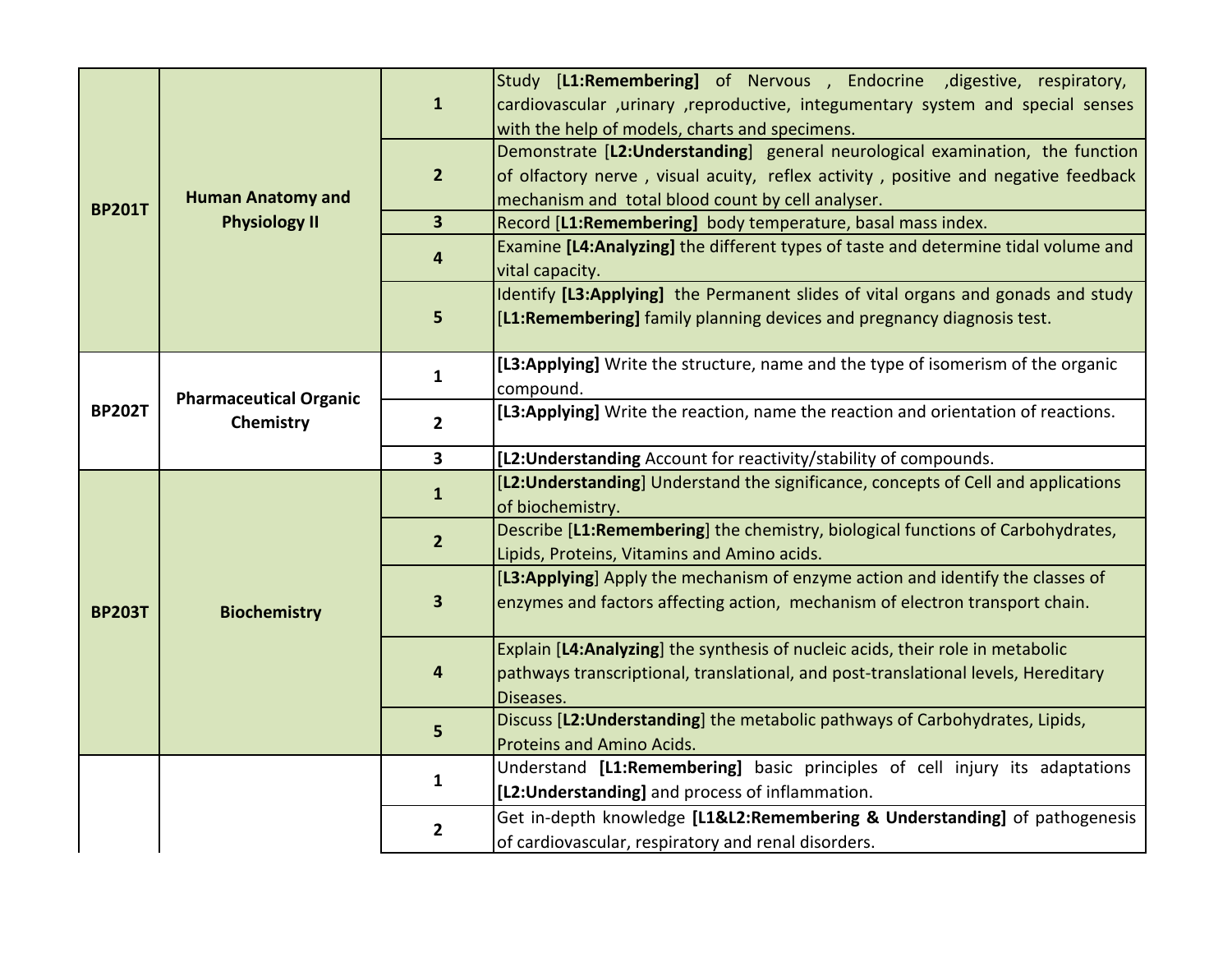|               |                                             |                         | Study pathophysiology [L1:Remembering] and complications [L2:Understanding] of                                       |
|---------------|---------------------------------------------|-------------------------|----------------------------------------------------------------------------------------------------------------------|
| <b>BP204T</b> | Pathophysiology                             | 3                       | hematological, endocrine, nervous and gastrointestinal system.                                                       |
|               |                                             |                         |                                                                                                                      |
|               |                                             | 4                       | Summarize [L2:Understanding] signs and symptoms of different inflammatory                                            |
|               |                                             |                         | diseases, diseases of bones, joints and cancer.                                                                      |
|               |                                             | 5                       | Explain [L2: Understanding] etiology and pathogenesis of infectious diseases.                                        |
|               |                                             | $\mathbf{1}$            | Apply [L3:Applying] the knowledge of mathematics and computing fundamentals to                                       |
|               |                                             |                         | pharmaceutical applications for any given requirement.                                                               |
|               |                                             | $\overline{2}$          | Design and develop [L6:Creating] solutions to analyze pharmaceutical problems                                        |
| <b>BP205T</b> | <b>Computer Applications in</b><br>Pharmacy |                         | using computers.                                                                                                     |
|               |                                             | $\overline{\mathbf{3}}$ | Integrate and [L3:Applying] apply efficiently the contemporary IT tools to all<br>Pharmaceutical related activities. |
|               |                                             |                         | Solve [L5:Evaluating] and work with a professional context pertaining to ethics,                                     |
|               |                                             | 4                       | social, cultural and regulations with regard to Pharmacy.                                                            |
|               | <b>Environmental Sciences</b>               |                         | Create [L6:Creating] the awareness about environmental problems among learners.                                      |
|               |                                             | 1                       |                                                                                                                      |
| <b>BP206T</b> |                                             | $\overline{2}$          | Impart basic knowledge [L2: Understanding] about the environment and its allied                                      |
|               |                                             |                         | problems and 3. Develop an attitude of concern for the environment.                                                  |
|               |                                             | $\overline{\mathbf{3}}$ | Acquire skills to help the concerned individuals in identifying [L4:Analyzing] and                                   |
|               |                                             |                         | solving environmental problems.                                                                                      |
|               |                                             | $\mathbf{1}$            | Study [L1:Remembering] of Nervous, Endocrine, digestive, respiratory,                                                |
|               |                                             |                         | cardiovascular, urinary, reproductive, integumentary system and special senses                                       |
|               |                                             |                         | with the help of models, charts and specimens.                                                                       |
|               |                                             | $\overline{2}$          | Demonstrate [L2: Understanding] general neurological examination, the function                                       |
|               | <b>Human Anatomy and</b>                    |                         | of olfactory nerve, visual acuity, reflex activity, positive and negative feedback                                   |
| <b>BP207P</b> | <b>Physiology II</b>                        | $\overline{\mathbf{3}}$ | mechanism and total blood count by cell analyser.                                                                    |
|               |                                             |                         | Record [L1:Remembering] body temperature, basal mass index.                                                          |
|               |                                             |                         | Examine [L4:Analyzing] the different types of taste and determine tidal volume and<br>vital capacity.                |
|               |                                             | 5                       | Identify [L3:Applying] the Permanent slides of vital organs and gonads and study                                     |
|               |                                             |                         | [L1:Remembering] family planning devices and pregnancy diagnosis test                                                |
|               |                                             | 1                       | [L2: Understanding] Safety measures in an organic laboratory.                                                        |
|               |                                             | $\overline{2}$          | [L2: Understanding] Introduction to laboratory techniques.                                                           |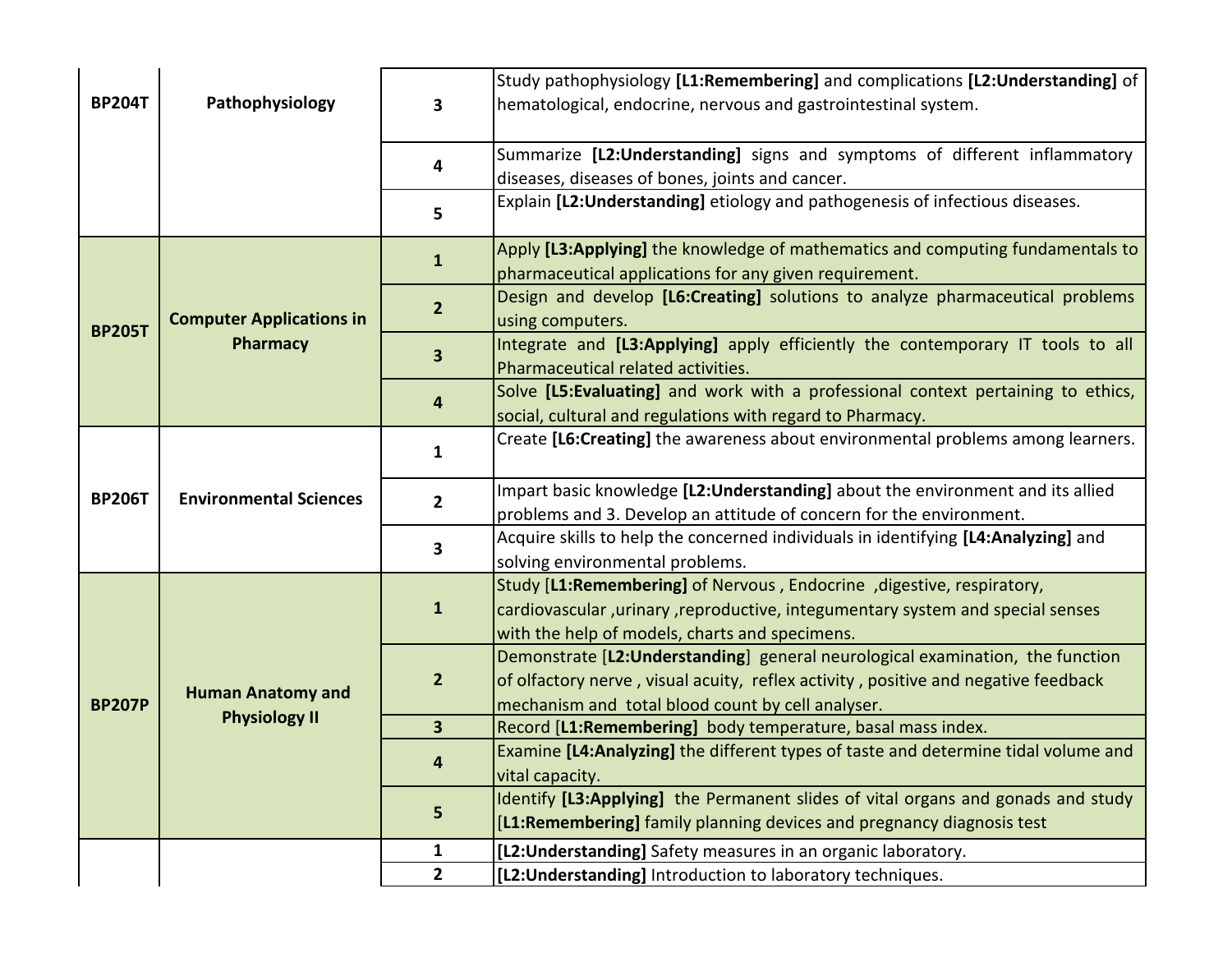| <b>BP208P</b> | <b>Pharmaceutical Organic</b><br>Chemistry  | 3                       | Systematic qualitative [L4:Analyzing] analysis of unknown organic compounds.                                                                                                                    |
|---------------|---------------------------------------------|-------------------------|-------------------------------------------------------------------------------------------------------------------------------------------------------------------------------------------------|
|               |                                             | 4                       | Preparation [L3:Applying] of suitable solid derivatives from organic compounds.                                                                                                                 |
|               |                                             | 5                       | Building [L6:Creating] of molecular models of structures containing various<br>functional groups.                                                                                               |
|               |                                             | $\mathbf{1}$            | [L1:Remembering] Study the concept of enzyme hydrolysis and examine the role of<br>enzyme in day to day life.                                                                                   |
| <b>BP209P</b> | <b>Biochemistry</b>                         | 2 <sup>1</sup>          | [L2: Understanding] Understand the various qualitative tests for identification of<br>biomolecules.                                                                                             |
|               |                                             | $\overline{\mathbf{3}}$ | [L3:Applying] Determine the pH and blood constitute like blood sugar, blood<br>creatinine and total serum cholesterol.                                                                          |
|               |                                             | 4                       | [L4: Analyzing] Estimation of reducing sugar by DNS method, proteins by Biuret<br>method and urine abnormalities.                                                                               |
|               |                                             | $\mathbf{1}$            | Design [L6:Creating] a questionnaire using a word processing package or Design a<br>form in MS Access to view, add, delete and modify the patient record in the<br>database.                    |
| <b>BP210P</b> | <b>Computer Applications in</b><br>Pharmacy | $\overline{2}$          | Create [L6:Creating] a HTML web page or mailing labels Using Label Wizard or<br>database in MS Access or invoice table using - MS Access and Creating and working<br>with queries in MS Access. |
|               |                                             | $\overline{\mathbf{3}}$ | Retrieve the information of a drug and its adverse effects using online tools<br>[L3:Applying].                                                                                                 |
|               |                                             | 4                       | Generating report and printing the report from patient database [L3:Applying].                                                                                                                  |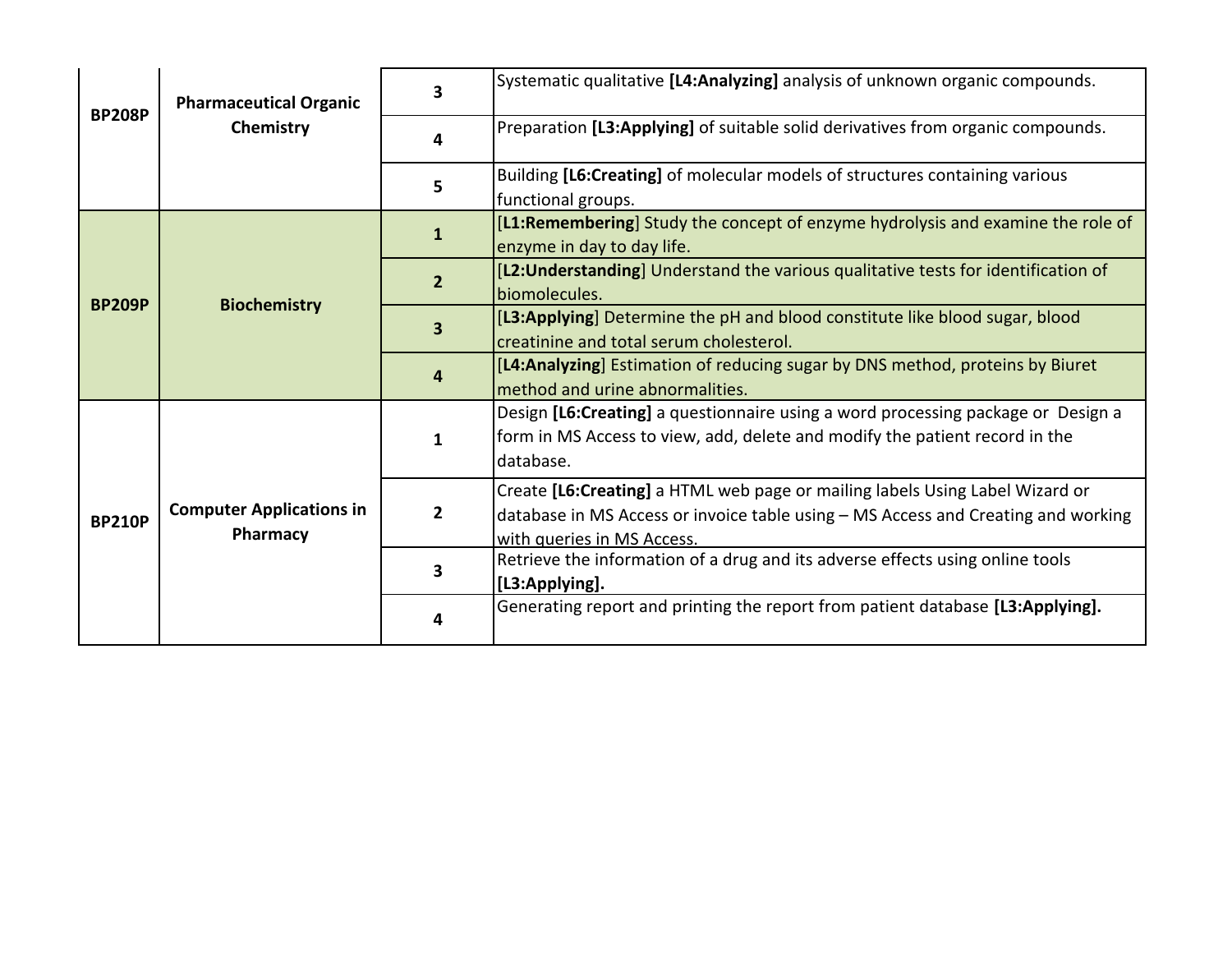**PRAVARA** 

**Pravara Rural Education Society's** 

**COLLEGE OF PHARMACY (FOR WOMEN)** 

![](_page_9_Picture_3.jpeg)

Chincholi, Tal. Sinnar, Dist. Nashik 422103, Maharashtra, India Ph.No. (02551)271178, Fax No.: (02551)271178

Website: www.pravarapharmacy.in

Email ID: pravaracopc@yahoo.co.in

| <b>SECOND YEAR B. PHARMACY</b> |                                           |                                  |                                                                                                                                                                                                  |  |  |
|--------------------------------|-------------------------------------------|----------------------------------|--------------------------------------------------------------------------------------------------------------------------------------------------------------------------------------------------|--|--|
|                                | <b>Semester III</b>                       |                                  |                                                                                                                                                                                                  |  |  |
| <b>Course</b><br>Code          | <b>Course Name</b>                        | <b>Course</b><br><b>Outcomes</b> | After successful completion of course student will able to                                                                                                                                       |  |  |
| 2.3.1 T                        | <b>Physical</b><br><b>Pharmaceutics I</b> | 1                                | Describe [L1:Remembering] the phase rule and its components along with pharmaceutical<br>application.                                                                                            |  |  |
|                                |                                           | $\overline{2}$                   | Understand [L2: Understanding] various properties of gaseous state of matter and<br>principle and concept of aerosol.                                                                            |  |  |
|                                |                                           | 3                                | Describe [L1:Remembering] various properties of solution of non electrolyte and<br>electrolyte.                                                                                                  |  |  |
|                                |                                           | 4                                | Understand [L2: Understanding] crystallization and crystal parameter of solid state, its<br>properties, method of detection and pharmaceutical application.                                      |  |  |
|                                |                                           | 5                                | Understand [L2: Understanding] solubility of phases and their properties and law of<br>distribution and its application in pharmacy.                                                             |  |  |
|                                |                                           | 6                                | Understand [L2: Understanding] concept of thermodynamics.                                                                                                                                        |  |  |
|                                | <b>Physical</b><br><b>Pharmaceutics I</b> | $\mathbf{1}$                     | [L2: Understanding] Operate different pharmaceutical laboratory instruments used in<br>determining various physical properties such as surface tension, viscosity, adsorption and<br>solubility. |  |  |
| 2.3.1P                         |                                           | $\overline{2}$                   | Calculate [L4:Analyzing] critical solution temperature & effect of addition of electrolyte<br>on CST of phenolwater system.                                                                      |  |  |
|                                |                                           | 3                                | Construct [L3:Applying] of ternary phase diagram for three-component system.                                                                                                                     |  |  |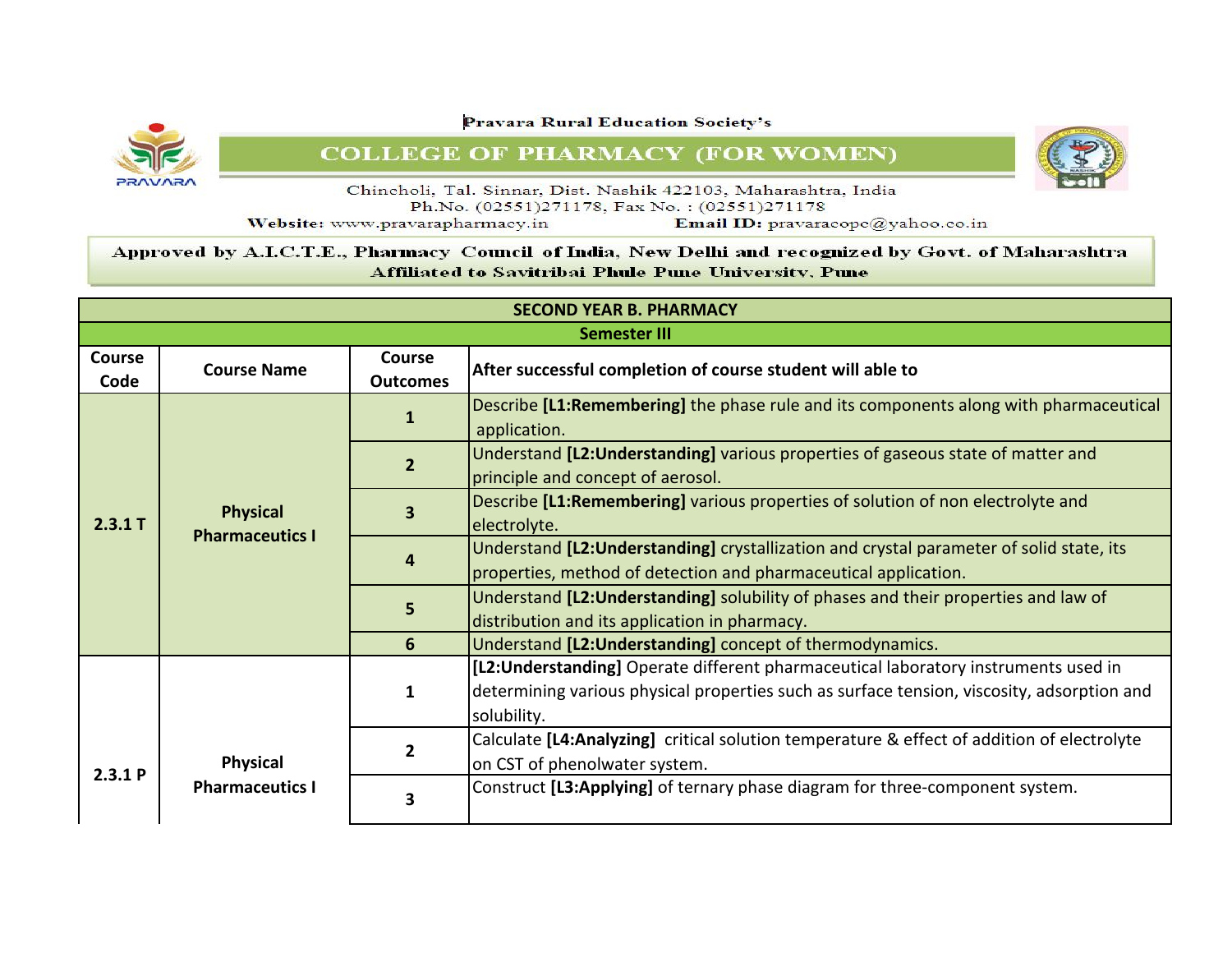|         |                                              | 4                       | Predict [L4:Analyzing] solubility, molecular weight, cell constant, pKa of given compound.                                                                            |
|---------|----------------------------------------------|-------------------------|-----------------------------------------------------------------------------------------------------------------------------------------------------------------------|
|         |                                              | 5                       | [L5: Evaluating] Evaluate unknown concentration by conductometric titration.                                                                                          |
|         |                                              |                         | [L1:Remembering] Aware about historical developments and contributions of scientists in                                                                               |
|         | Pharmaceutical                               | $\mathbf{1}$            | the field of microbiology.                                                                                                                                            |
| 2.3.2T  | <b>Microbiology</b>                          | 2 <sup>1</sup>          | [L2: Understanding] Know the recent advances in microbiology.                                                                                                         |
|         |                                              | 3                       | Compare [L3:Applying] and contrast the various structural features, biology &                                                                                         |
|         |                                              |                         | characteristics of microbes.                                                                                                                                          |
|         |                                              | $\mathbf{1}$            | [L1:Remembering] Explain the principle, construction and working of various instruments                                                                               |
|         |                                              |                         | and perform their operations.                                                                                                                                         |
|         |                                              | $\overline{2}$          | [L3:Analyzing] Handle microscope for observation of microbes.                                                                                                         |
|         |                                              | 3                       | Learn how to prepare and sterilize nutrient broth, nutrient agar, slants, stabs and plates                                                                            |
|         | Pharmaceutical                               |                         | [L3: Analyzing].                                                                                                                                                      |
| 2.3.2P  | Microbiology                                 | 4                       | [L2: Understanding] Adopt the skills required for maintaining strictly aseptic condition &<br>handling inoculating loop, its sterilization and inoculation procedure. |
|         |                                              | 5                       | Isolate microorganism by streak plate technique & count them by pour plate technique                                                                                  |
|         |                                              |                         | [L5: Evaluating]                                                                                                                                                      |
|         |                                              | 6                       | [L5: Evaluating]Observe motility of bacteria by hanging drop technique.                                                                                               |
|         | <b>Pharmaceutical</b><br><b>Biochemistry</b> | $\mathbf{1}$            | [L2: Understanding] Understand the significance, concepts of Cell and applications of<br>biochemistry.                                                                |
|         |                                              | $\overline{2}$          | Describe [L1: Remembering] the chemistry, biological functions of Carbohydrates, Lipids,<br>Proteins, Vitamins and Amino acids.                                       |
|         |                                              |                         | [L3:Applying] Apply the mechanism of enzyme action and identify the classes of enzymes                                                                                |
| 2.3.3 T |                                              | 3                       | and factors affecting action, mechanism of electron transport chain.                                                                                                  |
|         |                                              |                         | Explain [L4: Analyzing] the synthesis of nucleic acids, their role in metabolic pathways                                                                              |
|         |                                              | $\overline{\mathbf{4}}$ | transcriptional, translational, and post-translational levels, Hereditary Diseases.                                                                                   |
|         |                                              | 5                       | Discuss [L2: Understanding] the metabolic pathways of Carbohydrates, Lipids, Proteins and<br>Amino Acids.                                                             |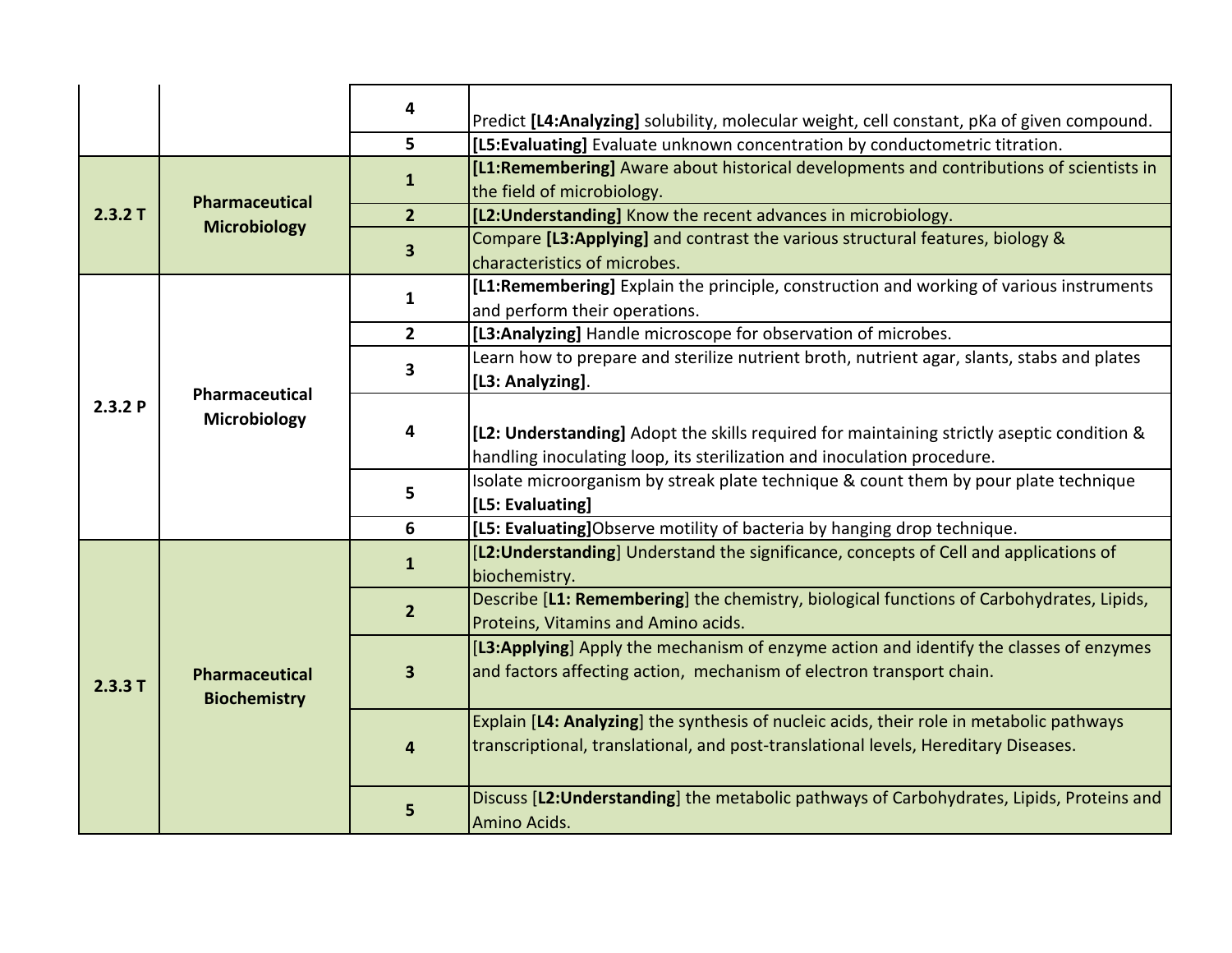| 2.3.3P  |                              | 1                       | [L1: Remembering] Study the concept of enzyme hydrolysis and examine the role of          |
|---------|------------------------------|-------------------------|-------------------------------------------------------------------------------------------|
|         |                              |                         | enzyme in day to day life.                                                                |
|         |                              |                         | [L2: Understand] Understand the various qualitative tests for identification of           |
|         | Pharmaceutical               | $\overline{2}$          | biomolecules.                                                                             |
|         | <b>Biochemistry</b>          | $\overline{\mathbf{3}}$ | [L3: Applying] Determine the pH and blood constitute like blood sugar, blood creatinine   |
|         |                              |                         | and total serum cholesterol.                                                              |
|         |                              |                         | [L4: Analyzing] Estimation of reducing sugar by DNS method, proteins by Biuret method     |
|         |                              | 4                       | and urine abnormalities.                                                                  |
|         |                              |                         | Understand [L2: Understanding] molecular representation, interconversion, significance    |
|         |                              | $\mathbf{1}$            | and basic concepts of stereochemistry conformational analysis of molecules.               |
|         |                              |                         |                                                                                           |
| 2.3.4 T | <b>Pharmaceutical</b>        |                         | Understand [L2: Understanding] various rearrangement reactions, pericyclic reactions      |
|         | <b>Organic Chemistry III</b> | $\overline{2}$          | and its mechanism with application.                                                       |
|         |                              |                         | Understand [L2: Understanding] chemistry of amino acids and carbohydrates and its         |
|         |                              | $\overline{\mathbf{3}}$ | underlying concepts with synthesis and reaction methods.                                  |
|         | Pharmaceutical               | 1                       | Synthesize & [L4:Analyzing] recrystalize the organic compounds based on rearrangement     |
|         |                              |                         | reactions.                                                                                |
|         |                              | $\overline{2}$          |                                                                                           |
| 2.3.4P  |                              |                         | Understand [L2: Understanding] the chromatographic techniques in organic chemistry        |
|         | <b>Organic Chemistry III</b> |                         | Explain [L1:Remembering] the principle and procedure involved in column                   |
|         |                              | 3                       | chromatographic separation techniques and TLC.                                            |
|         |                              | 4                       | Understand [L2: Understanding] the principle behind various qualitative tests and analyze |
|         |                              |                         | [L4:Analyzing] the given unknown binary organic compounds having different functional     |
|         |                              | $\mathbf{1}$            | [L1Remembering] in detailed about mechanism of drug action at organ system/sub            |
|         |                              |                         | cellular/ macromolecular levels.                                                          |
|         |                              | $\overline{2}$          | [L2: Understanding] the pharmacological actions of different categories of drugs.         |
| 2.3.5T  | Pharmacology                 |                         |                                                                                           |
|         |                              |                         | [L2: Understanding] the application of basic pharmacological knowledge in the prevention  |
|         |                              | 3                       | and treatment of various diseases.                                                        |
|         |                              | $\overline{\mathbf{4}}$ | [L2: Understanding] the signal transduction mechanism of various receptors.               |
|         |                              |                         | Explain [L2: Understanding] meaning & significance of Pharmacognostic parameters &        |
|         |                              | 1                       | Pharmacognostic study of crude drugs.                                                     |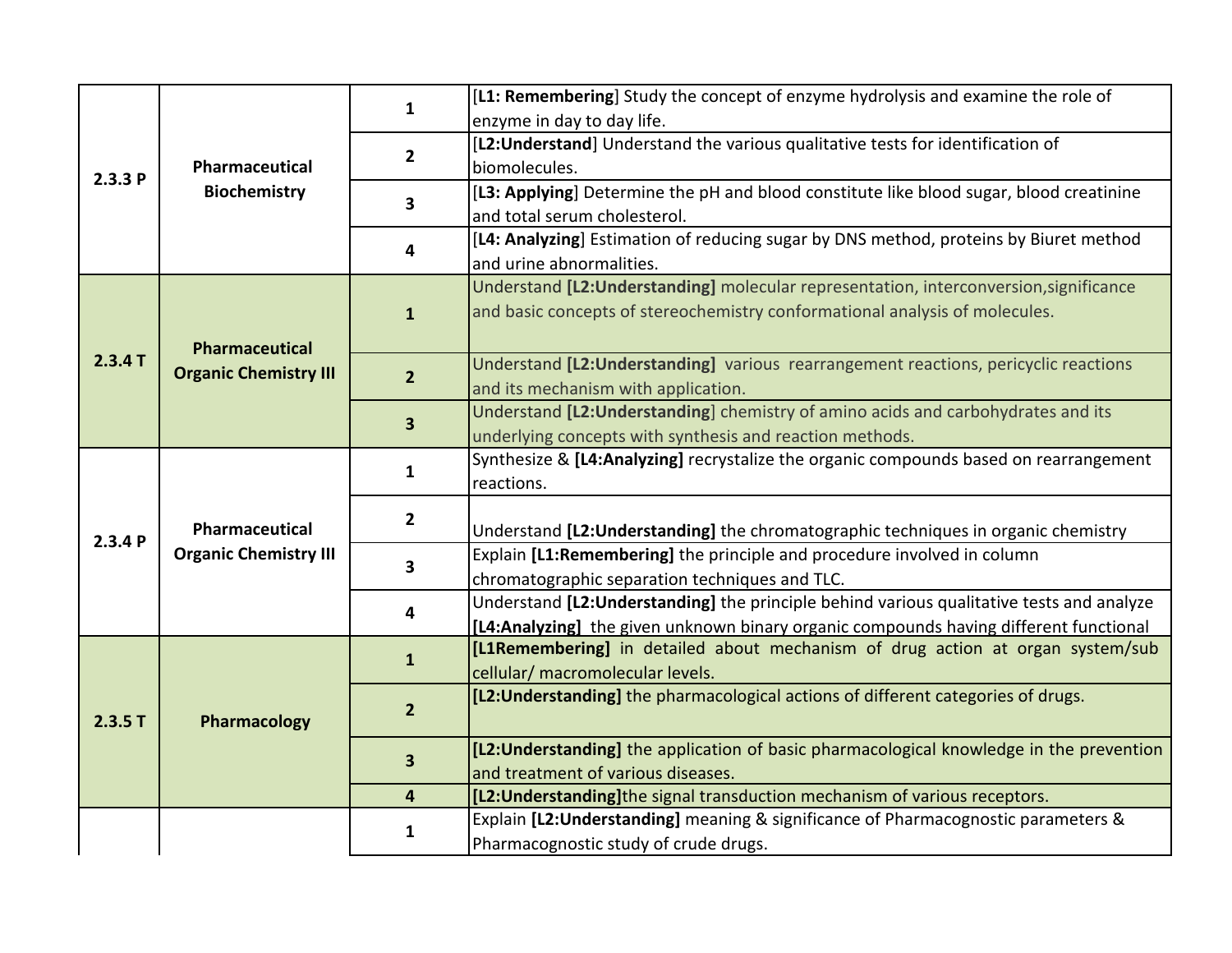|                       |                                            |                                  | Comprehend & explain [L3:Applying] underlying reason of evolutionary significance of                          |
|-----------------------|--------------------------------------------|----------------------------------|---------------------------------------------------------------------------------------------------------------|
|                       |                                            | $\overline{2}$                   | secondary metabolites production in plants & other organisms & deduce their significance                      |
|                       |                                            |                                  | as medicinal molecules.<br>Comprehend & explain [L3:Applying] primary metabolites comprehensively from source |
| 2.3.6T                | Pharmacognosy &                            | $\overline{\mathbf{3}}$          |                                                                                                               |
|                       | <b>Phytochemistry I</b>                    |                                  | to their Pharmaceutical & industrial applications.                                                            |
|                       |                                            |                                  | Define, classify, explain [L3:Applying] source, name & draw chemical structures, identify                     |
|                       |                                            | 4                                | [L4:Analyzing] from the structure, organize the biosynthetic sequence, and describe                           |
|                       |                                            |                                  | methods of extraction & underlying rationale of qualitative & quantitative analysis of                        |
|                       |                                            |                                  | glycosides & tannin compounds of plant origin.                                                                |
|                       |                                            |                                  |                                                                                                               |
|                       |                                            | $\mathbf{1}$                     | Demonstrate [L3:Applying]skill of plant material sectioning, staining, mounting & focusing.                   |
|                       |                                            |                                  | Identify [L4:Analyzing] the parts of plants from its morphological & microscopical features                   |
|                       | <b>Pharmacognosy &amp;</b>                 | $\overline{2}$                   | by applying [L3:Applying] experimental & theoretical knowledge of morphology &                                |
| 2.3.6P                | <b>Phytochemistry I</b>                    |                                  | anatomy obtained in theory classes.                                                                           |
|                       |                                            | 3                                | Conduct extractions/isolations [L3:Applying] & explain significance of use of various                         |
|                       |                                            |                                  | chemicals & physical conditions.                                                                              |
|                       |                                            | 4                                | Identify [L4:Analyzing] unorganized crude drugs & samples of powders of organized &                           |
|                       |                                            |                                  | unorganized crude drugs using morphological, chemical, physical & microscopical                               |
|                       |                                            |                                  | <b>Semester IV</b>                                                                                            |
| <b>Course</b><br>Code | <b>Course Name</b>                         | <b>Course</b><br><b>Outcomes</b> | After successful completion of course student will able to                                                    |
|                       |                                            |                                  | Knowledge [L1: Remembering]: Relate the scientific concepts of surface tension, viscosity,                    |
|                       |                                            | $\mathbf{1}$                     | micromeritcs, kinetics and colloids in connection with preparation, characterization and                      |
|                       |                                            |                                  | evaluation of dosage forms.                                                                                   |
|                       |                                            |                                  | Breadth [L2: Understanding]: Explain the various methods for the determination of                             |
|                       |                                            | $\mathbf{2}$                     | surface &interfacial tension of liquids, the properties of colloids, properties of powder,                    |
| 2.4.1 T               | <b>Physical</b><br><b>Pharmaceutics II</b> |                                  | order of reactions and flow of fluids.                                                                        |
|                       |                                            |                                  | Comprehension [L2: Understanding]: Describe the rate of reactions, degradation and                            |
|                       |                                            | 3                                | stability methods of drugs as well as principle and significance of accelerated stability                     |
|                       |                                            |                                  | testing.                                                                                                      |
|                       |                                            | 4                                | Application [L3: Applying]: Illustrate fundamentals and pharmaceutical applications of                        |
|                       |                                            |                                  | surface & interfacial tension, kinetics, rheology, micromeritics and colloids.                                |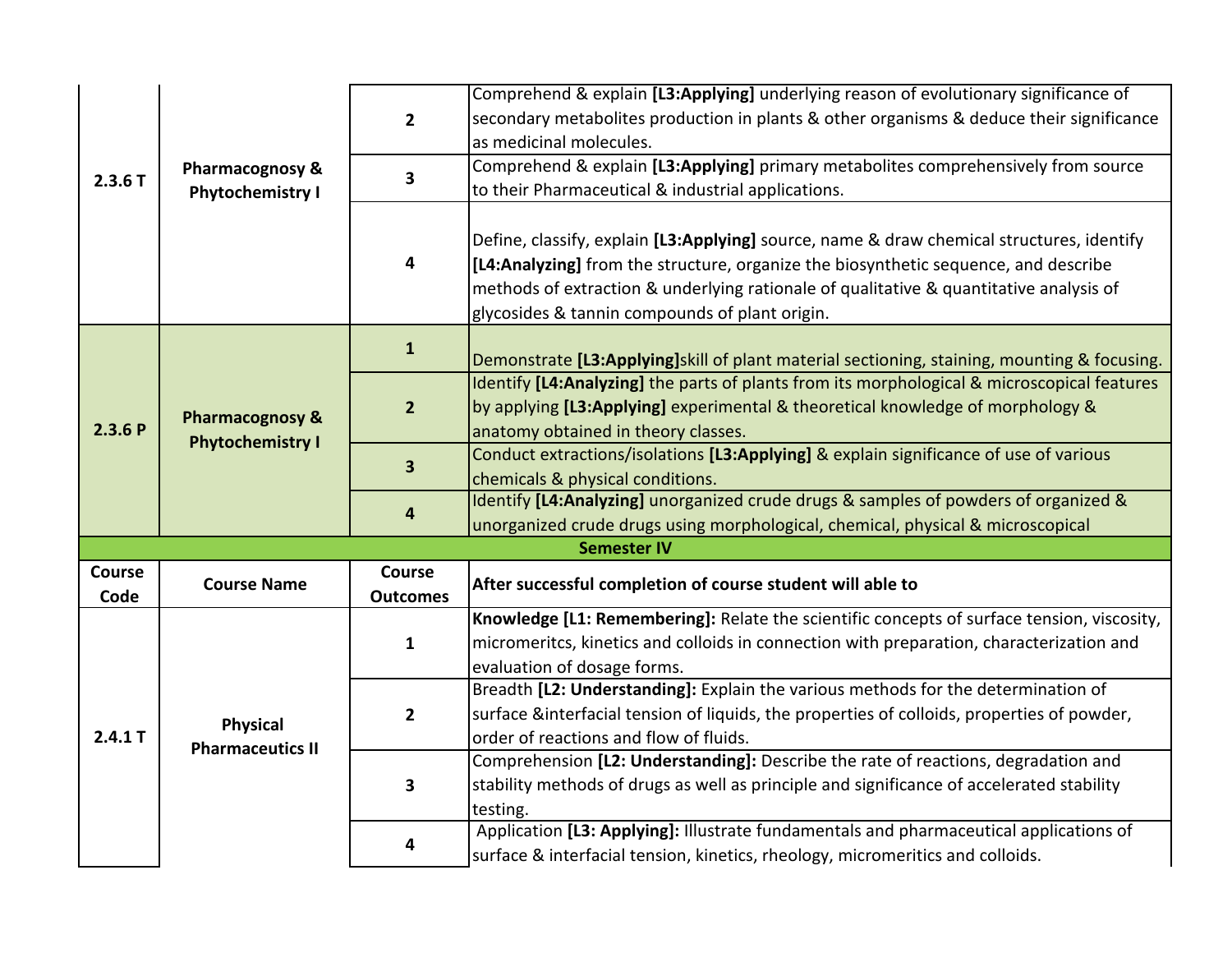| 2.4.1P | <b>Physical</b><br><b>Pharmaceutics II</b>        | $\mathbf{1}$            | Discuss [L1: Understand] basic concept of physical pharmaceutics and Evaluate [L5:<br><b>Evaluate</b> ] surface tension, viscosity, specific surface area, particle size distribution of given<br>material and estimate composition of binary mixture by viscosity method.                                                                          |
|--------|---------------------------------------------------|-------------------------|-----------------------------------------------------------------------------------------------------------------------------------------------------------------------------------------------------------------------------------------------------------------------------------------------------------------------------------------------------|
|        |                                                   | $\overline{2}$          | Calculate [L4: Analyzie] Cloud point, critical micelle concentration and HLB value of given<br>surfactant.                                                                                                                                                                                                                                          |
|        |                                                   | $\overline{\mathbf{3}}$ | Calculate [L4: Analyze] energy of activation of acid hydrolysis, order of given reaction,<br>relative strength of two acids.                                                                                                                                                                                                                        |
|        |                                                   | $\mathbf{1}$            | Recall [L1:Remembering] the etiology and pathogenesis of the selected disease states                                                                                                                                                                                                                                                                |
|        | Pathophysiology &                                 | $\overline{2}$          | [L2: Understanding] signs and symptoms of the diseases.                                                                                                                                                                                                                                                                                             |
| 2.4.2T | <b>Clinical Biochemistry</b>                      | $\overline{\mathbf{3}}$ | Identify [ L2: Understanding] complications of the diseases.                                                                                                                                                                                                                                                                                        |
|        |                                                   | 4                       | Explain [L2: Understanding] the pathophysiological state(s) and/or disease mechanism(s),<br>as well as any clinical testing requirements.                                                                                                                                                                                                           |
| 2.4.2P | Pathophysiology &<br><b>Clinical Biochemistry</b> | $\mathbf{1}$            | The how biochemical analysis can be employed to differentiate [L2: Understanding]<br>between normal and diseased conditions.                                                                                                                                                                                                                        |
|        |                                                   | $\overline{2}$          | Apply [L3:Applying] knowledge & perform qualitative tests for determination of abnormal<br>constituents, liver function test, cardiac Profile Tests as well as kidney function test for<br>given samples.                                                                                                                                           |
|        |                                                   | $\overline{\mathbf{3}}$ | Understand [L2:Understanding] & perform the clinical biochemical analyze [L4:Analyzing]<br>of biological fluid samples.                                                                                                                                                                                                                             |
| 2.4.3T | Pharmaceutical<br><b>Organic Chemistry IV</b>     | $\mathbf{1}$            | Understand <sup>[L1:</sup> Remembering] principle, synthesis, manufacturing process, of some<br>important heterocyclic and polycyclic compounds [L4: Analyzing] Understand basics of<br>chemical process for new compounds and formulations.                                                                                                        |
|        |                                                   | $\mathbf{2}$            | To understand Theoretical chemical process, reaction system, chemical equipments used<br>in manufacturing [L1: Remembering] and practical skills of the instruments [L3: Applying]                                                                                                                                                                  |
|        |                                                   | 3                       | Various techniques of combinatorial chemistry and understand [L2:Understanding]<br>applications of combinatorial chemistry in the speedy synthesis of organic compounds and<br>peptides <sup>[L1:Remembering]</sup> and guidelines involved in retro-synthesis and construct<br>retrosynthesis of pharmaceutically important compound [L3:Applying] |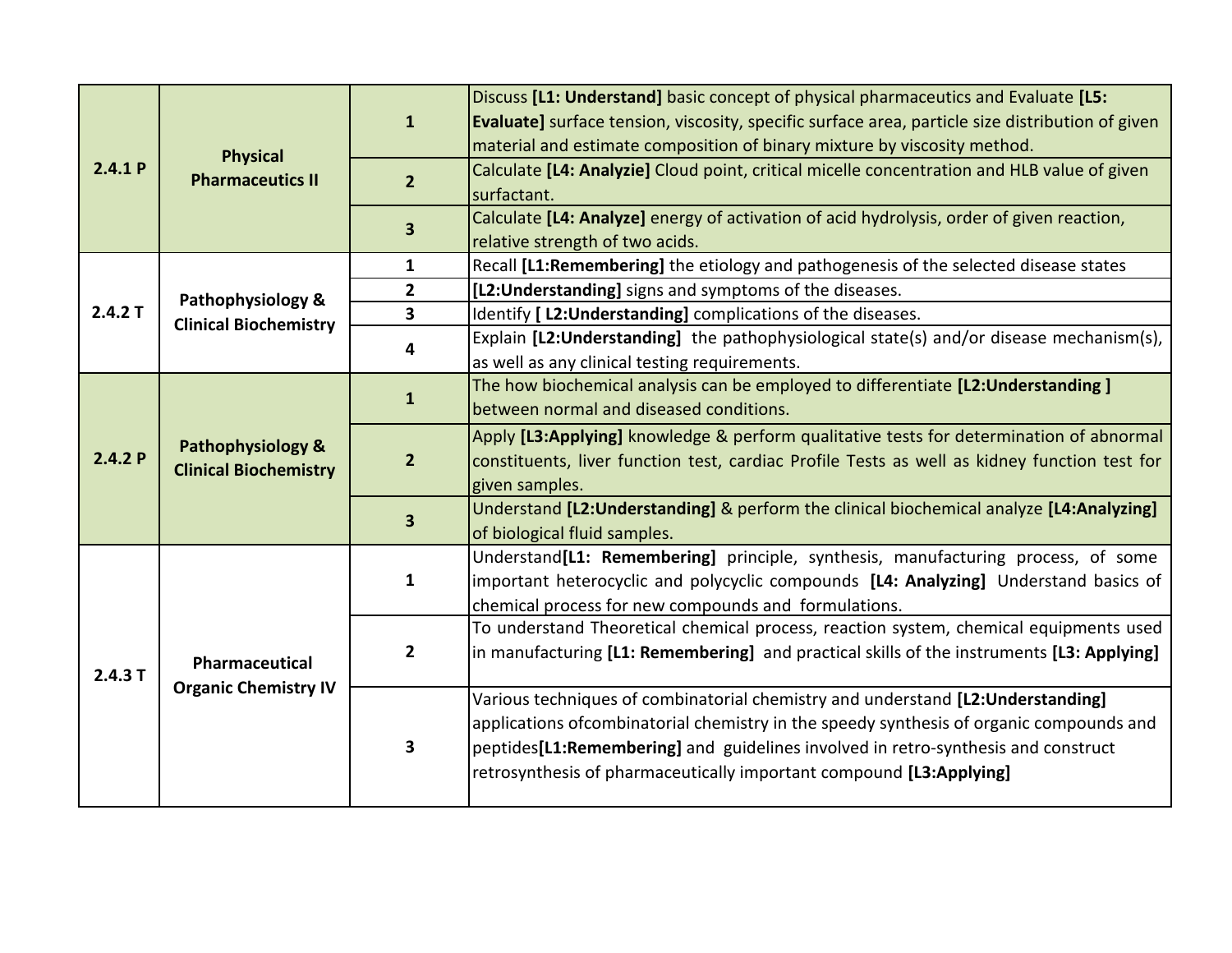|         |                                             | $\mathbf{1}$            | Perform qualitative [L4:Analyzing] analysis of solid-liquid and liquid-liquid organic binary<br>mixtures, separate and purify of binary mixtures of organic compounds.                                 |
|---------|---------------------------------------------|-------------------------|--------------------------------------------------------------------------------------------------------------------------------------------------------------------------------------------------------|
| 2.4.3P  | Pharmaceutical                              | $\overline{2}$          | Synthesize [L3:Applying] heterocyclic compounds and know reaction mechanisms.                                                                                                                          |
|         | <b>Organic Chemistry IV</b>                 | $\mathbf{3}$            | Demonstrate [L3:Applying] techniques such as Recrystallision, filtration and precipitation.                                                                                                            |
|         |                                             | $\overline{\mathbf{4}}$ | Perform quantitative [L4:Analyzing] determination of different reactive groups.                                                                                                                        |
|         |                                             | 1                       | Understand [L2: Understanding] the basic principles, instrumentation and applications of<br>various analytical techniques.                                                                             |
| 2.4.4 T | <b>Pharmaceutical</b><br><b>Analysis II</b> | $\overline{2}$          | Understand [L2: Understanding] the importance of analysis in pharmaceutical industry.                                                                                                                  |
|         |                                             | $\overline{\mathbf{3}}$ | Inculcate [L1:Remembering] theoretical knowledge on various instrumental techniques<br>adopted for analysis of pharmaceuticals.                                                                        |
|         |                                             | $\mathbf{1}$            | [L1:Remembering]Take appropriate safety measures while handling instruments,<br>chemicals and apparatus.                                                                                               |
| 2.4.4P  | <b>Pharmaceutical</b><br><b>Analysis II</b> | $\overline{2}$          | Assay [L4:Analyzing] of various chemicals, drug intermediates, APIs and formulations as<br>per Pharmacopoeial standards.                                                                               |
|         |                                             | $\overline{\mathbf{3}}$ | [L4:Analyzing] Interpret the data obtained through experimentation and report the<br>results as per regulatory requirements.                                                                           |
|         |                                             | $\overline{\mathbf{4}}$ | Independently operate [L3:Applying] and calibrate various analytical instruments for the<br>[L4:Analyzing] separation/isolation.                                                                       |
|         |                                             | $\mathbf{1}$            | Definition and objectives [L2:Understanding] of Pharmacognosy, Information about the<br>use of Medicinal plants, Plant as a source of drugs of pharmaceutical interest.                                |
| 2.4.5T  | Pharmacognosy &                             | $\overline{2}$          | Define & classify [L2:Understanding] alkaloids, explain source, name & chemical<br>structures, organize the biosynthetic sequence in formation of major group of alkaloids<br>and terpenoids / resins. |
|         | <b>Phytochemistry II</b>                    | 3                       | [L1:Remembering] Explain historical significance & contribution of alkaloids and terpenoids<br>/ resins in modern drug discovery, & their currently marketed semisynthetic derivatives/<br>analogues.  |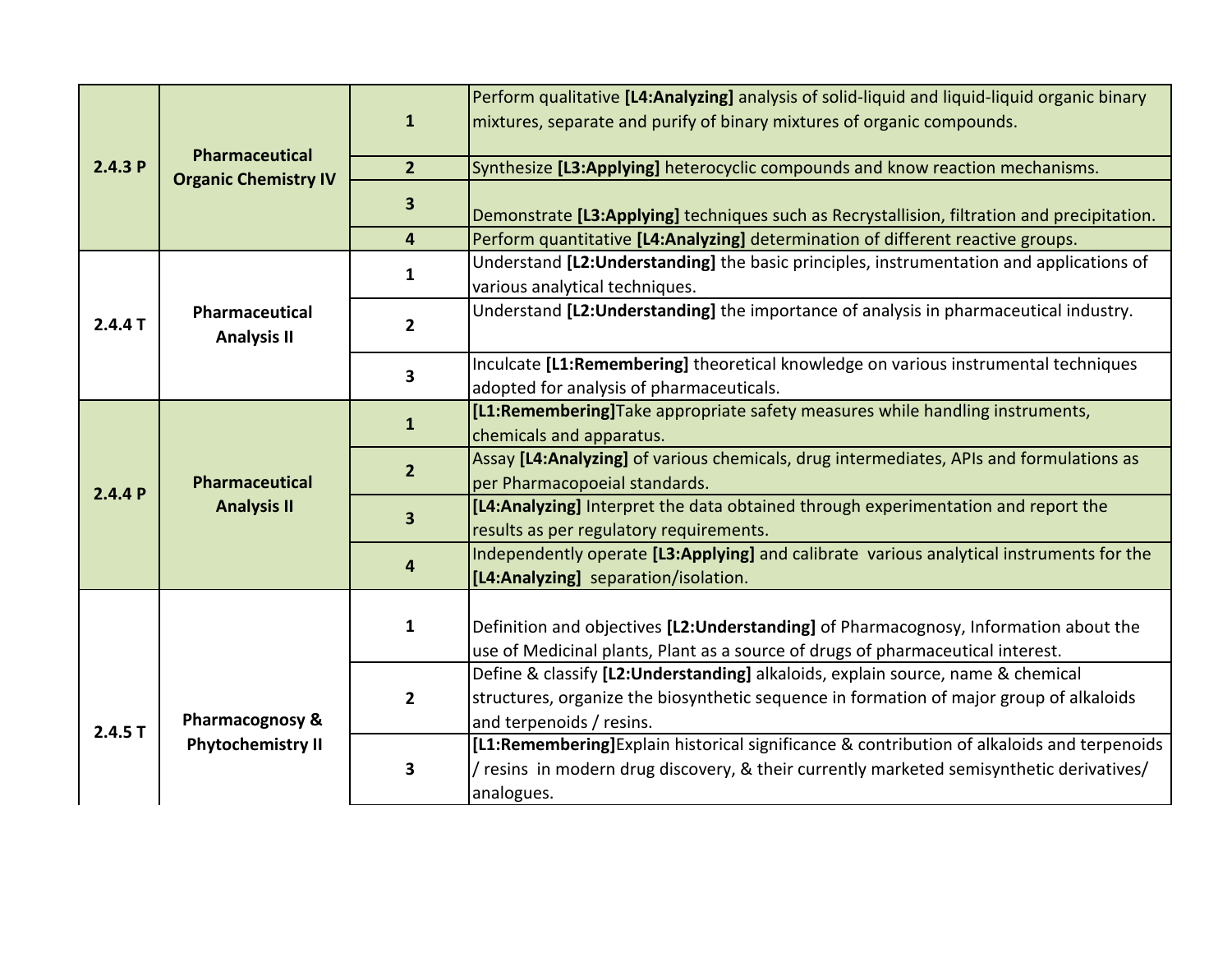|        |                                                        | 4                       | Comprehend & explain [L3:Applying] underlying reason of evolutionary significance of<br>alkaloids formation in plants & other organisms & deduce their significance as medicinal<br>molecules.                                                                      |
|--------|--------------------------------------------------------|-------------------------|---------------------------------------------------------------------------------------------------------------------------------------------------------------------------------------------------------------------------------------------------------------------|
|        | <b>Pharmacognosy &amp;</b><br><b>Phytochemistry II</b> | $\mathbf{1}$            | Demonstrate [L3:Applying]skill of plant material sectioning, staining, mounting & focusing.                                                                                                                                                                         |
| 2.4.5P |                                                        | 2 <sup>2</sup>          | Identify [L4:Analyzing] the parts of plants from its morphological & microscopical features<br>by applying [L3:Applying] experimental & theoretical knowledge of morphology &<br>anatomy obtained in theory classes.                                                |
|        |                                                        | $\overline{\mathbf{3}}$ | Conduct extractions/isolations [L3:Applying] & explain significance of use of various<br>chemicals & physical conditions.                                                                                                                                           |
|        |                                                        | 4                       | Identify [L4:Analyzing] unorganized crude drugs & samples of powders of organized &<br>unorganized crude drugs using morphological, chemical, physical & microscopical<br>characteristics.                                                                          |
|        | Pharmaceutical<br><b>Engineering</b>                   | $\mathbf{1}$            | Knowledge [L1: Remembering] of various unit operations used in pharmaceutical<br>industries and Emphasize [L2: Understanding] the principles, mechanisms and theories of<br>different unit operations.                                                              |
|        |                                                        | $\overline{2}$          | Breadth [L2: Understanding]: To understand the working principles and constructions of<br>equipments used for handling unit processes in pharmaceutical industries.                                                                                                 |
| 2.4.6T |                                                        | $\overline{\mathbf{3}}$ | Application [L3: Applying] of various concepts of unit operations and compare the several<br>operations [L4: Analyze].                                                                                                                                              |
|        |                                                        | 4                       | Understand [L2: Understanding] the various preventive methods used for corrosion<br>control in Pharmaceutical industries and the concept of material handling and know [L1:<br>Remembering] the different materials used in the pharmaceutical plant constructions. |
|        |                                                        | 5                       | Inculcate [L2: Understanding] the importance of safety, hazards and their management<br>and indicate the integrated automated production lines and robotics.                                                                                                        |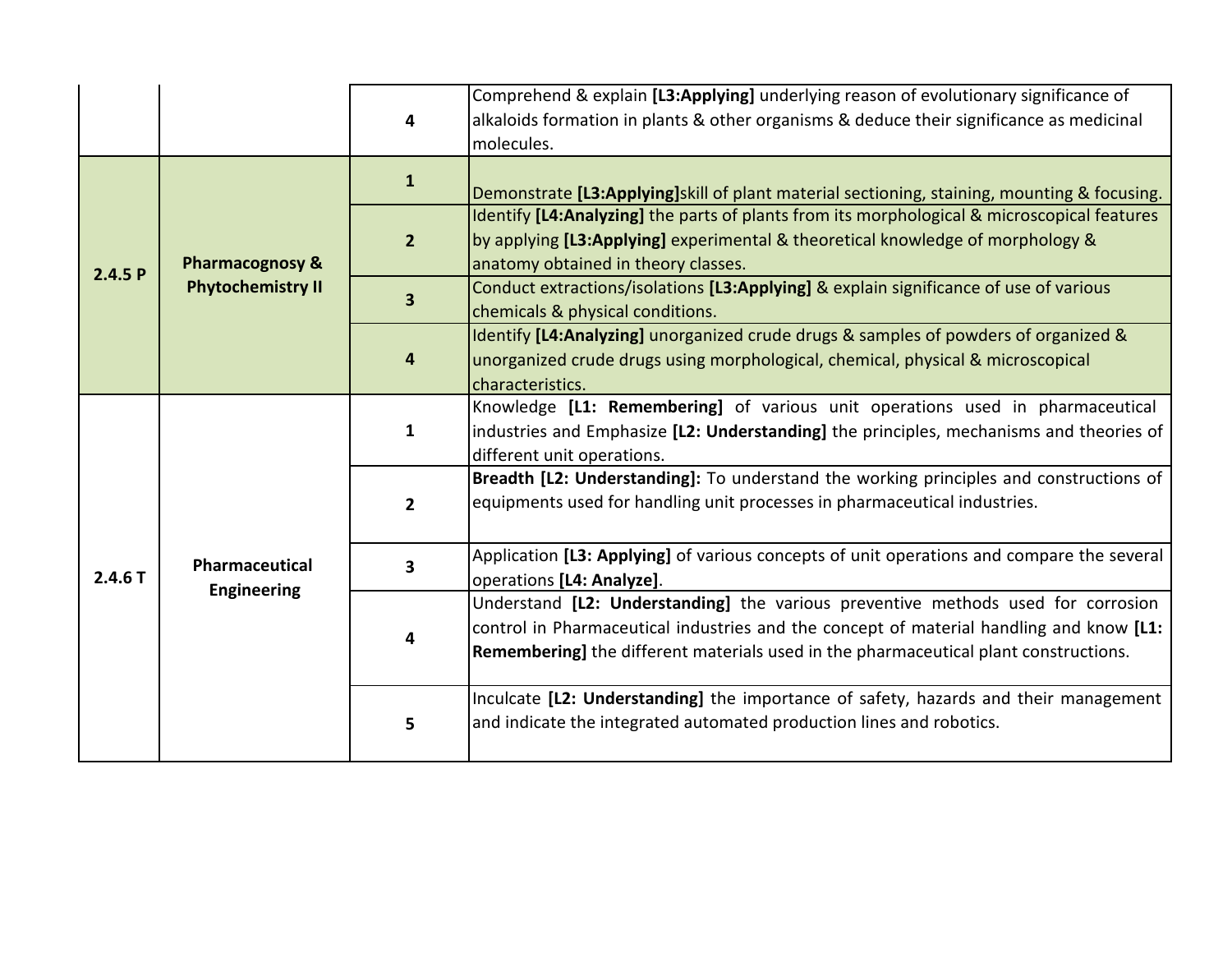**NRAVARS** 

**Pravara Rural Education Society's** 

## **COLLEGE OF PHARMACY (FOR WOMEN)**

![](_page_16_Picture_3.jpeg)

Chincholi, Tal. Sinnar, Dist. Nashik 422103, Maharashtra, India Ph.No. (02551)271178, Fax No.: (02551)271178

Website: www.pravarapharmacy.in

Email ID: pravaracope@yahoo.co.in

|                       | <b>THIRD YEAR B. PHARMACY</b> |                                  |                                                                                                                                                                                                                                       |  |  |
|-----------------------|-------------------------------|----------------------------------|---------------------------------------------------------------------------------------------------------------------------------------------------------------------------------------------------------------------------------------|--|--|
|                       | <b>Semester V</b>             |                                  |                                                                                                                                                                                                                                       |  |  |
| <b>Course</b><br>Code | <b>Course Name</b>            | <b>Course</b><br><b>Outcomes</b> | After successful completion of course student will able to                                                                                                                                                                            |  |  |
| 3.5.1 T               |                               | 1                                | Summarize [L2: Understanding] the concepts of solid dosage form design & formulation<br>strategies.                                                                                                                                   |  |  |
|                       | <b>Industrial Pharmacy I</b>  | $\mathbf{2}$                     | Explain [L2: Understanding] tablets as a dosage form, physico-chemical principles guiding<br>tablet formulation, various tablet additives, manufacture & evaluation [L4: Analyzing],<br>equipments, defects in tabletting & remedies. |  |  |
|                       |                               | 3                                | Tell [L1:Remembering] the concept, types, pharmacopoeial specifications, techniques &<br>equipments used [L2: Understanding] in tablet coating.                                                                                       |  |  |
|                       |                               | 4                                | Describe [L1:Remembering] capsules, types, additives, size selection, manufacturing &<br>evaluation [L4:Analyzing], equipments, &defects.                                                                                             |  |  |
|                       |                               | 5.                               | Explain [L2: Understanding] the concept of technology transfer.                                                                                                                                                                       |  |  |
|                       |                               | $\mathbf{1}$                     | Formulate [L6:Creating], evaluate [L5:Evaluating] and label the prepared tablets.                                                                                                                                                     |  |  |
|                       |                               | 2 <sup>1</sup>                   | Formulate evaluate [L5:Evaluating] and label the prepared capsules.                                                                                                                                                                   |  |  |
| 3.5.1 P               | <b>Industrial Pharmacy I</b>  | $\overline{\mathbf{3}}$          | Associate [L2: Understanding] rational behind use of formulation ingredients.                                                                                                                                                         |  |  |
|                       |                               | 4                                | Solve [L3:Applying] pharmaceutical calculations to determine evaluation parameters like<br>Hausner ratio, etc Study different packaging material.                                                                                     |  |  |
|                       |                               | 5                                | Conduct [L2: Understanding] survey / Industrial visit and report its finding<br>[L1:Remembering].                                                                                                                                     |  |  |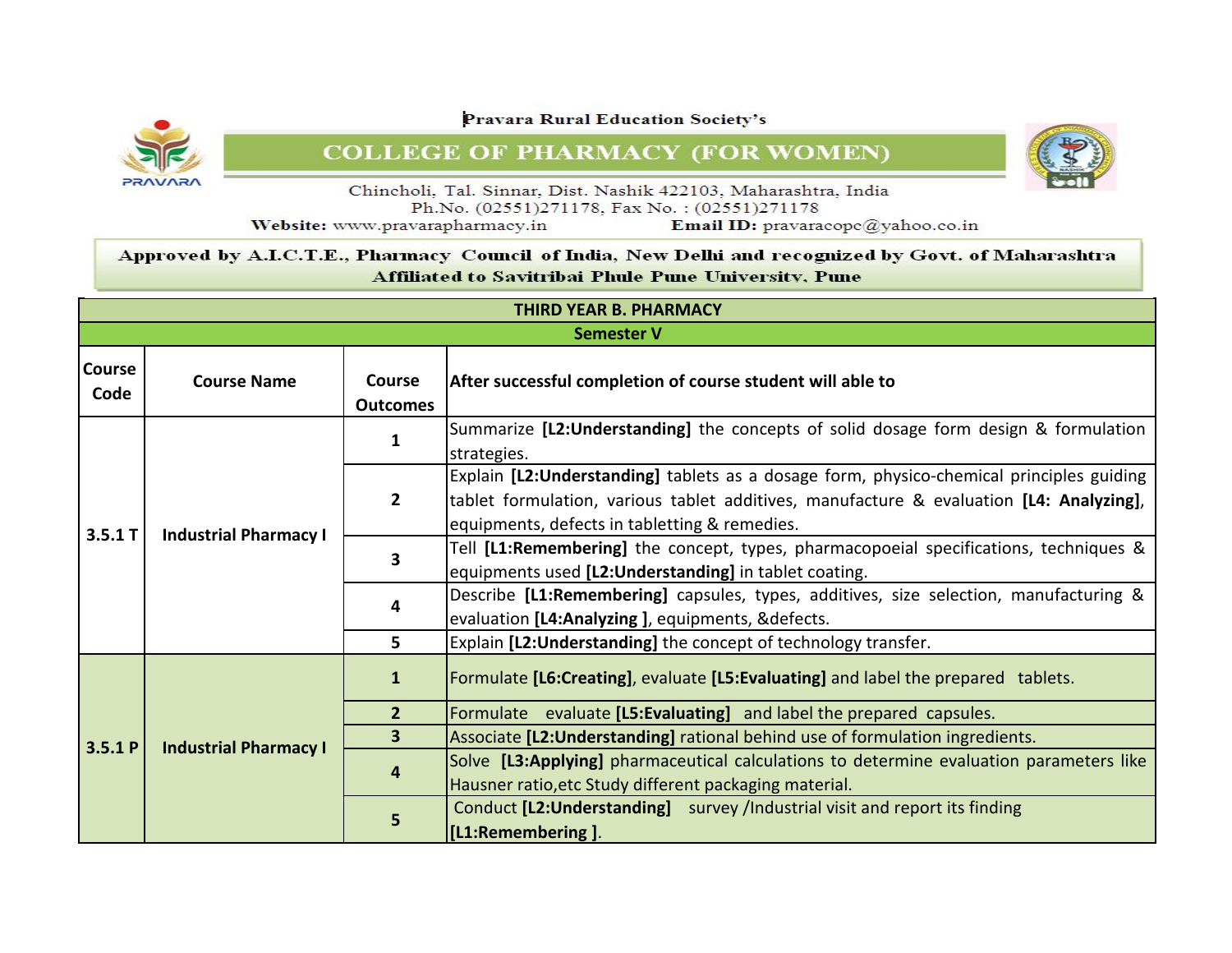|        |                                     | $\mathbf{1}$            | Understand the principle [L1:Remembering] and application[L3:Application] of different       |
|--------|-------------------------------------|-------------------------|----------------------------------------------------------------------------------------------|
|        |                                     |                         | analytical instruments used in pharmaceutical industries.                                    |
|        |                                     | $\mathbf{2}$            | Know various sampling techniques employed in analysis of solid, semisolid and liquids        |
| 3.5.2T | <b>Pharmaceutical Analysis</b>      |                         | dosage forms[L3:Application]                                                                 |
|        | III                                 | $\overline{\mathbf{3}}$ | Ability to interpret the analytical data[L4:Analysis] and identify the structure of the      |
|        |                                     |                         | compound[L2:Understanding]                                                                   |
|        |                                     | 4                       | Perform quantitative analysis of drugs form different dosage forms using various analytical  |
|        |                                     |                         | tools . [L4:Analysis]                                                                        |
|        |                                     |                         | Understand [L1:Remembering] principles, instrumentation, working and applications of         |
|        |                                     | $\mathbf{1}$            | UV-VIS, Flourimetry, Atomic absorption, Atomic Emission Spectroscopy, Flame Photometry,      |
|        |                                     |                         | Phosphorimetry and Nepheloturbidimetry.                                                      |
|        |                                     |                         | To Understand operation[L2:Understanding]and calibration of various analytical               |
|        | <b>Pharmaceutical Analysis</b><br>Ш | $\overline{2}$          | instruments for the assay of various APIs and formulations as per Pharmacopoeial             |
| 3.5.2P |                                     |                         | standards [L3:Application]                                                                   |
|        |                                     | $\overline{\mathbf{3}}$ | To Acquire knowledge [L1:Remembering] for processing and interpretation of data              |
|        |                                     |                         | obtained through experimentation and report the results as per regulatory                    |
|        |                                     |                         | requirements[L4:Analysis]                                                                    |
|        |                                     | 4                       | To Take appropriate safety measures while handling instruments, chemicals and                |
|        |                                     |                         | apparatus.[ L3:Applying ]                                                                    |
|        |                                     | $\mathbf{1}$            | [L1:Remembering] History and general aspects of the design & development of drugs.           |
|        |                                     | $\overline{\mathbf{2}}$ | [L2: Understanding] Explain drug metabolism & its significance in drug discovery.            |
|        |                                     |                         | [L3:Applying] Classification, nomenclature, structure activity relationship (SAR), mechanism |
| 3.5.3T | <b>Medicinal Chemistry I</b>        | 3                       | of action, adverse effects and therapeutic uses of Local anesthetics, Oral Anti-             |
|        |                                     |                         | hyperglycemic, Diagnostics and drugs acting on Central nervous system.                       |
|        |                                     |                         |                                                                                              |
|        |                                     | $\overline{\mathbf{4}}$ | [L3: Applying] Study the scheme of synthesis of drugs.                                       |
|        |                                     | 5                       | [L4: Analyzing] Recent developments of Drugs in Local anesthetics, Oral Anti-                |
|        |                                     |                         | hyperglycemic, Diagnostics and drugs acting on Central nervous system.                       |
|        |                                     | $\mathbf{1}$            | [L1:Remembering]History and general aspects of the design & development of drugs.            |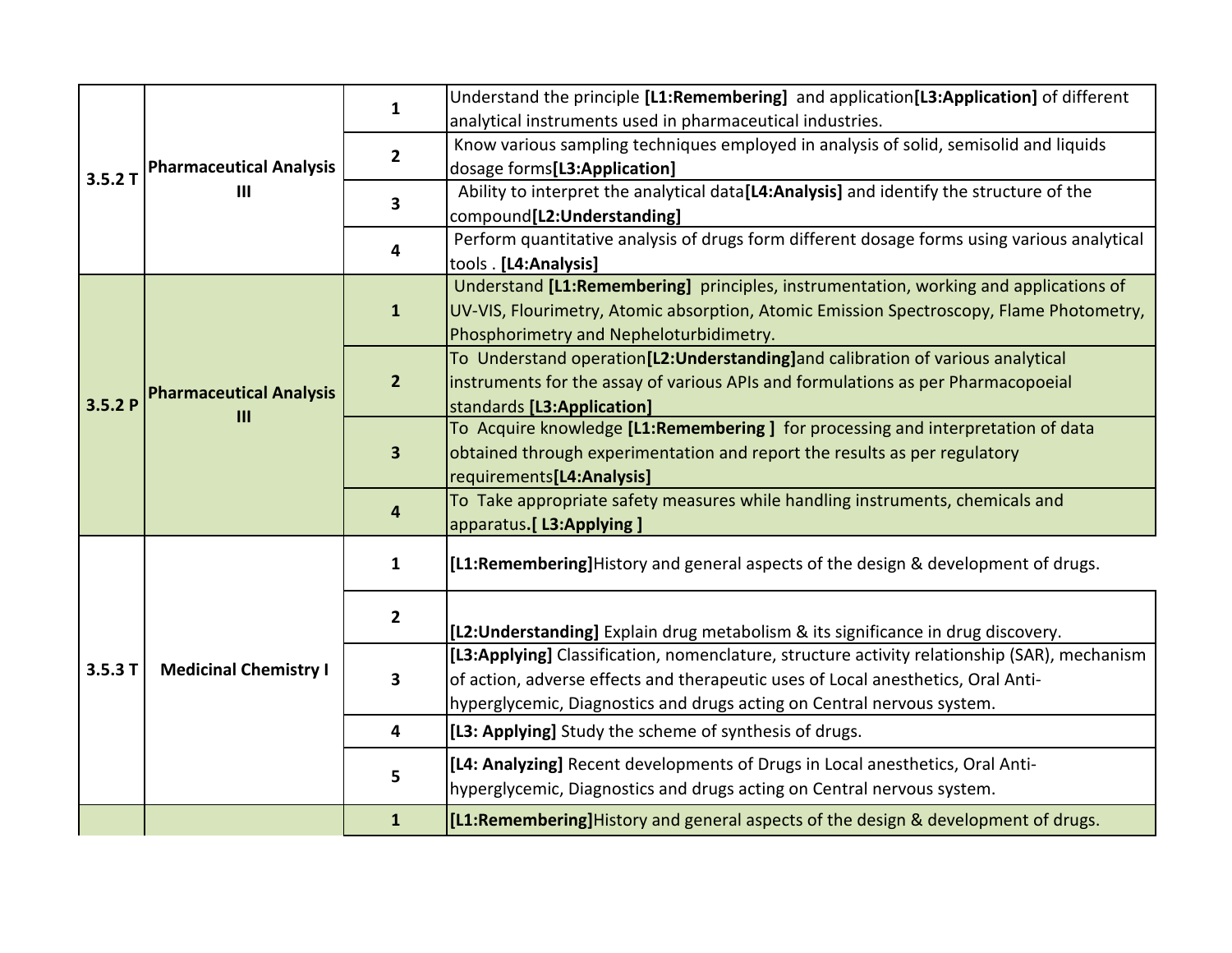| 3.5.3P | <b>Medicinal Chemistry I</b> | $\overline{2}$          | [L2: Understanding] Explain drug metabolism & its significance in drug discovery.                                                                                                                                                                          |
|--------|------------------------------|-------------------------|------------------------------------------------------------------------------------------------------------------------------------------------------------------------------------------------------------------------------------------------------------|
|        |                              | $\overline{\mathbf{3}}$ | [L3:Applying] Classification, nomenclature, structure activity relationship (SAR), mechanism<br>of action, adverse effects and therapeutic uses of Local anesthetics, Oral Anti-<br>hyperglycemic, Diagnostics and drugs acting on Central nervous system. |
|        |                              | 4                       | [L3:Applying] Study the scheme of synthesis of drugs.                                                                                                                                                                                                      |
|        |                              | 5                       | [L4:Analyzing] Recent developments of Drugs in Local anesthetics, Oral Anti-hyperglycemic,<br>Diagnostics and drugs acting on Central nervous system.                                                                                                      |
| 3.5.4T |                              | $\mathbf{1}$            | Understand [L2: Understanding] the signal transduction mechanism involved between the<br>neurotransmitter and its receptors in the autonomic nervous system.                                                                                               |
|        | <b>Pharmacology II</b>       | $\overline{2}$          | Classify [L2:Understanding] the cholinergic receptors and Adrenergic receptors, and<br>understand [L2:Understanding] the cholinergic drugs and adrenergic drugs and their<br>selective agonist and antagonist.                                             |
|        |                              | 3                       | Get in-depth knowledge [L2:Understanding] of Ganglion Stimulating and Blocking agents<br>and centrally and Peripherally acting skeletal muscle relaxants.                                                                                                  |
|        |                              | 4                       | Get in-depth knowledge [L2:Understanding about pharmacology and pharmacotherapy<br>[L3:Applying] of drugs used in infectious diseases in cardiovascular diseases, urinary system<br>and respiratory disorders.                                             |
|        |                              | $\mathbf{1}$            | Understand [L2:Understanding] the CPCSEA guidelines given for animal experimentation.                                                                                                                                                                      |
| 3.5.4P |                              | $\overline{2}$          | Explain [L2: Understanding] the composition of physiological salt solution, various routes of<br>drug administration, methods for blood collection from experimental animals.                                                                              |
|        | <b>Pharmacology II</b>       | $\overline{\mathbf{3}}$ | Demonstrate [L2:Understanding] the basic instruments used in experimental<br>pharmacology.                                                                                                                                                                 |
|        |                              | $\overline{\mathbf{4}}$ | Experiment with [L3:Applying] isolated tissue and the effect of different drugs on the<br>concentration response curves of acetylcholine.                                                                                                                  |
|        |                              | 5                       | Make use of [L3:Applying]]<br>computer simulations methods and illustrate<br>[L2: Understanding] the action of various drugs.                                                                                                                              |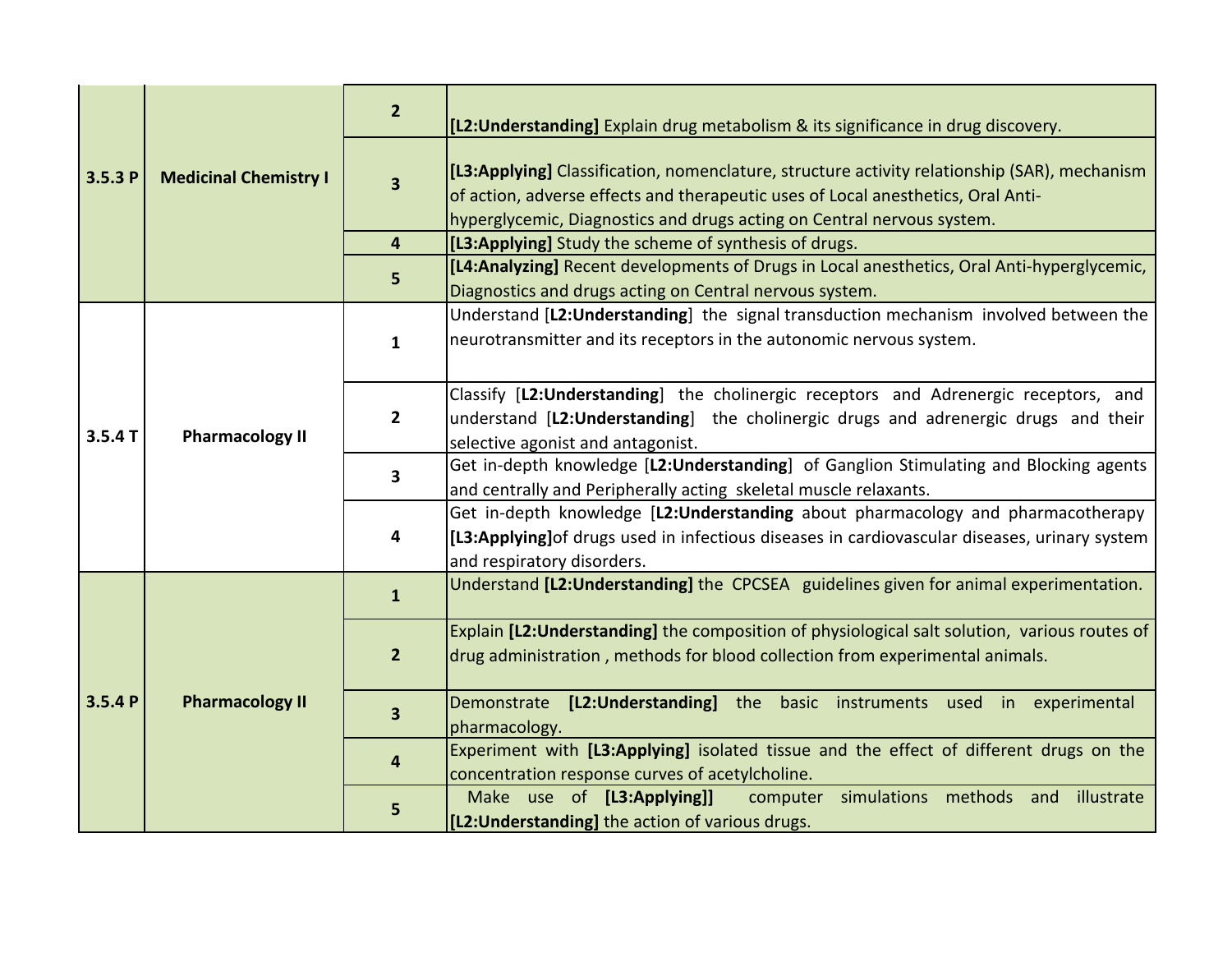|        | Analytical<br>Pharmacognosy &<br><b>Extraction Technology</b>                   | $\mathbf{1}$   | Explain [L2:Understanding] underlying principle of mass transfer process in extraction,<br>effect of various factors, specific care in herbal material, & various approaches in extraction<br>processes with their theoretical consideration, methodological steps, & applications. |
|--------|---------------------------------------------------------------------------------|----------------|-------------------------------------------------------------------------------------------------------------------------------------------------------------------------------------------------------------------------------------------------------------------------------------|
|        |                                                                                 | $\overline{2}$ | Understand [L2:Understanding] & explain principle & applications of chromatographic &<br>non-chromatographic separation methods.                                                                                                                                                    |
| 3.5.5T |                                                                                 | 3              | Explain [L2:Understanding] source material & extraction methods of phytochemicals<br>specified; [L3:Applying] draw schematic representation of such processes.                                                                                                                      |
|        |                                                                                 | 4              | Explain need of analysis of natural products & explain their significance; [L2:<br>Understanding] Understand & explain various parameters with their principles, significance<br>& applications.                                                                                    |
|        | <b>Analytical</b><br><b>Pharmacognosy &amp;</b><br><b>Extraction Technology</b> | $\mathbf{1}$   | Explain [L2: Understanding] various factors affecting on level of secondary metabolites,<br>how these can be minimized to ensure quality in raw material, effect of post harvesting<br>manipulations, and changes during storage etc. & methods to control these modification.      |
|        |                                                                                 | $\overline{2}$ | Explain [L1:Remembering] various guidelines issued by WHO in relation with cultivation,<br>collection, storage etc.                                                                                                                                                                 |
| 3.5.5P |                                                                                 | 3              | Understand [L2:Understanding] & explain concept of health & pathogenesis, philosophical<br>basis, diagnosis & treatment aspects of Ayurveda, Unani, Siddha & Homoepatic system of<br>medicine.                                                                                      |
|        |                                                                                 | 4              | Understand [L2:Understanding] and explain the applications of plant tissue culture for<br>Secondary metabolite production.                                                                                                                                                          |
|        |                                                                                 | 5              | Explain [L5:Evaluating] in vitro screening methods and its applications for biological<br>evaluation of natural products. Explain the approaches and potentials of herbal new drug<br>delivery systems like liposomes, phytosomes, nanoparticles and vesicles.                      |
|        |                                                                                 | 6              | Understand & [L5:Evaluating] explain various physical, chemical, spectroscopic means &<br>methods used in structural elucidation of natural products.                                                                                                                               |
|        |                                                                                 | 1              | Define [L1:Remembering] management, need for management, Management thoughts,<br>and associate [L2: Understanding] function of management.                                                                                                                                          |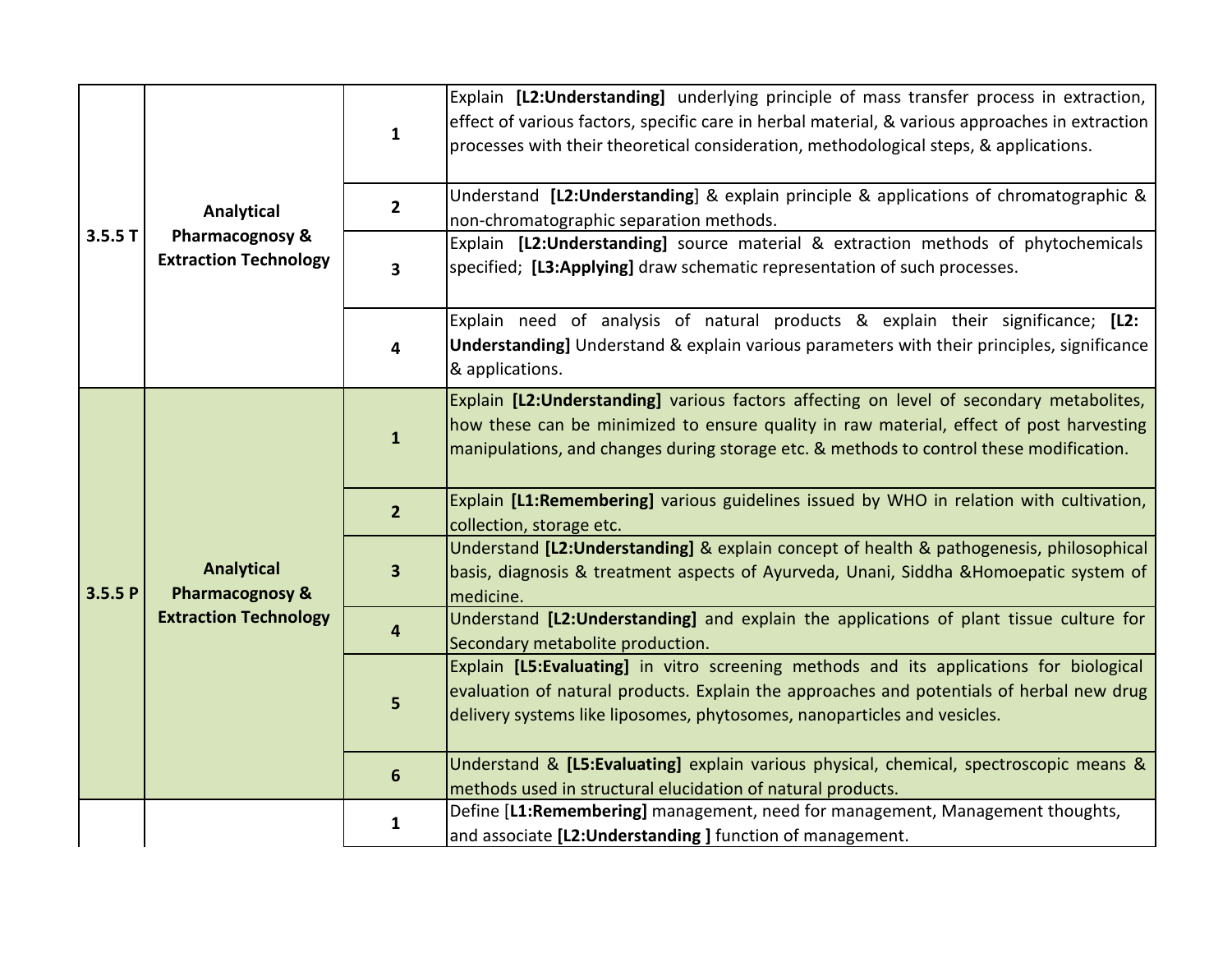| 3.5.6T                | Pharmaceutical<br><b>Business Management</b><br>& Disaster Management | $\overline{2}$            | Describe [L2:Understanding] classification of materials, objectives and principals of<br>purchasing, inventory control.                                                                                                                                                                                                                                                                                                    |
|-----------------------|-----------------------------------------------------------------------|---------------------------|----------------------------------------------------------------------------------------------------------------------------------------------------------------------------------------------------------------------------------------------------------------------------------------------------------------------------------------------------------------------------------------------------------------------------|
|                       |                                                                       | 3                         | Understand [L2: Understanding] the knowledge of Pharmaceutical Marketing, Sales<br>promotions marketing research, product management.                                                                                                                                                                                                                                                                                      |
|                       |                                                                       | 4                         | Express [L2: Understanding] Motivation, Leadership, Communication, Interview<br>techniques and Performance appraisal qualities and skills of Human Resource and<br>Development.                                                                                                                                                                                                                                            |
|                       |                                                                       | 5                         | Explain [L2:Understanding] Disaster Management, its types , causes and effects, Disaster<br>Management cycle and preparedness and mitigation of Disasters.                                                                                                                                                                                                                                                                 |
|                       | <b>Active Pharmaceutical</b><br><b>Ingradient Technology</b>          | $\mathbf{1}$              | Understand [L2: Understanding] basics of chemical process kinetics, some classes of<br>reactions with examples of API for each unit process and reaction system, equipments used<br>in API manufacturing and layout design for API manufacturing. Polymorphism in APIs.                                                                                                                                                    |
|                       |                                                                       | $\overline{2}$            | Explain [L2:Understanding] principle, industrial process, scale up techniques, Industrial<br>manufacturing process, flow charts of some important APIs.                                                                                                                                                                                                                                                                    |
| 3.5.7T                |                                                                       | 3                         | [L1:Remebering] Know Quality assurance (QA) and quality control (QC) of APIs and GMP<br>Guidelines in API manufacturing like ICH Q7, Q7A and Q11 [L2:Understanding].                                                                                                                                                                                                                                                       |
|                       |                                                                       | 4                         | [L2: Understanding] Explain techniques and process of synthetic routes and optimization of<br>reactions, raw material & reagent selection, scale up techniques for APIs, Quality control<br>aspects, material safety data sheet (MSDS), Scale up techniques in API manufacturing,<br>environmental aspects in manufacturing of APIs, green chemistry approaches,<br>[L1:Remebering] health hazards with chemical handling. |
|                       |                                                                       |                           | <b>Semester VI</b>                                                                                                                                                                                                                                                                                                                                                                                                         |
| <b>Course</b><br>Code | <b>Course Name</b>                                                    | Course<br><b>Outcomes</b> | After successful completion of course student will able to                                                                                                                                                                                                                                                                                                                                                                 |
|                       |                                                                       | $\mathbf{1}$              | Name [L1:Remembering ] disperse systems, its classification [L2:Understanding], theories<br>of disperse systems, thermodynamic v/s kinetic stability considerations.                                                                                                                                                                                                                                                       |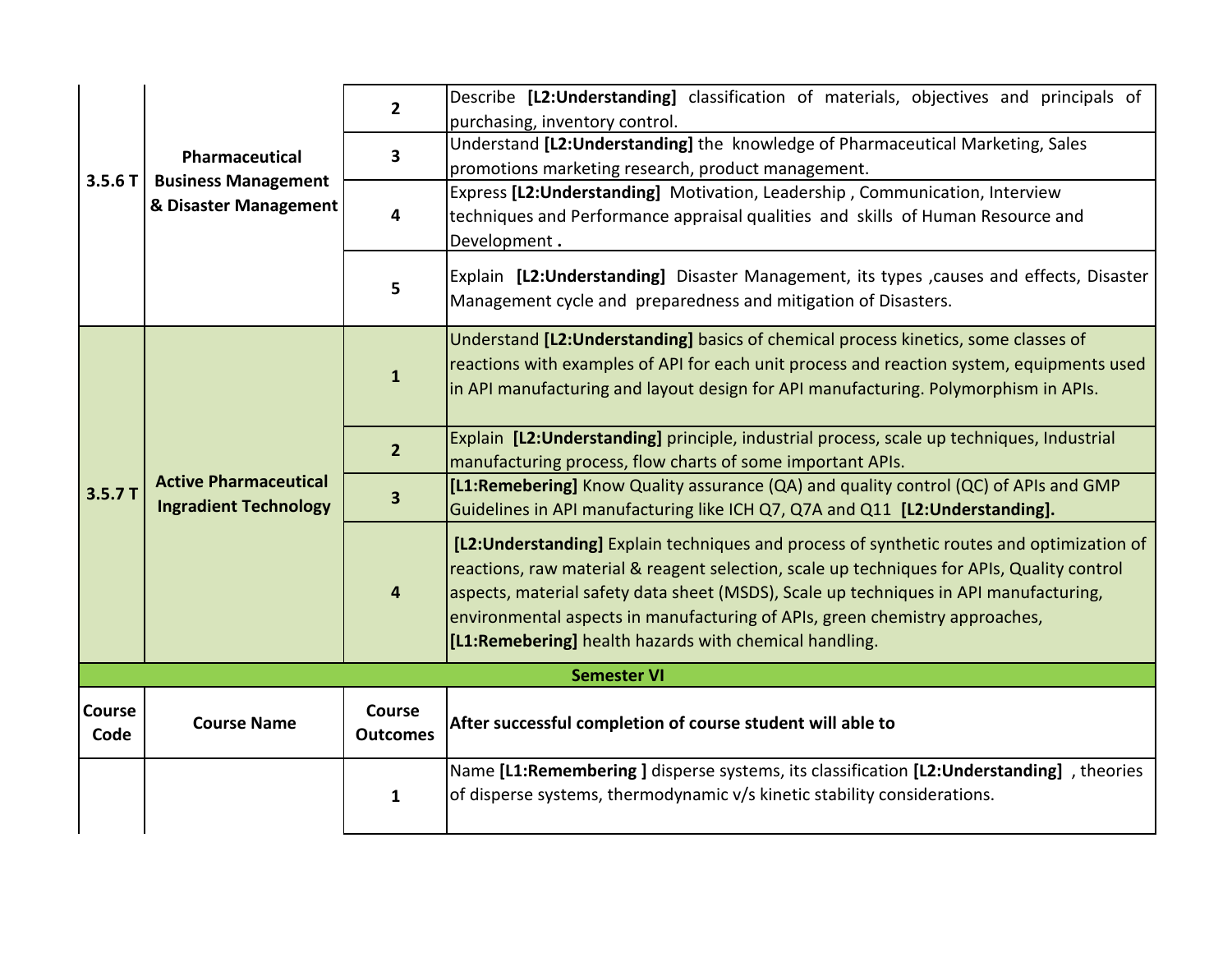|         |                                            | $\overline{2}$          | Explain [L2:Understanding] suspensions, types, formulation [L6:Creating], development,<br>manufacturing, excipients used, evaluation [L5:Evaluating], of suspensions.                                                                                                                                          |
|---------|--------------------------------------------|-------------------------|----------------------------------------------------------------------------------------------------------------------------------------------------------------------------------------------------------------------------------------------------------------------------------------------------------------|
| 3.6.1 T | <b>Industrial Pharmacy II</b>              | 3                       | Define [L1:Remembering] emulsions, their physicochemical properties, theory of<br>emulsification, HLB value & phase inversion temperature, Kraft point, cloud point,<br>excipients, formulation [L6:Creating] & evaluation [L5:Evaluating] of emulsions; cracking,<br>coalescence, stability & stress testing. |
|         |                                            | 4                       | Explain [L2: Understanding] semi-solids, anatomy & physiology of skin, selection of bases;<br>penetration enhancers, formulation [L6:Creating] development, Percutaneous absorption,<br>flux measurement & evaluation [L5:Evaluating].                                                                         |
|         |                                            | 5                       | Describe [L2: Understanding] layout for manufacturing of suspensions, emulsions & semi-<br>solids as per schedule M. Concept [L1:Remembering] of Scale up & technology transfer for<br>dispersed system.                                                                                                       |
| 3.6.1P  | <b>Industrial Pharmacy II</b>              | $\mathbf{1}$            | Develop [L3:Applying] Formulate [L6:Creating], Prepare, Evaluate [L5:Evaluating] &<br>label of Suspensions dosage forms.                                                                                                                                                                                       |
|         |                                            | 2 <sup>2</sup>          | Develop [L3:Applying] Formulate [L6:Creating], Prepare, Evaluate [L5:Evaluating] &<br>label of Emulsions dosage forms.                                                                                                                                                                                         |
|         |                                            | $\overline{\mathbf{3}}$ | Develop [L3:Applying] Formulate [L6:Creating], Prepare, Evaluate [L5:Evaluating] &<br>label of Semisolids dosage forms.                                                                                                                                                                                        |
|         |                                            | 4                       | Conduct [L2:Understanding] a survey of any one drug, its different dispersed/semisolid<br>dosage forms available in market and submit its report [L2: Understanding] highlighting<br>the rational /logic [L1:Remembering] behind designing of different dosage forms of same<br>drug.                          |
|         |                                            | 5                       | Compare [L2: Understanding] different packaging and its labeling materials of semisolid<br>dosage forms.                                                                                                                                                                                                       |
|         |                                            | $\mathbf{1}$            | Understand principles, instrumentation and applications [L1: Remembering] of,<br>electrophoresis, thermal, X ray, Diffraction and radio chemical techniques employed for the<br>analysis of APIs and formulations [L2: Understanding]                                                                          |
| 3.6.2T  | <b>Pharmaceutical Analysis</b><br>$\bf{N}$ | $\overline{2}$          | Understand [L2:Understanding]the basic principle, instrumentation of chromatography<br>and Planar chromatographic techniques.                                                                                                                                                                                  |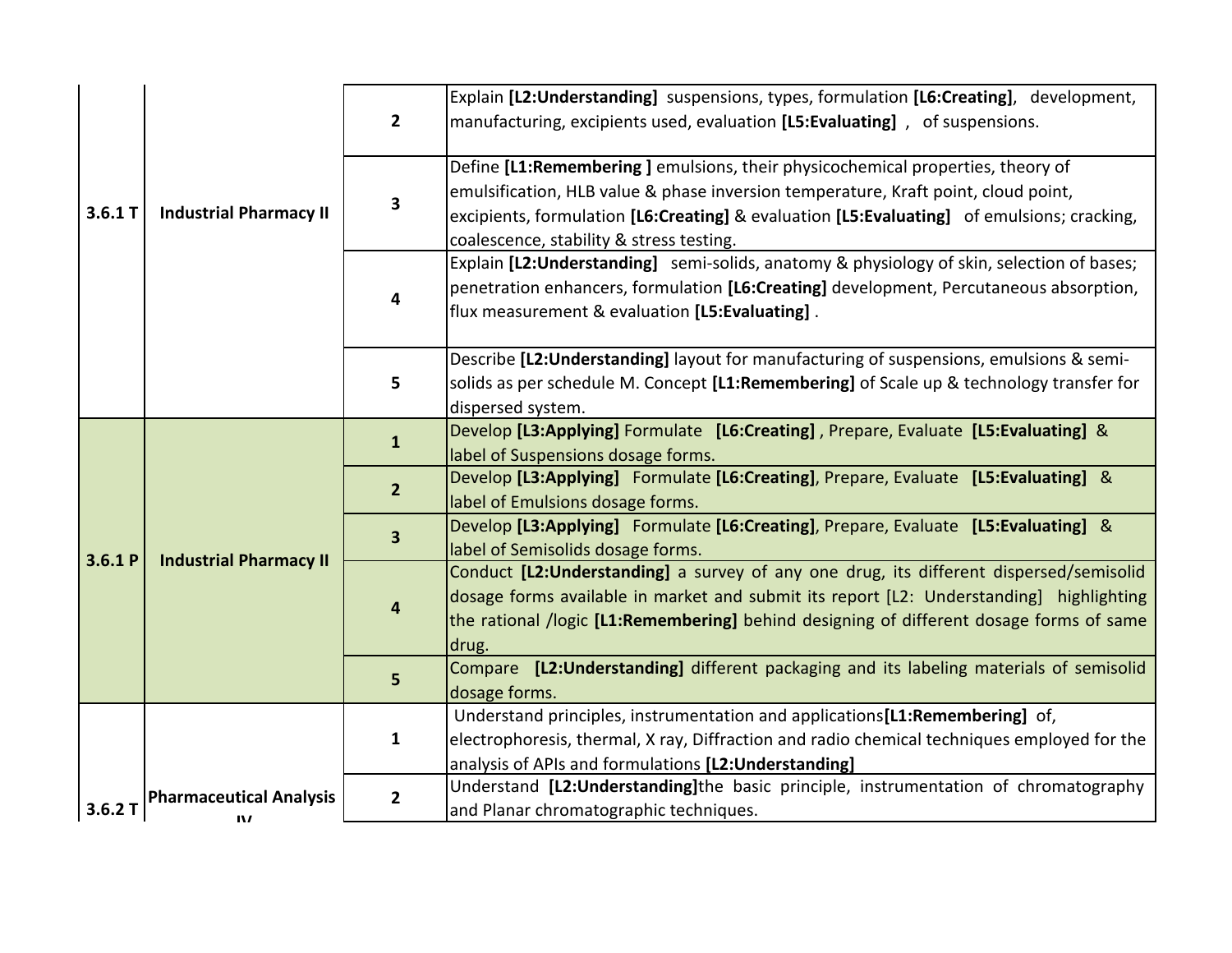|        | $\mathbf{u}$                   | 3                       | Process[L3:Applying], interpret the data obtained through experimentation and report the            |  |  |
|--------|--------------------------------|-------------------------|-----------------------------------------------------------------------------------------------------|--|--|
|        |                                |                         | results as per regulatory requirements.                                                             |  |  |
|        |                                | 4                       | Discuss the analytical method validation [L2:Understanding] and Validate various analytical         |  |  |
|        |                                |                         | [L4: Analyzing] methods as per ICH/USP guidelines.                                                  |  |  |
|        |                                |                         | Understand <sup>[12:Understanding] the different separation techniques and their applications</sup> |  |  |
|        |                                | $\mathbf{1}$            | in analysis of drugs[L3:Applying]                                                                   |  |  |
|        |                                |                         | Calibrate [L3:Applying]and validate various analytical instruments & methods as per                 |  |  |
|        | <b>Pharmaceutical Analysis</b> | $\overline{2}$          | ICH/USP guidelines[ L4:Analyzing]                                                                   |  |  |
| 3.6.2P |                                |                         | Acquire knowledge [L1:Remembering] for processing and interpretation of data obtained               |  |  |
|        | <b>IV</b>                      | $\overline{\mathbf{3}}$ | through<br>experimentation<br>and<br>report<br>the<br>results<br>regulatory<br>as<br>per            |  |  |
|        |                                |                         | requirements[L4:Analyzing]                                                                          |  |  |
|        |                                |                         | Take appropriate safety measures while handling instruments, chemicals and apparatus.[              |  |  |
|        |                                | 4                       | L2:Understanding ]                                                                                  |  |  |
|        |                                |                         | [L1:Remembering]History and general aspects of the design & development of drugs.                   |  |  |
|        | <b>Medicinal Chemistry II</b>  | $\mathbf{1}$            |                                                                                                     |  |  |
|        |                                | $2^{\circ}$             | [L2: Understanding] Explain drug metabolism & its significance in drug discovery.                   |  |  |
|        |                                |                         |                                                                                                     |  |  |
|        |                                |                         | [L3:Applying] Classification, nomenclature, structure activity relationship (SAR), mechanism        |  |  |
| 3.6.3T |                                | 3                       | of action, adverse effects and therapeutic uses of Local anesthetics, Oral Anti-                    |  |  |
|        |                                |                         | hyperglycemic, Diagnostics and drugs acting on Central nervous system.                              |  |  |
|        |                                | 4                       | [L3:Applying] Study the scheme of synthesis of drugs.                                               |  |  |
|        |                                |                         | [L4:Analyzing] Recent developments of Drugs in Local anesthetics, Oral Anti-hyperglycemic,          |  |  |
|        |                                | 5                       | Diagnostics and drugs acting on Central nervous system.                                             |  |  |
|        |                                | $\mathbf{1}$            | [L4: Analyzing] Determine molar refractivity of compounds.                                          |  |  |
|        |                                | 2 <sup>1</sup>          | Separate solvents by Steam distillation technique [L3:Applying].                                    |  |  |
|        |                                |                         | Understand [L2: Understanding] the mechanism and carry out Dean stark azeotropic water              |  |  |
|        |                                | $\overline{\mathbf{3}}$ |                                                                                                     |  |  |
| 3.6.3P |                                |                         | separation.                                                                                         |  |  |
|        | <b>Medicinal Chemistry II</b>  |                         |                                                                                                     |  |  |
|        |                                | $\overline{\mathbf{4}}$ | Synthesize, recrystallize [L4:Analyzing] and [L2:Understanding] understand reaction                 |  |  |
|        |                                |                         | mechanisms involved in synthesis of medicinally important organic compounds                         |  |  |
|        |                                | 5                       | Synthesize [L3:Applying] medicinally important organic compounds using microwave                    |  |  |
|        |                                |                         | assisted organic synthesis.                                                                         |  |  |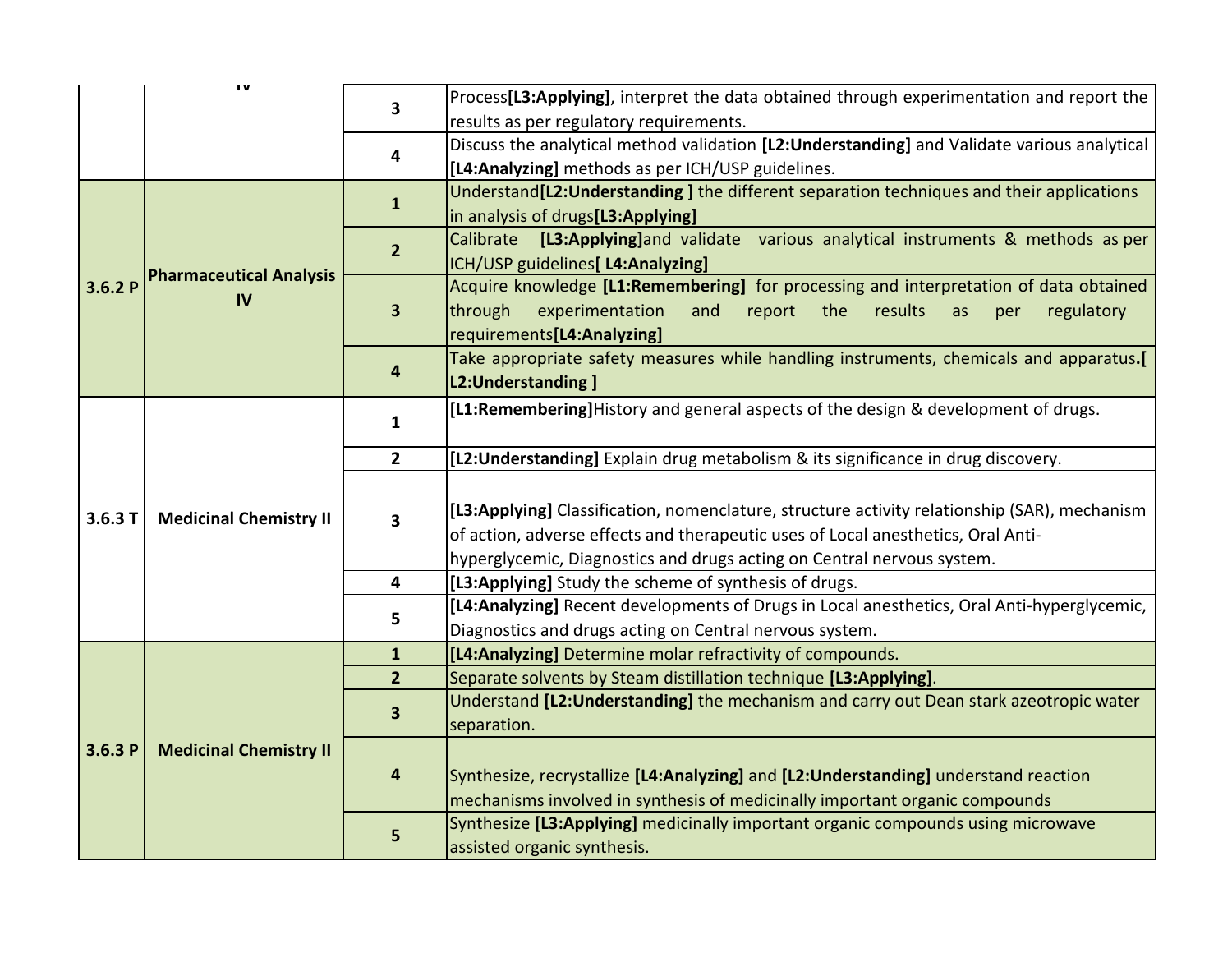|        |                         | $\mathbf{1}$            | Learn [L1:Remembering] pharmacological actions of drugs and skills used for<br>anaesthetizing a part or whole body to perform surgical procedures [L2:Understanding].                                                                                                                                                                                   |
|--------|-------------------------|-------------------------|---------------------------------------------------------------------------------------------------------------------------------------------------------------------------------------------------------------------------------------------------------------------------------------------------------------------------------------------------------|
|        |                         | $\overline{2}$          | Get in-depth knowledge of [L2: Understanding] pharmacology of Alcohol, its management<br>and treatment [L3: Applying] in conditions associated with chronic alcoholism.                                                                                                                                                                                 |
| 3.6.4T | <b>Pharmacology III</b> | 3                       | Understand [L2:Understanding] and study [L1:Remembering] pharmacological actions of<br>drugs acting on central nervous system.                                                                                                                                                                                                                          |
|        |                         | 4                       | Study [L1:Knowledge] pharmacology of drugs used for the treatment of pain, pyrexia and<br>inflammatory conditions.                                                                                                                                                                                                                                      |
|        |                         | 5                       | Learn [L1:Knowledge] Pharmacology of drugs used [L3:Applying] for clinical management<br>of diseases/ disorders related to bones and joints.                                                                                                                                                                                                            |
|        |                         | 6                       | Comprehend and study [L2:Understanding] Pharmacotherapy of [L3:Applying] respiratory<br>and Gastrointestinal tract disorders.                                                                                                                                                                                                                           |
|        | <b>Pharmacology III</b> | $\mathbf{1}$            | Record [L4:Analyzing] matching bioassay, bracketing bioassay, Interpolation bioassay<br>method of acetylcholine using suitable isolated tissue preparation.                                                                                                                                                                                             |
| 3.6.4P |                         | 2 <sup>1</sup>          | Estimate [L4:Analyzing] unknown concentration of histamine using suitable isolated tissue<br>preparation by matching, bracketing and interpolation method.                                                                                                                                                                                              |
|        |                         | $\overline{\mathbf{3}}$ | Study [L2: Understanding] analgesic activity by Eddy's hot plate analgesiometer, locomotor<br>activity of drug by actophotometer and muscle relaxant property by rotarod using suitable<br>computerized simulated software programme [L3:Applying].                                                                                                     |
|        |                         | $\mathbf{1}$            | Understand [L1:Understanding] & explain tools & techniques used in study of biosynthetic<br>pathways in plants. Explain source, chemistry & applications of drugs from marine origin.                                                                                                                                                                   |
|        |                         | $\overline{2}$          | Explain difficulties in elucidation [L5:Evaluating] of biosynthetic pathways in plant & explain<br>approaches used with their merits & demerits. Understand [L2:Understanding] & explain<br>underlying reasons as why natural products are appropriate material in discovering new<br>drugs & also explain their contribution in modern drug discovery. |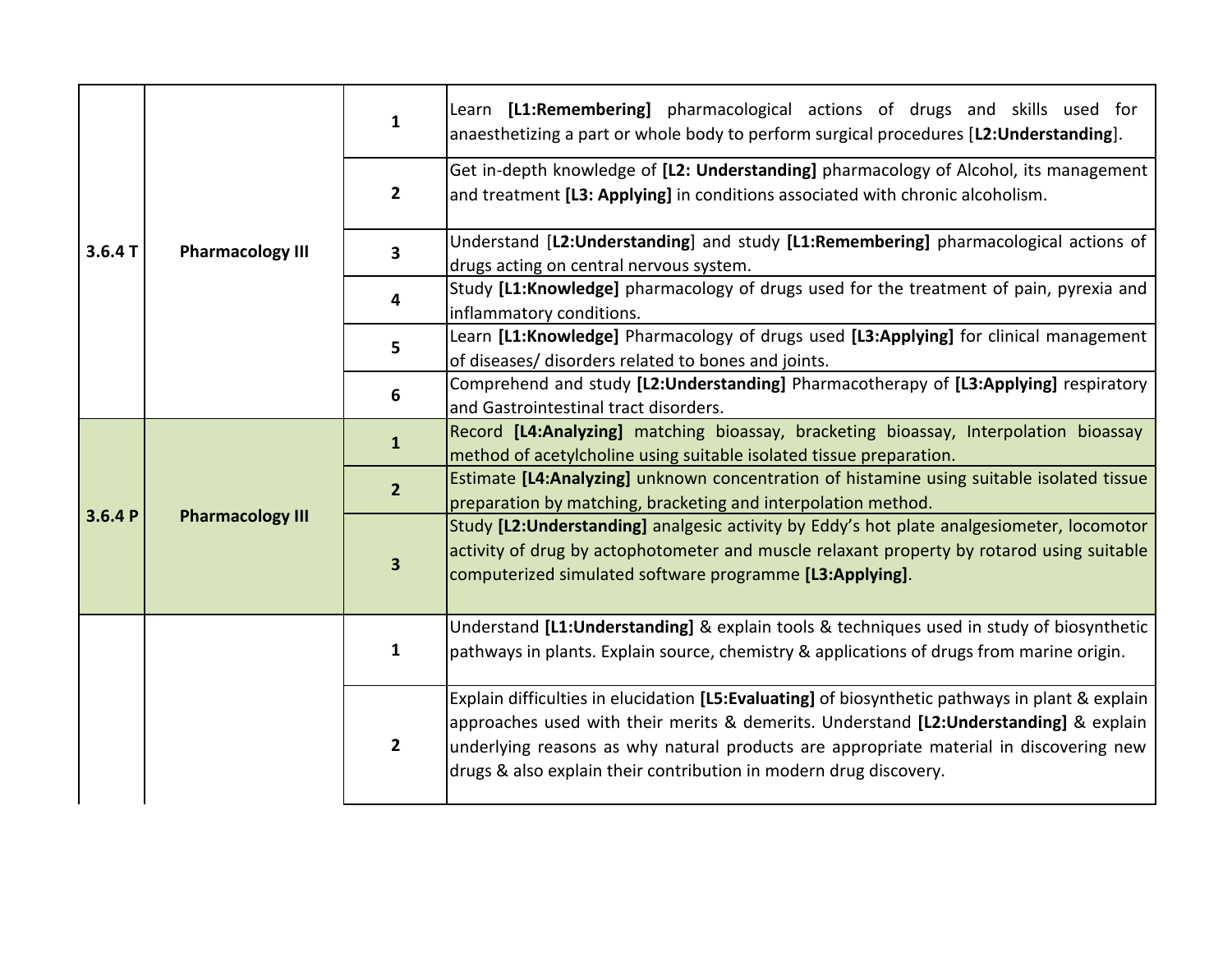| 3.6.5T | <b>Natural Product</b><br>Chemistry                     | 3                       | Explain [L2:Understanding] source, extraction, processing, chemistry & applications of<br>natural products used in pharmaceutical & allied industry such as coloring, sweetening<br>agents & polymers. Compare & contrast nutraceuticals & functional foods & understand &<br>explain their significance. Explain & classify natural products used as dietary supplements. |
|--------|---------------------------------------------------------|-------------------------|----------------------------------------------------------------------------------------------------------------------------------------------------------------------------------------------------------------------------------------------------------------------------------------------------------------------------------------------------------------------------|
|        |                                                         | 4                       | Understand [L2:Understanding] & explain significance of natural pesticides & explain<br>source, chemistry & applications. Explain source, extraction, processing, chemistry &<br>applications of natural products used in pharmaceutical & allied industry such as<br>bioavailability & skin permeation agents; wound healing agents, biofuels.                            |
|        |                                                         | $\mathbf{1}$            | Extract [L3:Applying] & subsequently conduct experiments to derive various physical<br>constants required in characterization [L5:Evaluating] of natural products.                                                                                                                                                                                                         |
|        |                                                         | 2 <sup>2</sup>          | Charge, elute [L5:Evaluating] & gather pure material using column chromatography.                                                                                                                                                                                                                                                                                          |
| 3.6.5P | <b>Natural Product</b>                                  | $\overline{\mathbf{3}}$ | Record UV/IR spectrum of given sample & [L4: Analyzing] interpret them.                                                                                                                                                                                                                                                                                                    |
|        | <b>Chemistry</b>                                        | 4                       | Able to perform the evaluation [L5: Evaluating] of isolated phytoconstituents by chemical,<br>chromatographic and spectral means.                                                                                                                                                                                                                                          |
|        |                                                         | 5                       | [L1:Remembering] Listen carefully, raise logical query, draw information, understand<br>[L2: Understanding] rationale during field visits & prepare brief report for evaluation.                                                                                                                                                                                           |
|        |                                                         | $\mathbf{1}$            | Understand [L2: Understanding] the significance of Bioorganic Chemistry and establish its<br>relevance in drug design & discovery.                                                                                                                                                                                                                                         |
|        | <b>Bioorganic Chemistry &amp;</b><br><b>Drug Design</b> | $\overline{2}$          | Explain [L1:Remebering] approaches in rational drug design.                                                                                                                                                                                                                                                                                                                |
| 3.6.6T |                                                         | 3                       | Understand [L2: Understanding] various drug targets, their biochemical features,<br>physiological & pathophysiological roles and significance in drug design.                                                                                                                                                                                                              |
|        |                                                         | 4                       | Explain [L1:Remebering] biotransformation of pro-drug design aspect in drug design.                                                                                                                                                                                                                                                                                        |
|        |                                                         | $\mathbf{1}$            | [L2:Understanding] Understanding the importance of Immobilized enzymes in<br>Pharmaceutical Industries.                                                                                                                                                                                                                                                                    |
|        |                                                         | $\overline{2}$          | [L2:Understanding] Genetic engineering applications in relation to production of<br>pharmaceuticals.                                                                                                                                                                                                                                                                       |
| 3.6.7T | <b>Pharmaceutical</b><br><b>Biotechnology</b>           | $\overline{\mathbf{3}}$ | [L2: Understanding] Importance of Monoclonal antibodies in Industries [L3: Applying]                                                                                                                                                                                                                                                                                       |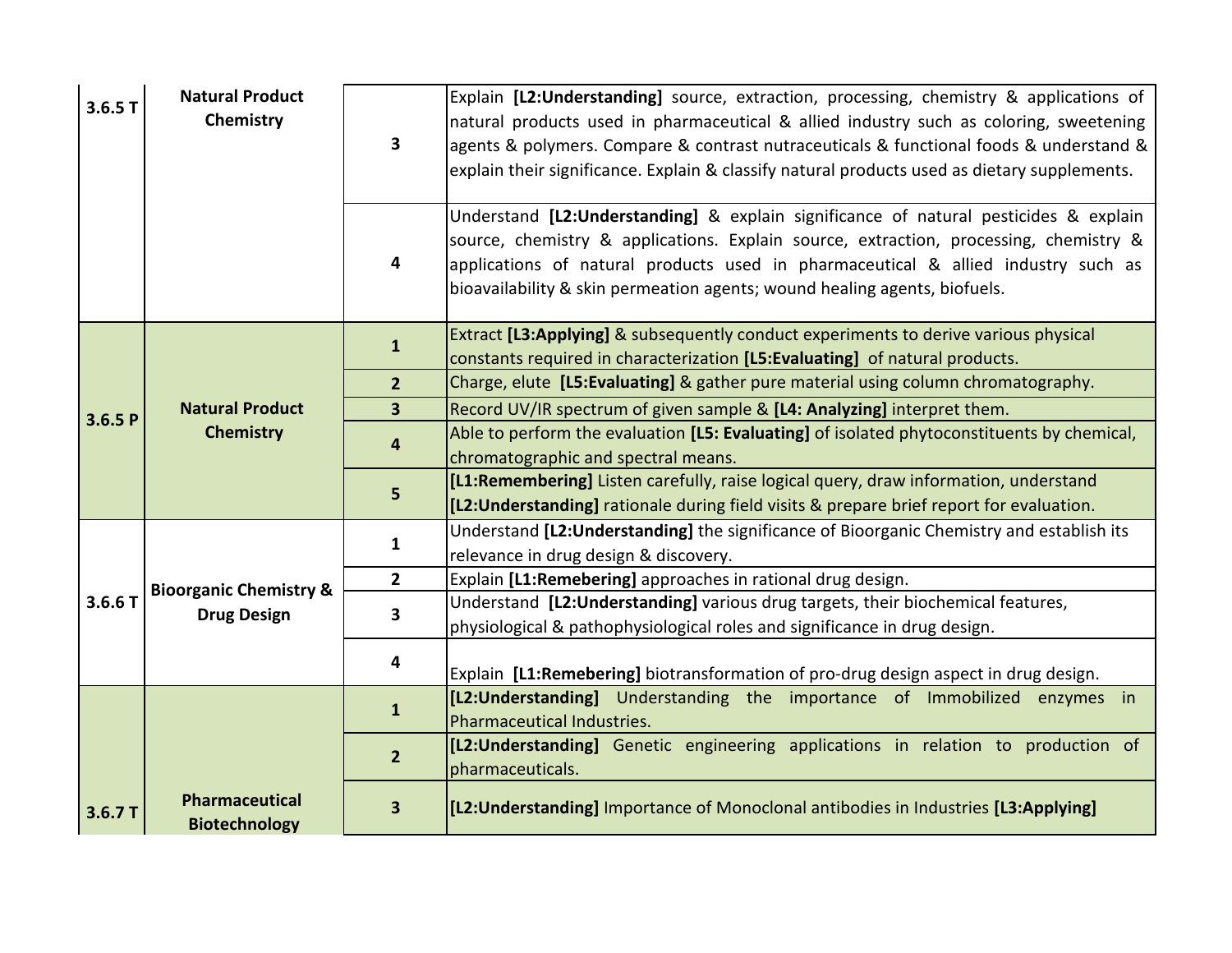|  | [[L2: Understanding] Understanding the importance of genetic engineering.                                     |
|--|---------------------------------------------------------------------------------------------------------------|
|  | [[L2: Understanding] Recombinant DNA technology applications in relation to production of<br>pharmaceuticals. |
|  | <b>[L2: Understanding</b> ] Importance of Monoclonal antibodies in Industries.                                |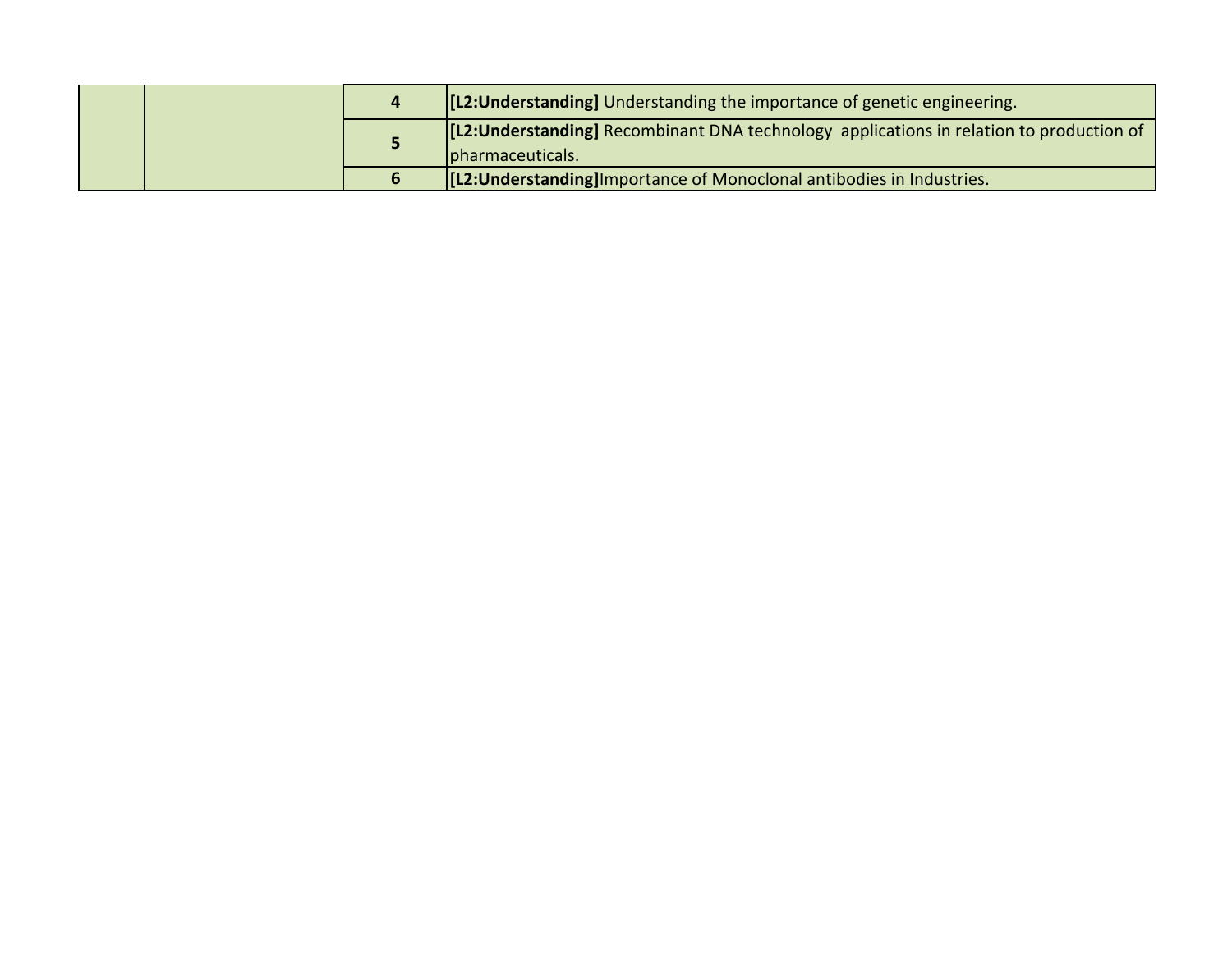![](_page_26_Picture_1.jpeg)

**COLLEGE OF PHARMACY (FOR WOMEN)** 

![](_page_26_Picture_3.jpeg)

Chincholi, Tal. Sinnar, Dist. Nashik 422103, Maharashtra, India Ph.No. (02551)271178, Fax No.: (02551)271178

Website: www.pravarapharmacy.in

Email ID: pravaracopc@yahoo.co.in

|                | <b>FINAL YEAR B. PHARMACY</b> |                           |                                                                                                                                                             |  |
|----------------|-------------------------------|---------------------------|-------------------------------------------------------------------------------------------------------------------------------------------------------------|--|
|                | <b>Semester VII</b>           |                           |                                                                                                                                                             |  |
| Course<br>Code | <b>Course Name</b>            | Course<br><b>Outcomes</b> | After successful completion of course student will able to                                                                                                  |  |
|                |                               | 1                         | Understand [L2:Understanding] and study [L1:Remembering] pharmacological actions of<br>drugs acting on central nervous system.                              |  |
|                |                               | $\mathbf{z}$              | Get in-depth knowledge [L2:Understanding] of pharmacology and pharmacotherapy<br>[L3:Applying] of drugs acting on cardiovascular system.                    |  |
| 7101T          | <b>Pharmacology II</b>        | 3                         | Study [L1:Knowledge] pharmacology of drugs used [L3:Applying] for the treatment of pain,<br>pyrexia and inflammatory conditions.                            |  |
|                |                               | 4                         | Get in-depth knowledge [L2:Understanding] about Pharmacotherapy [L3:Applying] of<br>drugs in the class of Immunosuppressant and Immunostimulants.           |  |
|                |                               | 5                         | Get in-depth knowledge [L2:Understanding about pharmacology and pharmacotherapy<br>[L3:Applying] of drugs used in infectious diseases.                      |  |
|                |                               | 6                         | Understand [L2: Understanding and study [L1: Remembering] gene therapy and drug<br>development process including pre-clinical stages of drug discovery.     |  |
|                |                               | 1                         | Explain [L2:Understanding] animal physiology, physiological salt solutions and<br>demonstration of various routes of drug administration.                   |  |
| 7201 P         | <b>Pharmacology II</b>        | $\overline{2}$            | Perform [L3:Applying] different types of bioassay and estimate [L4:Analyzing] unknown<br>concentration of drugs using suitable isolated tissue preparation. |  |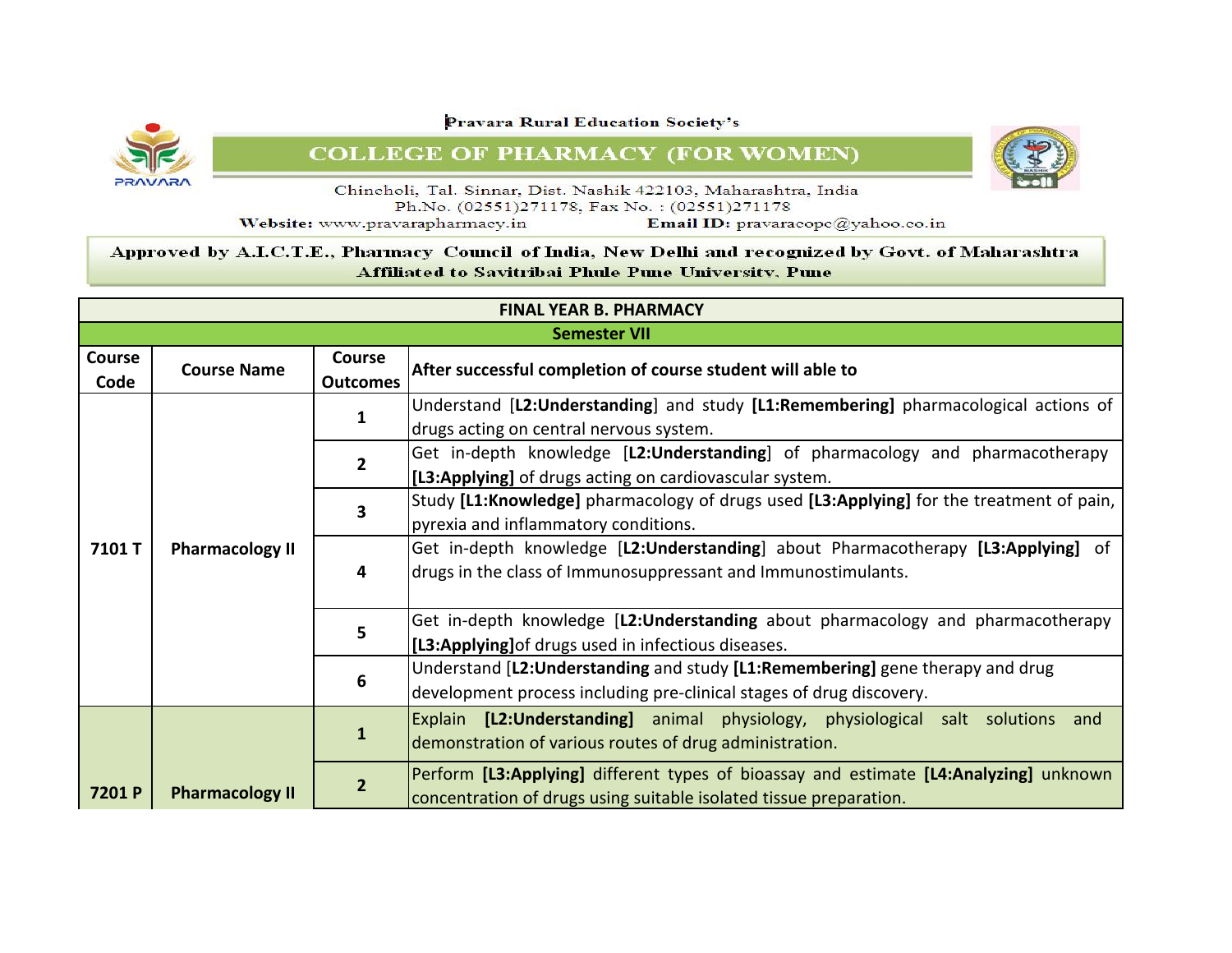|        |                                                                                                 | $\overline{\mathbf{3}}$ | Study [L1:Remembering] the effects of different drugs acting on CNS and to know<br>[L2:Understanding] the significance different animal models using suitable computerized                                                                      |
|--------|-------------------------------------------------------------------------------------------------|-------------------------|-------------------------------------------------------------------------------------------------------------------------------------------------------------------------------------------------------------------------------------------------|
|        |                                                                                                 |                         | simulated software programme [L3:Applying].                                                                                                                                                                                                     |
|        | <b>Biotechnology I</b><br>(Fermentation<br><b>Technology and</b><br><b>Plant Tissue Culture</b> | $\mathbf{1}$            | [L2:Understanding] Understanding the importance of Immobilized enzymes in<br>Pharmaceutical Industries.                                                                                                                                         |
| 7102T  |                                                                                                 | $\overline{2}$          | [L2:Understanding] Genetic engineering applications in relation to production of<br>pharmaceuticals.                                                                                                                                            |
|        |                                                                                                 | $\mathbf{3}$            | [L2: Understanding] Importance of Monoclonal antibodies in Industries [L3: Applying]                                                                                                                                                            |
| 7103T  |                                                                                                 | $\mathbf{1}$            | Knowledge [L1:Remembering] Describe and classification of autonomic nervous system -<br>Sympathetic and Parasympathetic. General agonistic and antagonistic actions of<br>sympathetic and parasympathetic drugs on various systems of the body. |
|        | <b>Medicinal</b><br><b>Chemistry</b>                                                            | $\overline{2}$          | Planning [L2: Understanding] Classify, explain SAR, mechanism of action and uses, side<br>effects and advancement in Anti-inflammatory, Analgesic and Antipyretic agents.                                                                       |
|        |                                                                                                 | $\mathbf{3}$            | Analysis [L3:Applying] Illustrate and classify Antihypertensive, Antianginal and<br>Neuromuscular agents with its classification, ADME, therapeutic uses, side effects,<br>structural modifications and recent development.                     |
|        |                                                                                                 | $\overline{\mathbf{4}}$ | Skills [L4: Analyzing] Explain various Techniques useful in the synthesis of chiral compounds<br>and new drug design and development.                                                                                                           |
|        |                                                                                                 | 5                       | Identity [L5:Evaluating] Synthetic pathways and IUPAC nomenclature of some important<br>drugs from each class.                                                                                                                                  |
|        |                                                                                                 | $\mathbf{1}$            | Knowledge [L1:Remembering] Examine and study the purification of compounds,<br>monitoring of the chemical reactions, calibration of thermometer and synthesis of<br>derivatives.                                                                |
|        | <b>Medicinal</b><br>Chemistry                                                                   | $\overline{2}$          | Planning [L2:Understanding] Discover the synthesis of compounds using simple chemical<br>reactions.                                                                                                                                             |
| 7203 P |                                                                                                 | $\overline{\mathbf{3}}$ | Analysis [L3:Applying] Develop the synthesis of compounds using "Rearrangement<br>Reactions" and "Name Reactions".                                                                                                                              |
|        |                                                                                                 | 4                       | Skills [L4: Analyzing] Analyze and synthesize compounds using "Name Reactions"                                                                                                                                                                  |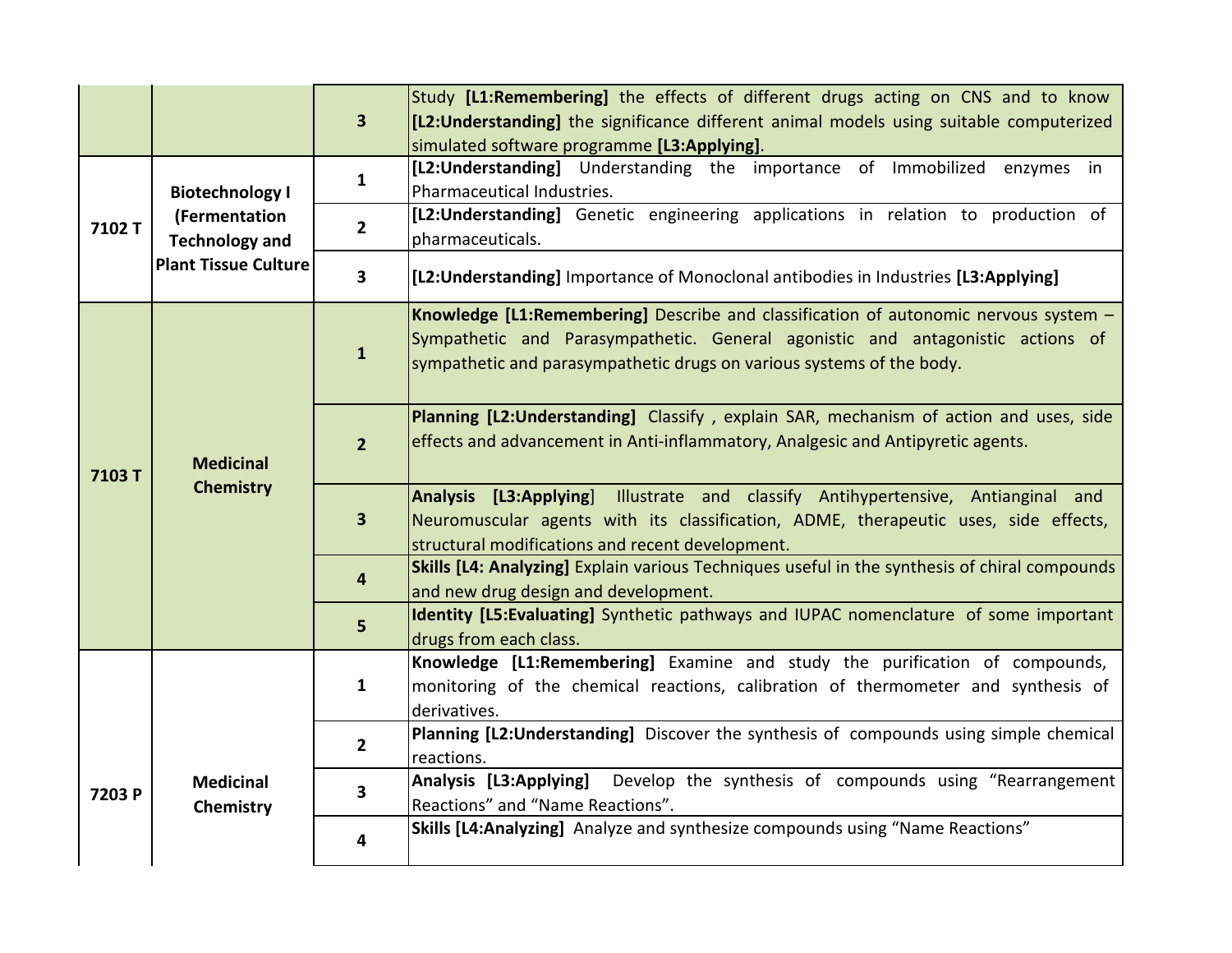|                |                                                                 | $5\phantom{a}$            | Identity [L5:Evaluating] Estimate and monitor completion of chemical reactions by TLC and<br>purification of synthesized compound by recrystallization techniques.                                                                                      |
|----------------|-----------------------------------------------------------------|---------------------------|---------------------------------------------------------------------------------------------------------------------------------------------------------------------------------------------------------------------------------------------------------|
|                |                                                                 | $\mathbf{1}$              | State [L1:Remembering] the cosmetics and generalize [L2:Understanding] the concepts of<br>cosmetics; anatomy of skin v/s hair, general excipients used in cosmetics and their<br>classification and preservation.                                       |
| 7104T          | <b>Cosmeticology</b>                                            | $\overline{2}$            | Apply [L3:Applying] the basic characteristics and scientific knowledge of cosmetic<br>preparations to develop [L6:Creating] the various cosmetic preparations by using various<br>equipments.                                                           |
|                |                                                                 | 3                         | Discuss [L2: Understanding] the classification and mechanism of different cosmetic agents<br>used and their preparations.                                                                                                                               |
|                |                                                                 | $\overline{4}$            | Evaluate [L5:Evaluating] the different cosmetics preparation.                                                                                                                                                                                           |
|                |                                                                 | $\mathbf{1}$              | State [L1: Remembering] the correct use of various equipments in Pharmaceutics<br>laboratory relevant to cosmetics.                                                                                                                                     |
| 7204 P         | Cosmeticology                                                   | $\overline{2}$            | Perform [L3: Applying] formulation, evaluation [L5: Evaluating] and labelling of cosmetics<br>like moisturising cream, vanishing cream etc.                                                                                                             |
| 7105T          | <b>Pharmaceutics IV</b><br>(Pharmaceutical<br><b>Technology</b> | $\overline{\mathbf{3}}$   | Describe [L1: Remembering] use of ingredients in formulation and category of formulation.                                                                                                                                                               |
|                |                                                                 | $\mathbf{1}$              | Understand [L2: Understanding] and apply [L3: Applying] concept, application and protocol<br>of preformulation studies.                                                                                                                                 |
|                |                                                                 | $\overline{2}$            | Understand, [L2:Understanding] describe and apply [L3:Applying] the concept of chemical<br>kinetics, drug degradation, stability protocols as per ICH Guidelines, accelerated stability<br>testing and study of calculations for shelf life in details. |
|                |                                                                 | $\overline{\mathbf{3}}$   | Understand [L2: Understanding] the concept of pilot plant scale up.                                                                                                                                                                                     |
|                |                                                                 | 4                         | Understand [L2: Understanding] basic principles of TQM to build quality in products and<br>current guidelines of GLP and GMP.                                                                                                                           |
|                |                                                                 | $5\phantom{.}$            | Understand [L2: Understanding] the working and function of QA and QC department.                                                                                                                                                                        |
|                |                                                                 |                           | <b>Semester VIII</b>                                                                                                                                                                                                                                    |
| Course<br>Code | <b>Course Name</b>                                              | Course<br><b>Outcomes</b> | After successful completion of course student will able to                                                                                                                                                                                              |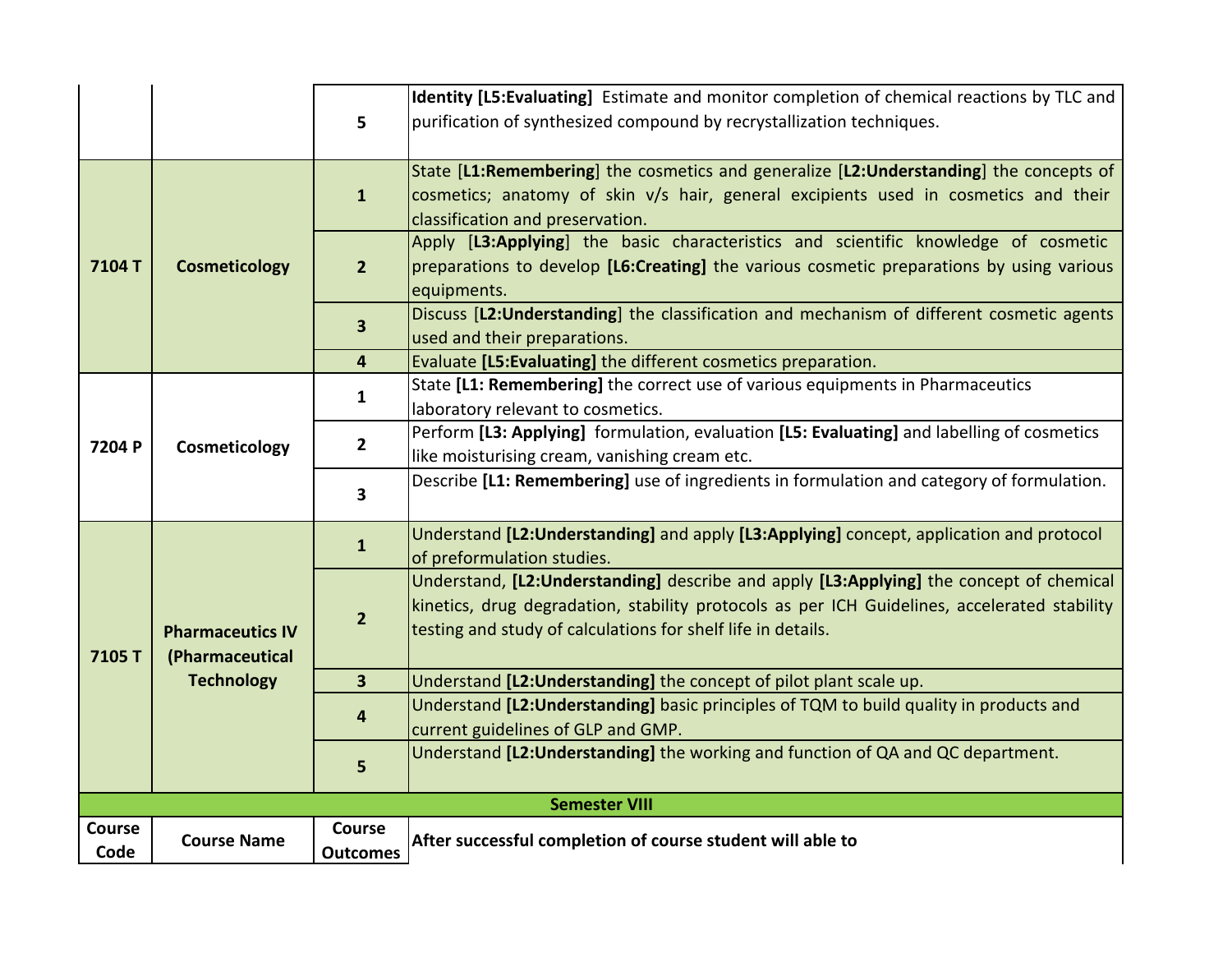|        |                                             | $\mathbf{1}$                              | Describe [L2:Understanding] the basic concept in Biopharmaceutics and its importance in                                                  |
|--------|---------------------------------------------|-------------------------------------------|------------------------------------------------------------------------------------------------------------------------------------------|
|        |                                             |                                           | dosage form design.                                                                                                                      |
|        |                                             |                                           | Know [L3: Applying] and understand the processes and terms related to the fate of drug                                                   |
|        |                                             | $\overline{2}$                            | in human body also explain and describe [L1:Remembering] the physicochemical, dosage                                                     |
|        |                                             |                                           | form and patient related factors affecting absorption, distribution, metabolism and                                                      |
|        |                                             |                                           | excretion of drugs.                                                                                                                      |
|        | <b>Biopharmaceutics</b>                     |                                           | Apply [L3:Application] the concept of compartment modelling and estimate                                                                 |
| 8101T  | and                                         | $\overline{\mathbf{3}}$                   | [L5: Evaluating] the quantity/concentration of drug in body at any point of time.                                                        |
|        | <b>Pharmacokinetics</b>                     |                                           |                                                                                                                                          |
|        |                                             |                                           | Describe [L1:Remembering] and evaluate [L5:Evaluating] bioavailability, bioequivalence and                                               |
|        |                                             |                                           | its regulatory requirements for conducting bioequivalence study, bio-waivers, bio- similars.                                             |
|        |                                             | $\overline{\mathbf{4}}$                   | Identify [L2: Understanding] pharmacokinetic parameters in non-linear pharmacokinetics                                                   |
|        |                                             |                                           | also understanding [L2:Understanding] of BCS (Biopharmaceutical classification system)                                                   |
|        |                                             |                                           | theories of dissolution, dissolution test apparatus and IVIVC.                                                                           |
|        |                                             |                                           |                                                                                                                                          |
|        |                                             | 5 <sub>1</sub>                            | Apply [L3:Application] Pharmacokinetics in Clinical Situations.                                                                          |
|        |                                             | $\mathbf{1}$                              | Understand [L2: Understanding] and describe the basic concept, design [L6: Creating] and                                                 |
|        | <b>Novel Drug</b><br><b>Delivery System</b> | $\overline{2}$<br>$\overline{\mathbf{3}}$ | types of oral controlled drug delivery system.<br>Understand [L2: Understanding] and describe the basic concept and design of parenteral |
|        |                                             |                                           | controlled drug delivery system.                                                                                                         |
|        |                                             |                                           | Understand [L2: Understanding] and study the concept behind, formulation and evaluation                                                  |
| 8102 T |                                             |                                           | [L5: Evaluating] of sustained release formulation with suitable examples like particulate drug                                           |
|        |                                             |                                           | carrier, pulmonary drug delivery system, TDDS, mucoadhesive DDS and microencapsulation                                                   |
|        |                                             |                                           | etc.                                                                                                                                     |
|        |                                             |                                           |                                                                                                                                          |
|        |                                             |                                           |                                                                                                                                          |
|        |                                             | 4                                         | Understand [L2: Understanding] and describe miscellaneous DDS like intrauterine DDS,                                                     |
|        |                                             |                                           | intravaginal DDS and depot preparation.                                                                                                  |
|        |                                             | $\mathbf{1}$                              |                                                                                                                                          |
|        |                                             |                                           | Preparation [L3:Applying] and [L5:Evaluating] Evaluation of controlled release dosage form.                                              |
|        |                                             | $\overline{2}$                            | Preparation [L3:Applying] and [L5:Evaluating] evaluation of gels, aerosols, transdermal                                                  |
|        | <b>Novel Drug</b>                           |                                           | films, and microencapsulation techniques.<br>Development [L3:Applying] of Microcapsules using various methods, Preparation of            |
| 8202 P | <b>Delivery System</b>                      | $\overline{\mathbf{3}}$                   | Granules & Filling of HGC by hand filling method.                                                                                        |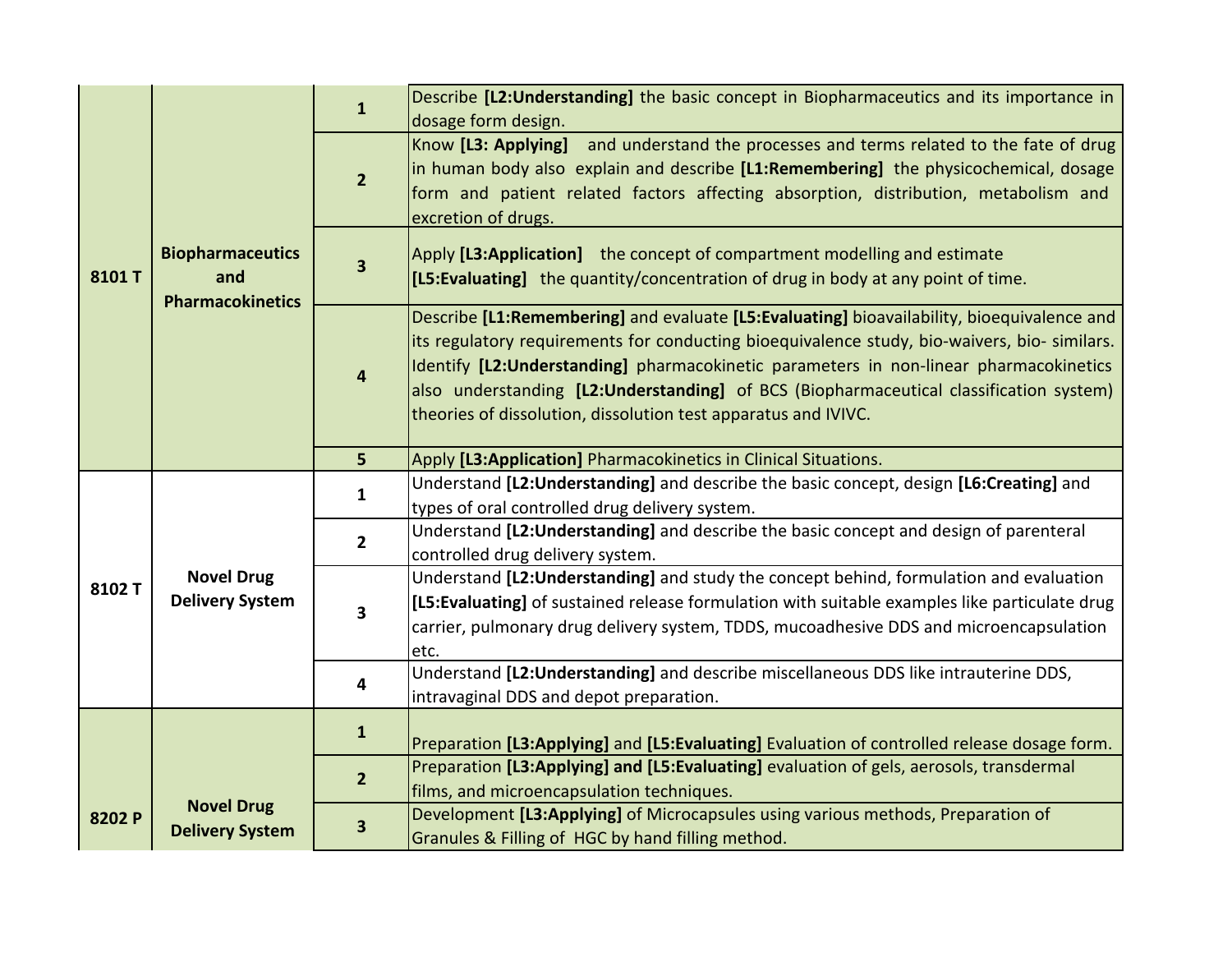|        |                                              | 4                       | Accelerated stability studies, pharmacokinetic studies and determination of<br>pharmacokinetic parameters, [L2:Understanding] demonstration of machines for pilot plant<br>studies. |
|--------|----------------------------------------------|-------------------------|-------------------------------------------------------------------------------------------------------------------------------------------------------------------------------------|
|        | <b>Biochemistry</b>                          | $\mathbf{1}$            | [L2: Understand] Understand the significance, concepts of Cell and applications of<br>biochemistry.                                                                                 |
|        |                                              | $\mathbf{2}$            | Describe [L1:Remembering] the chemistry, biological functions of Carbohydrates, Lipids,<br>Proteins, Vitamins and Amino acids.                                                      |
| 8103T  |                                              | $\mathbf{3}$            | [L3:Applying] Apply the mechanism of enzyme action and identify the classes of enzymes<br>and factors affecting action, mechanism of electron transport chain.                      |
|        |                                              | 4                       | Explain [L4:Analyzing] the synthesis of nucleic acids, their role in metabolic pathways<br>transcriptional, translational, and post-translational levels, Hereditary Diseases.      |
|        |                                              | 5                       | Discuss [L2: Understand] the metabolic pathways of Carbohydrates, Lipids, Proteins and<br>Amino Acids.                                                                              |
|        | <b>Biochemistry</b>                          | $\mathbf{1}$            | [L1:Remembering] Study the concept of enzyme hydrolysis and examine the role of enzyme<br>in day to day life.                                                                       |
| 8203 P |                                              | 2 <sup>1</sup>          | [L2:Understand] Understand the various qualitative tests for identification of biomolecules.                                                                                        |
|        |                                              | $\overline{\mathbf{3}}$ | [L3:Applying] Determine the pH and blood constitute like blood sugar, blood creatinine and<br>total serum cholesterol.                                                              |
|        |                                              | 4                       | [L4:Analyzing] Estimation of reducing sugar by DNS method, proteins by Biuret method and<br>urine abnormalities.                                                                    |
|        |                                              | $\mathbf{1}$            | Knowledge [L1:Remembering] Define and describe Industrial Management in relation to<br>the Pharmaceutical Industry and introduction to forms of business organization.              |
| 8104T  | <b>Industrial</b><br><b>Organization and</b> | $\overline{2}$          | Planning [L2:Understanding] Discuss role of Indian pharmaceutical industry with respect to<br>its structure, products, marketing organization and communications.                   |
|        | <b>Drug Store</b><br><b>Management</b>       |                         | Analysis [L3:Applying] Explain and relate concepts of Drug Store Management practice.                                                                                               |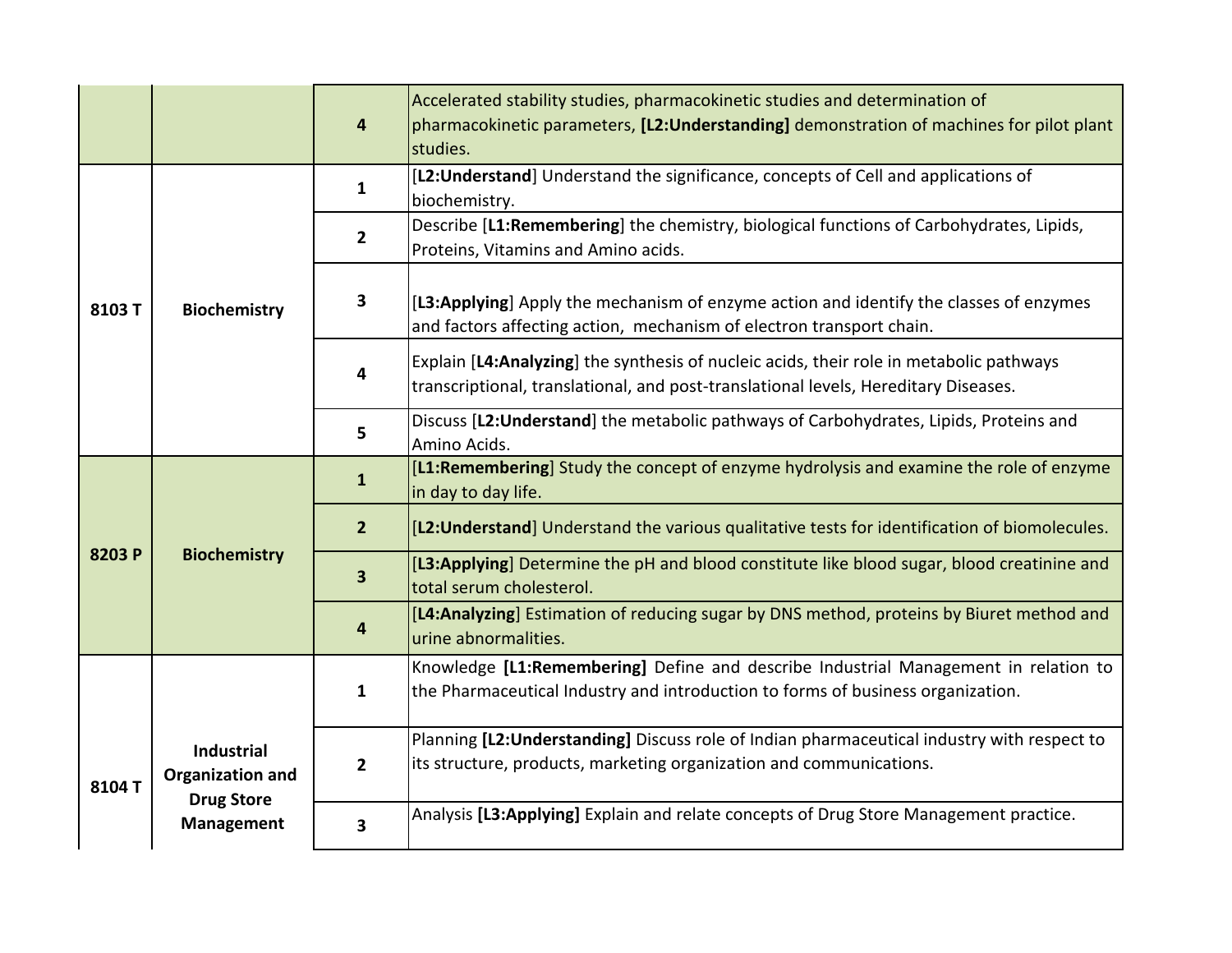|        |                                                                                               |   | Skills [L4: Analyzing] Classify and explain the concepts of Accounting and Correspondence.                   |
|--------|-----------------------------------------------------------------------------------------------|---|--------------------------------------------------------------------------------------------------------------|
|        |                                                                                               |   | Identity [L5:Evaluating] Justify and discuss types of insurance and trade.                                   |
|        |                                                                                               |   | [[L2: Understanding] Understanding the importance of genetic engineering.                                    |
| 8105 T | <b>Biotenchnology II</b><br>(Animal Tissue<br><b>Culture and</b><br><b>Microbial Genetics</b> |   | [[L2:Understanding] Recombinant DNA technology applications in relation to production of<br>pharmaceuticals. |
|        |                                                                                               |   | [[L2: Understanding] Importance of Monoclonal antibodies in Industries.                                      |
|        |                                                                                               | 4 | [[L2: Understanding] Appreciate the use of microorganisms in fermentation technology.                        |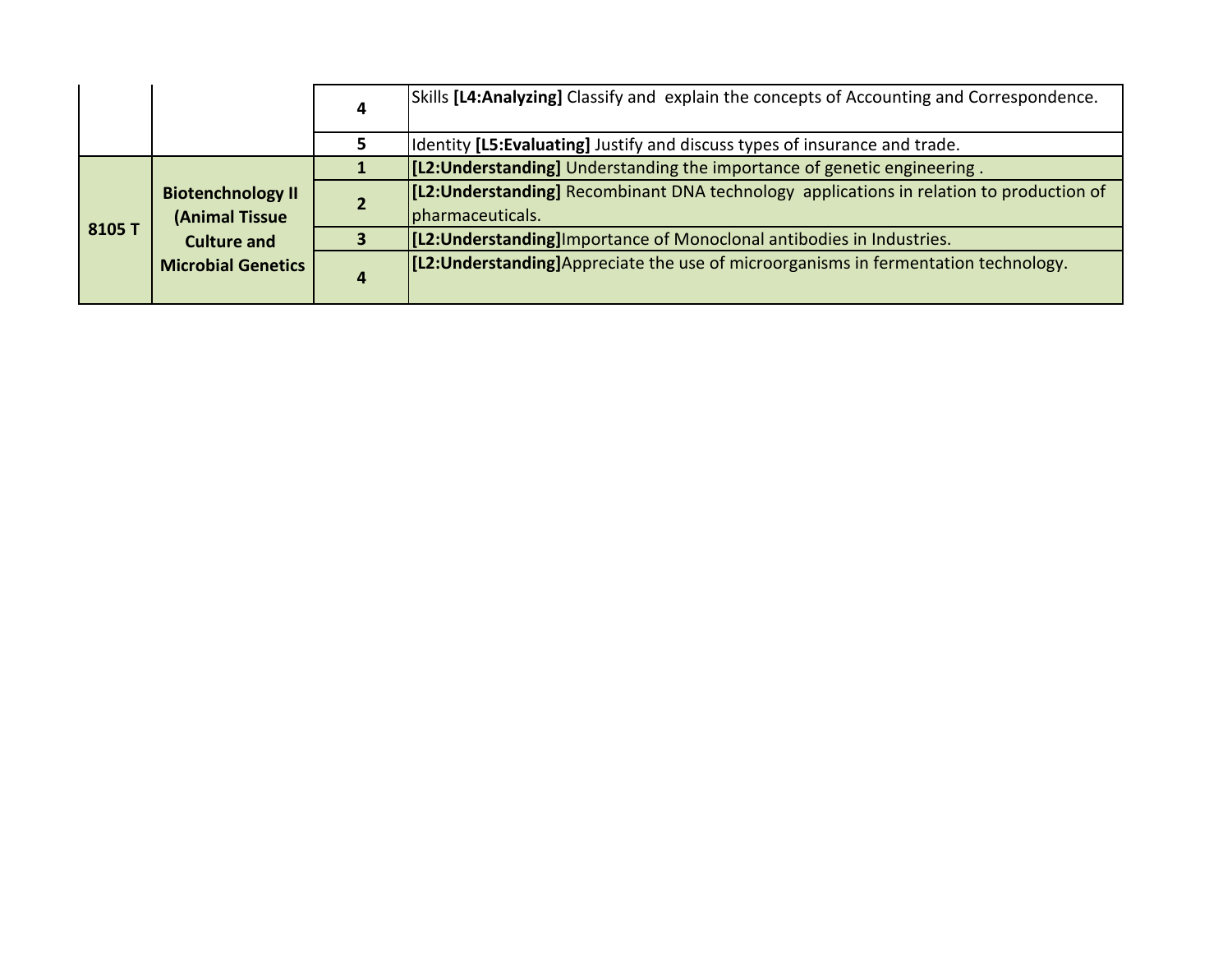![](_page_32_Picture_1.jpeg)

**COLLEGE OF PHARMACY (FOR WOMEN)** 

![](_page_32_Picture_3.jpeg)

Chincholi, Tal. Sinnar, Dist. Nashik 422103, Maharashtra, India Ph.No. (02551)271178, Fax No.: (02551)271178

Website: www.pravarapharmacy.in

Email ID: pravaracopc@yahoo.co.in

| <b>FIRST YEAR M. PHARMACY</b> |                                                              |                                  |                                                                                                                                                                                                                  |  |  |
|-------------------------------|--------------------------------------------------------------|----------------------------------|------------------------------------------------------------------------------------------------------------------------------------------------------------------------------------------------------------------|--|--|
| <b>Semester I</b>             |                                                              |                                  |                                                                                                                                                                                                                  |  |  |
| <b>Course</b><br>Code         | <b>Course Name</b>                                           | <b>Course</b><br><b>Outcomes</b> | After successful completion of course student will able to                                                                                                                                                       |  |  |
|                               |                                                              | 1                                | Understand [L1:Remembering] principles, instrumentation, working and applications of<br>UV-VIS, HPLC and Potentiometry.                                                                                          |  |  |
|                               | <b>Modern Pharmaceutical</b><br><b>Analytical Techniques</b> | $\overline{2}$                   | Understand operation[L2:Understanding]and calibration of various analytical instruments<br>for the assay of various APIs and formulations as per Pharmacopoeial standards<br>[L3:Applying]                       |  |  |
| <b>MQA 101T</b>               |                                                              | 3                                | Acquire knowledge [L1:Remembering ] for processing and interpretation of data obtained<br>through<br>experimentation<br>the<br>results<br>and<br>report<br>regulatory<br>as<br>per<br>requirements[L4:Analyzing] |  |  |
|                               |                                                              | 4                                | Discuss the analytical method validation [L2:Understanding] and Validate various analytical<br>[L4:Analyzing] methods as per ICH/USP guidelines.                                                                 |  |  |
|                               |                                                              | 1                                | Understand [L1:Remembering] the importance of quality Quality objectives, strategic<br>planning and its implementation. [L2: Understanding]                                                                      |  |  |
|                               |                                                              | 2 <sup>2</sup>                   | Study [L2:Understanding] and implement [L3:Applying] the ISO management systems.                                                                                                                                 |  |  |
|                               | <b>Quality Management</b>                                    | $\overline{\mathbf{3}}$          | Know different tools for quality improvement. [L1:Remembering]                                                                                                                                                   |  |  |
| <b>MQA 102T</b>               | <b>System</b>                                                | $\overline{4}$                   | Study the analysis [L5:Evaluating] of issues in quality.                                                                                                                                                         |  |  |
|                               |                                                              |                                  | Get in depth knowledge [L1:Remembering] of Quality evaluation [L5:Evaluating] of<br>pharmaceuticals.                                                                                                             |  |  |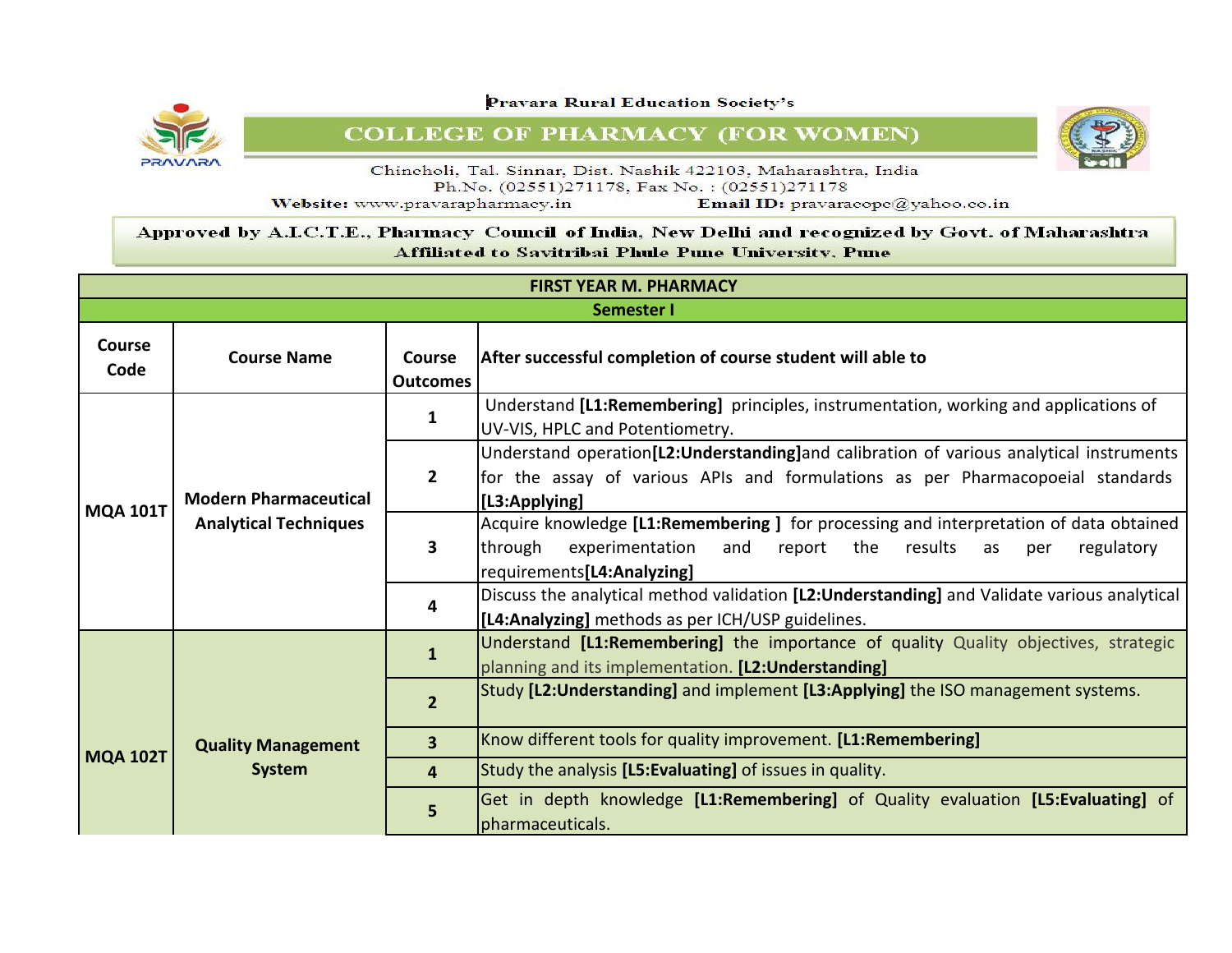|                       |                                                                                                                                                                                  | $6\phantom{1}$            | Study [L1:Remembering] Stability testing of drug and drug substances and Statistical<br>approaches [L3: Applying] for quality.[L2:Understanding]                |  |  |  |
|-----------------------|----------------------------------------------------------------------------------------------------------------------------------------------------------------------------------|---------------------------|-----------------------------------------------------------------------------------------------------------------------------------------------------------------|--|--|--|
|                       |                                                                                                                                                                                  | $\mathbf{1}$              | Understand [L2:Understanding] the various aspects of quality control and quality<br>assurance aspects of pharmaceutical industries.                             |  |  |  |
|                       | <b>Quality Control and</b><br><b>Quality Assurance</b><br><b>Product Development</b><br>and Technology Transfer<br><b>Pharmaceutical Quality</b><br><b>Assurance Practical I</b> | $\mathbf{2}$              | Understand [L2:Understanding] the cGMP aspects in a pharmaceutical industry,<br>documentation, quality certifications.                                          |  |  |  |
| <b>MQA 103T</b>       |                                                                                                                                                                                  | $\overline{\mathbf{3}}$   | Justify [L5:Evaluating] the scope of quality certifications applicable to Pharmaceutical<br>industries such as Three tier documentation, eCTD.                  |  |  |  |
|                       |                                                                                                                                                                                  | $\overline{\mathbf{4}}$   | Explain [L3:Applying] the responsibilities of QA & QC departments., scope and importance<br>of intellectual property rights. trade mark, copyright and patents. |  |  |  |
|                       |                                                                                                                                                                                  | $\mathbf{1}$              | Apply [L3:Applying] the knowledge to develop new procedures of their own design of Pilot<br>layouts.                                                            |  |  |  |
| <b>MQA 104T</b>       |                                                                                                                                                                                  | $2^{1}$                   | Understand [L2: Understanding] the Quality by design practices of sterile and non sterile<br>dosage forms.                                                      |  |  |  |
|                       |                                                                                                                                                                                  | $\overline{\mathbf{3}}$   | Understand [L2: Understanding] the practices of packaging technology.                                                                                           |  |  |  |
|                       |                                                                                                                                                                                  | 4                         | The Regulatory requirements in drug development stages [L2: Understanding]                                                                                      |  |  |  |
|                       |                                                                                                                                                                                  | 5                         | Understand [L2: Understanding] the phase of technology transfer.                                                                                                |  |  |  |
|                       |                                                                                                                                                                                  | $\mathbf{1}$              | [L4:Analyzing] Use of Spectrophotometer for analysis for Pharmacopoeial compounds and<br>their formulations.                                                    |  |  |  |
|                       |                                                                                                                                                                                  | $\overline{2}$            | Simultaneous [L5:Evaluating] estimation of combination formulations.                                                                                            |  |  |  |
|                       |                                                                                                                                                                                  | 3                         | [L3:Applying] Effect of pH and solvent on UV spectrum of certain drugs.                                                                                         |  |  |  |
| <b>MQA 105P</b>       |                                                                                                                                                                                  | 4                         | Use of fluorimeter for analysis of Pharmacopoeial compounds [L4:Analyzing]                                                                                      |  |  |  |
|                       |                                                                                                                                                                                  | 5                         | [L5: Evaluating] IR, NMR and Mass spectroscopy - Interpretation of spectra & structural<br>elucidation.                                                         |  |  |  |
|                       |                                                                                                                                                                                  | 6                         | Use of [L4:Analyzing] colorimeter for analysis of Pharmacopoeial compounds and their<br>formulations.                                                           |  |  |  |
|                       | <b>Semester II</b>                                                                                                                                                               |                           |                                                                                                                                                                 |  |  |  |
| <b>Course</b><br>Code | <b>Course Name</b>                                                                                                                                                               | Course<br><b>Outcomes</b> | After successful completion of course student will able to                                                                                                      |  |  |  |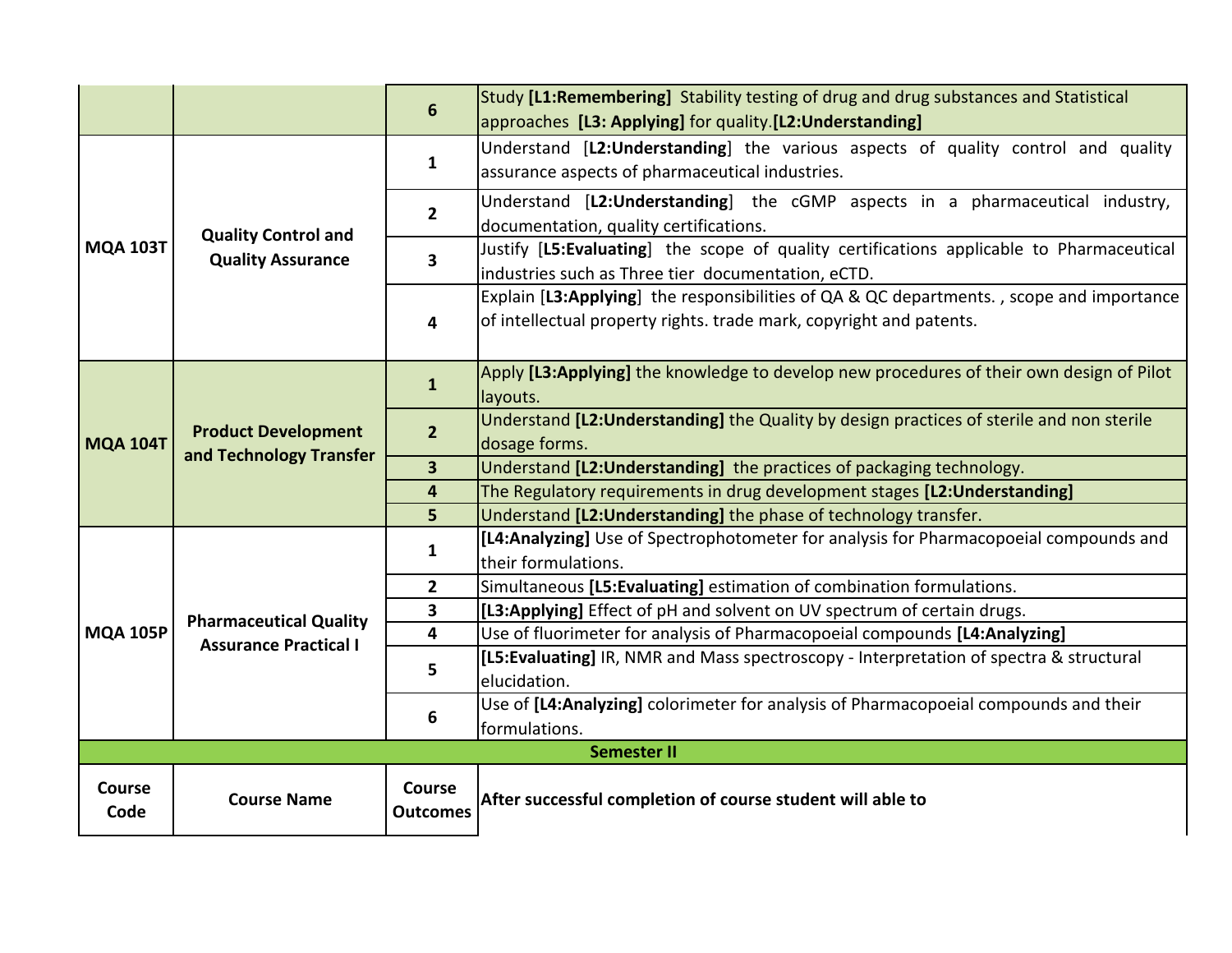|                 |                                                    | $\mathbf{1}$                                       | Understand about environmental problems among learners. [L2: Understanding]                                                                           |
|-----------------|----------------------------------------------------|----------------------------------------------------|-------------------------------------------------------------------------------------------------------------------------------------------------------|
| <b>MQA 201T</b> | <b>Hazards and Safety</b>                          | 2 <sup>1</sup>                                     | Ensure safety standards in pharmaceutical industry [L1:Remembering]                                                                                   |
|                 | <b>Management</b>                                  | $\overline{\mathbf{3}}$                            | Empower an ideas to clear mechanism and management in different kinds of hazard                                                                       |
|                 |                                                    |                                                    | management system [L3: Application]                                                                                                                   |
|                 |                                                    | 4                                                  | Provide comprehensive knowledge on the safety management [L1:Remembering]                                                                             |
|                 |                                                    | $\mathbf{1}$                                       | [L1:Remembering] The importance of patent and intellectual property rights.                                                                           |
|                 |                                                    | $\mathbf{2}$                                       | The students are trained on the qualification aspects of instruments [L3:Applying]                                                                    |
|                 | MQA 202T   Pharmaceutical Validation               | 3                                                  | [L3:Applying] The importance of calibration to be performed for the instruments.                                                                      |
|                 |                                                    |                                                    | [L2: Understanding] The students gain knowledge on how validation are carried for various                                                             |
|                 |                                                    | 4                                                  | components in industry Such as instrument validation, cleaning validation and process                                                                 |
|                 |                                                    |                                                    | validation.                                                                                                                                           |
|                 |                                                    | $\mathbf{1}$                                       | [L2: Understanding] understand concept and principles of Auditing, Audit process,                                                                     |
|                 | <b>Audits and Requlatory</b><br><b>Complicance</b> |                                                    | Assurance Standards, and Audit of computerized Systems.                                                                                               |
|                 |                                                    | $\overline{2}$                                     | [L1:Remembering] Role of quality systems and audits in pharmaceutical manufacturing                                                                   |
| <b>MQA 203T</b> |                                                    |                                                    | environment.                                                                                                                                          |
|                 |                                                    |                                                    |                                                                                                                                                       |
|                 |                                                    | $\overline{\mathbf{3}}$                            | [L2: Understanding] Familiarize the students with the principles and procedure of auditing.                                                           |
|                 |                                                    | $\overline{4}$                                     | [L3:Applying] Auditing of Quality Assurance and engineering department.                                                                               |
|                 |                                                    | $\mathbf{1}$                                       | Understand [L2: Understanding] the common practice in the pharmaceutical industry<br>developments.                                                    |
|                 | Pharmaceutical                                     | $2^{\circ}$                                        | Understand [L2: Understanding] the practices of aseptic process technology, non sterile<br>and packaging technology.                                  |
| <b>MQA 204T</b> | <b>Manufacturing</b><br><b>Technology</b>          | 3                                                  | Understand [L2: Understanding] of principles and implementation of Quality by design<br>$(QbD)$ .                                                     |
|                 |                                                    |                                                    | Understand [L2: Understanding] of principles and implementation of process analytical                                                                 |
|                 |                                                    | 4                                                  | technology (PAT) in pharmaceutical manufacturing.                                                                                                     |
|                 |                                                    |                                                    | [L4:Analyzing] Use of Spectrophotometer for analysis for Pharmacopoeial compounds and                                                                 |
|                 |                                                    | $\mathbf{1}$                                       | their formulations.                                                                                                                                   |
|                 |                                                    | 2 <sup>2</sup>                                     | Simultaneous [L5:Evaluating] estimation of combination formulations.                                                                                  |
| <b>MQA 205P</b> | <b>Pharmaceutical Quality</b>                      | $\overline{\mathbf{3}}$<br>$\overline{\mathbf{4}}$ | [L3:Applying] Effect of pH and solvent on UV spectrum of certain drugs.<br>Use of fluorimeter for analysis of Pharmacopoeial compounds [L4:Analyzing] |